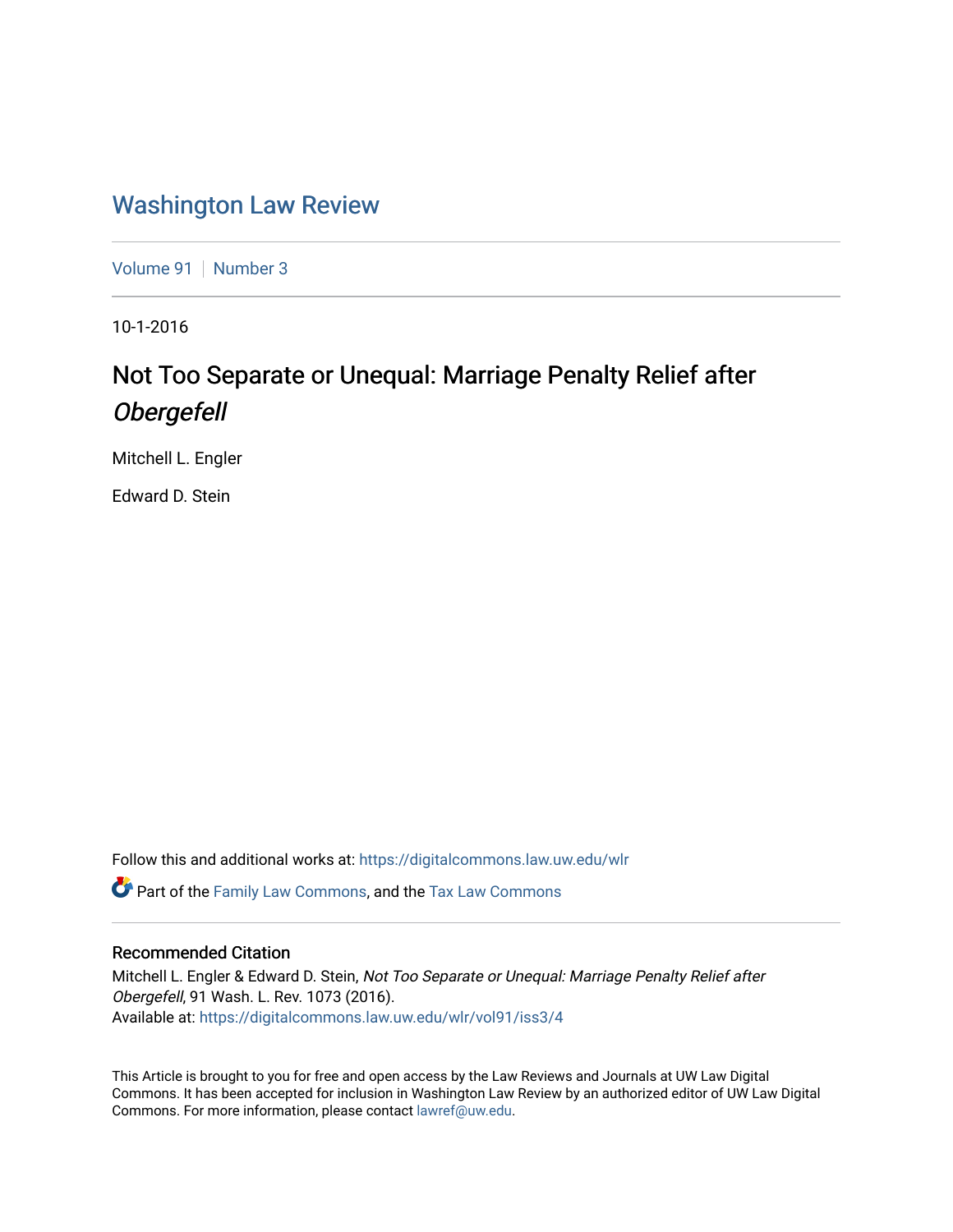# **NOTHING LESS THAN THE DIGNITY OF MAN: THE EIGHTH AMENDMENT AND STATE EFFORTS TO REINSTITUTE TRADITIONAL METHODS OF EXECUTION**

#### James C. Feldman

*Abstract:* While lethal injection is the predominant method of executing death row inmates in America, European export bans and pharmaceutical manufacturers' refusal to supply execution drugs has impeded the ability of states' departments of corrections to obtain the drugs used for lethal injections. Facing a drug shortage, several death penalty states have considered legislation to reinstate the use of electric chairs, firing squads, and gas chambers. Efforts to restore traditional methods of capital punishment raise questions about whether such methods still comply with the Eighth Amendment's prohibition against cruel and unusual punishments. The Supreme Court has observed that the Eighth Amendment is not static, but draws its meaning from society's "evolving standards of decency." To assess these evolving standards, the Court previously has looked to state laws to determine if a national consensus exists with respect to who is eligible for capital punishment and by what means states carry out death sentences. States have moved away from traditional methods of capital punishment. This trend suggests the traditional methods of capital punishment have fallen out of favor and can no longer withstand Eighth Amendment scrutiny.

#### INTRODUCTION

l

If some states and the federal government wish to continue carrying out the death penalty, they must turn away from this misguided path [lethal injection] and return to more primitive and foolproof—methods of execution . . . . [I]f we are willing to carry out executions, we should not shield ourselves from the reality that we are shedding human blood.<sup>1</sup>

<span id="page-1-0"></span>– Judge Alex Kozinski, United States Court of Appeals for the Ninth Circuit

Since the United States Supreme Court lifted the moratorium on capital punishment in  $1976<sup>2</sup>$  lethal injection has been the predominant method of executing death row inmates in the United States.<sup>3</sup> In recent

<sup>1.</sup> Wood v. Ryan, 759 F.3d 1076, 1103 (9th Cir. 2014) (Kozinski, C.J., dissenting from denial of rehearing en banc).

<sup>2.</sup> *See* Gregg v. Georgia, 428 U.S. 153 (1976) (affirming constitutionality of Georgia's revised capital punishment statute for the crime of murder).

<sup>3.</sup> JOHN D. BESSLER, CRUEL AND UNUSUAL: THE AMERICAN DEATH PENALTY AND THE FOUNDERS' EIGHTH AMENDMENT 258 (2012).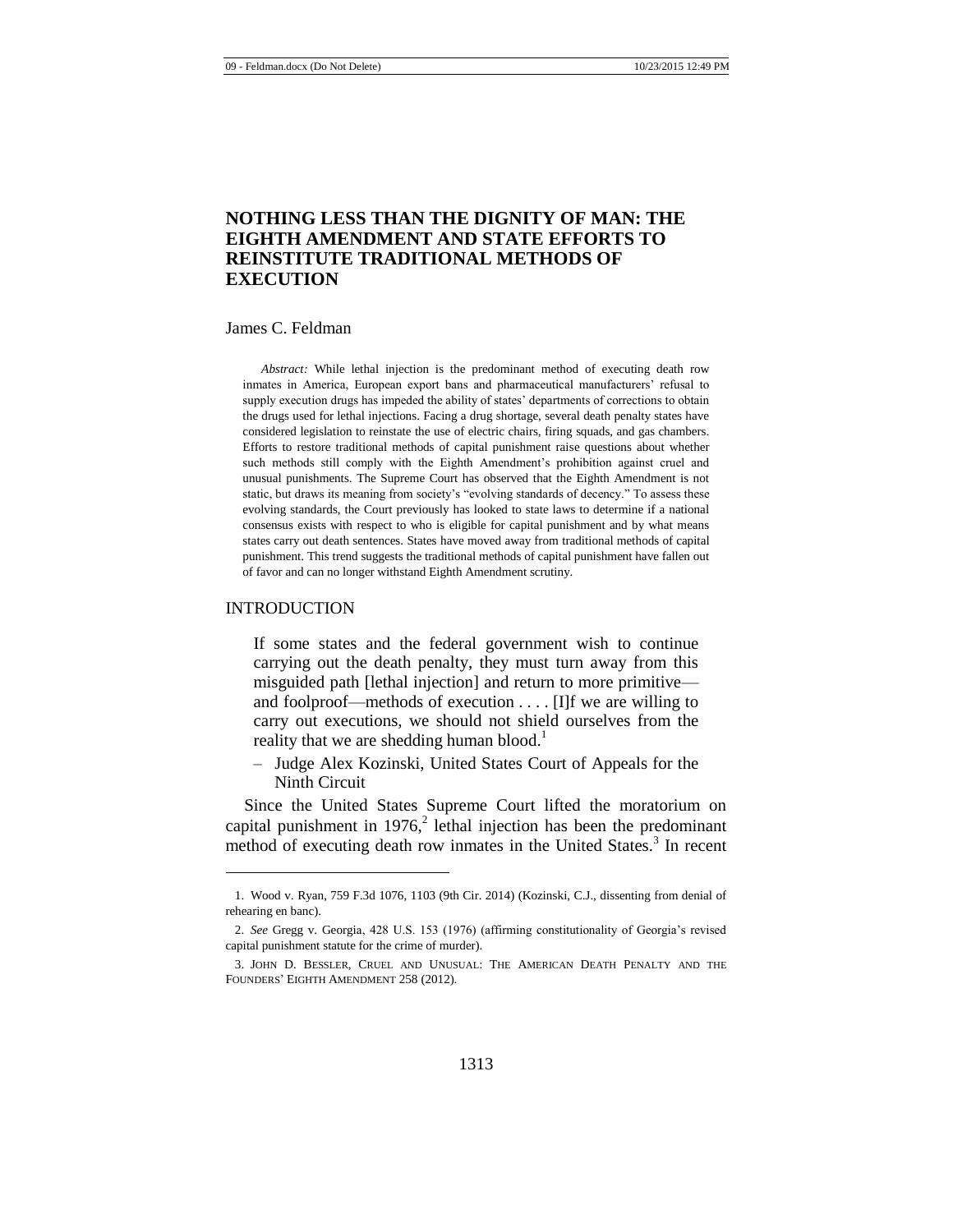<span id="page-2-0"></span>years, an export ban by the European Union has made it increasingly difficult for United States prisons to procure the drugs typically used in lethal injections.<sup>4</sup> The unavailability of lethal injection drugs has led some states to consider legislative proposals to reinstitute traditional methods of execution, including electrocution,<sup>5</sup> firing squad,<sup>6</sup> and lethal gas.<sup>7</sup>

The efforts of these states to reinstitute traditional methods of capital punishment raise the question of whether older methods of execution still comply with the Eighth Amendment's prohibition on cruel and unusual punishments.<sup>8</sup> The Supreme Court has not considered the constitutionality of certain traditional methods of capital punishment in well over a hundred years.<sup>9</sup> Given the progress in science, medicine, and contemporary notions of morality and punishment, can execution methods once deemed acceptable still pass constitutional muster?

This Comment argues that Supreme Court jurisprudence, particularly with respect to the Eighth Amendment's "evolving standards of decency, $\mathbf{v}^{10}$  can be used to analyze the constitutionality of the traditional methods of capital punishment. The Court has previously looked to the laws of the states to determine if a consensus exists as to which offenders are eligible for capital punishment.<sup>11</sup> Looking again to the laws of the states, this Comment argues that the states' shift away from the use of electric chairs, gallows, gas chambers, and firing squads represents a broadening consensus against traditional methods of execution. This broadening consensus suggests that traditional methods of execution now violate the Eighth Amendment's prohibition on cruel and unusual punishments.

<sup>4.</sup> Matt Ford, *Can Europe End the Death Penalty in America?*, THE ATLANTIC (Feb. 18, 2014), http://www.theatlantic.com/international/archive/2014/02/can-europe-end-the-death-penalty-inamerica/283790/.

<sup>5.</sup> *See* TENN. CODE ANN. § 40-23-114 (West, Westlaw through 2015 1st Reg. Sess.); S. 11, 2015 Leg., Reg. Sess. (Ala. 2015).

<sup>6.</sup> *See* H.R. 11, 2015 Leg., Gen. Sess. (Utah 2015); S. File 13, 63d Leg., 2015 Gen. Sess., (Wyo. 2015); H.R. 1470, 97th Gen. Assemb., 2d Sess. (Mo. 2014).

<sup>7.</sup> *See* H.R. 1879, 55th Leg., 1st Sess. (Okla. 2015).

<sup>8.</sup> U.S. CONST. amend. VIII.

<sup>9.</sup> *See In re* Kemmler, 136 U.S. 436 (1890); Wilkerson v. Utah, 99 U.S. 130 (1878).

<sup>10.</sup> *See, e.g.*, Roper v. Simmons*,* 543 U.S. 551, 561 (2005) (citing Trop v. Dulles, 356 U.S. 86, 101 (1958)).

<sup>11.</sup> *See, e.g.*, Kennedy v. Louisiana, 554 U.S. 407 (2008) (holding the execution of child rapists violates the Eighth Amendment); *Roper*, 543 U.S. at 578–79 (holding the execution of juvenile offenders violates the Eighth Amendment); Atkins v. Virginia, 536 U.S. 304 (2002) (holding the execution of intellectually disabled offenders violates the Eighth Amendment); Coker v. Georgia, 433 U.S. 584 (1977) (holding the execution of rapists violates the Eighth Amendment).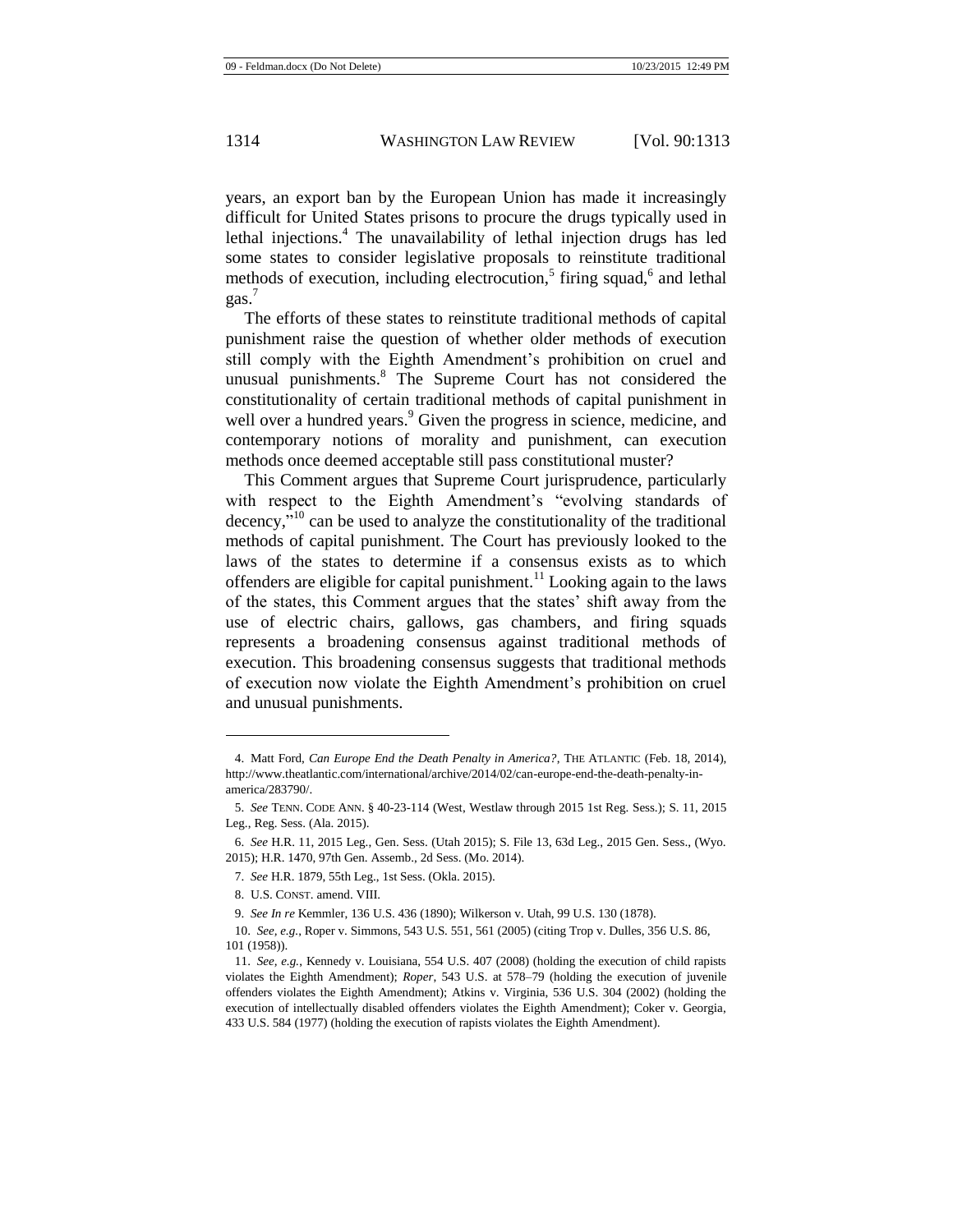Part I of this Comment examines the historical background and evolution of capital punishment in the United States. Part II surveys the common methods used to execute capital offenders prior to lethal injection. Part III considers the lethal injection drug shortages, which have led to proposals to reinstate traditional methods of capital punishment in several states. Part IV analyzes the constitutionality of traditional methods of execution against the framework of the Supreme Court's Eighth Amendment jurisprudence. Part V argues that states' efforts to revert to traditional methods of capital punishment do not meet the "evolving standards of decency" used by the Court to analyze Eighth Amendment issues.

# I. THE EVOLUTION OF CAPITAL PUNISHMENT IN AMERICA

# *A. Capital Punishment in the Colonies*

<span id="page-3-1"></span><span id="page-3-0"></span>The English colonists brought capital punishment with them when they immigrated to America.<sup>12</sup> In the pre-incarceration era of colonial America, capital punishment was the "equivalent of prison today—the standard punishment for a wide range of serious crimes."<sup>13</sup> American capital punishment drew from England's "Bloody Code,"<sup>14</sup> with colonies imposing capital punishment for a number of crimes, including murder, rape, manslaughter, robbery, burglary, theft, counterfeiting, and arson.<sup>15</sup> Some colonies also enforced capital punishment for crimes like blasphemy, idolatry, adultery, witchcraft, and sodomy.<sup>16</sup> Capital punishment was widely accepted in the colonies, not only for its deterrent and retributive effects, but also for its perceived ability to facilitate repentance in criminals.<sup>17</sup>

In the late eighteenth century some "criminals were occasionally pressed to death, drawn and quartered, and burned at the stake."<sup>18</sup> Hanging, however, was the most widely accepted method of executing

<span id="page-3-2"></span><sup>12.</sup> *See* STUART BANNER, THE DEATH PENALTY: AN AMERICAN HISTORY 5 (2002).

<sup>13</sup>*. Id.* at 23.

<sup>14.</sup> The "Bloody Code" referred to England's system of laws and punishments during the late seventeenth century through the eighteenth century, which made liberal use of the death penalty, including for minor crimes. JOHN D. BESSLER, THE BIRTH OF AMERICAN LAW: AN ITALIAN PHILOSOPHER AND THE AMERICAN REVOLUTION 6-7 (2014).

<sup>15.</sup> *See* BANNER, *supra* not[e 12,](#page-3-0) at 5.

<sup>16.</sup> *Id.* at 5–8.

<sup>17.</sup> *See id.* at 16.

<sup>18.</sup> ADAM BEDAU, THE DEATH PENALTY IN AMERICA 14 (3d ed. 1982).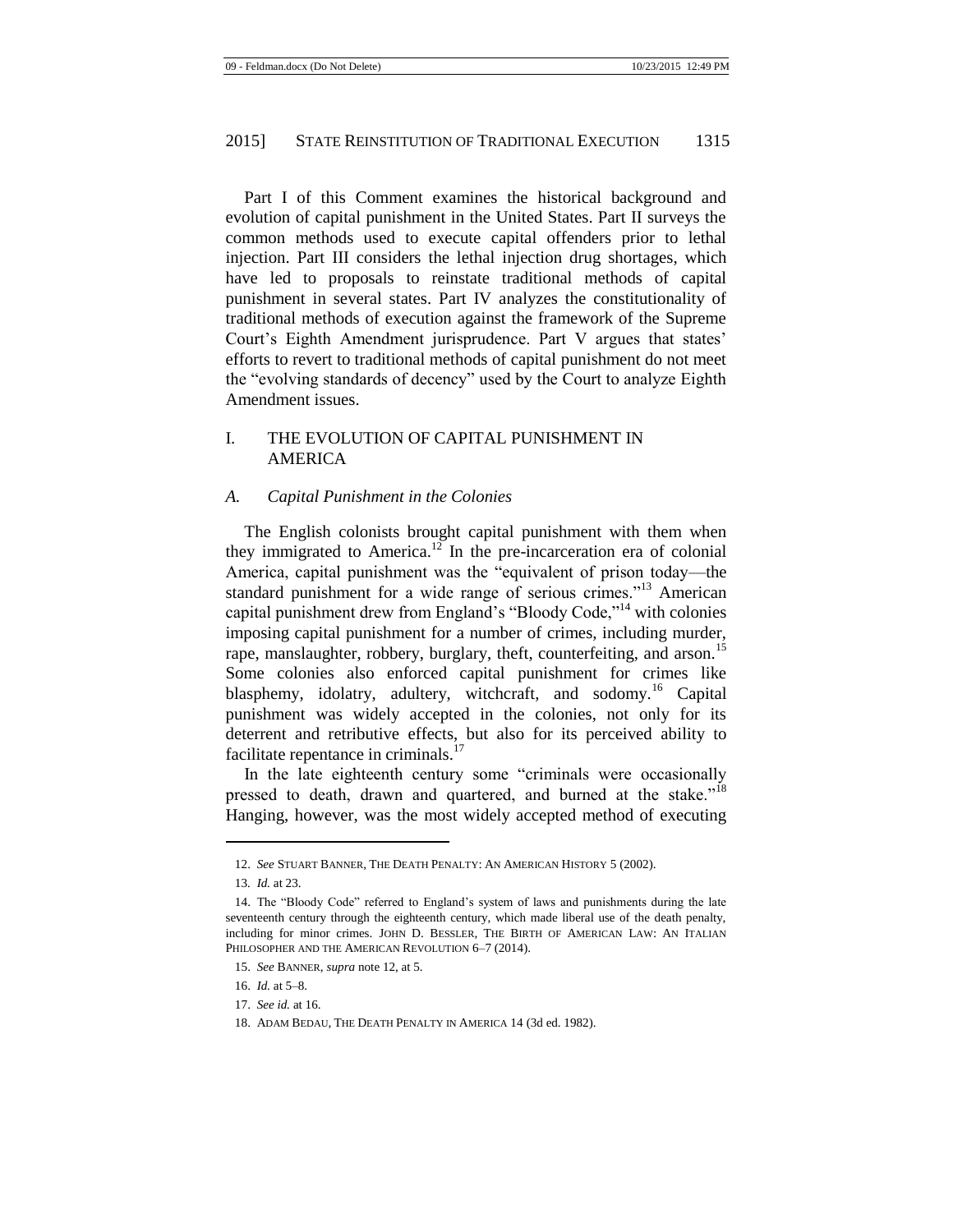criminals at America's founding,<sup>19</sup> and remained the predominant method of execution through the end of the nineteenth century.<sup>20</sup>

Capital punishment in America has changed dramatically since colonial times.<sup>21</sup> In the late eighteenth century, prison emerged as a means of punishment for those convicted of crimes.<sup>22</sup> While states incarcerated criminals for less serious crimes, states still frequently imposed death sentences.<sup>23</sup> As America's system of criminal justice evolved, so did the methods of carrying out capital punishment.

# *B. The Eighth Amendment's Prohibition on Cruel and Unusual Punishments*

The Eighth Amendment of the United States Constitution provides: "Excessive bail shall not be required, nor excessive fines imposed, nor cruel and unusual punishments inflicted."<sup>24</sup> The United States Supreme Court occasionally has considered whether the existence of the death penalty or the methods by which it is carried out violate this amendment. $^{25}$  Although the Court has placed some substantive limits on who is eligible for the death penalty,  $26$  except for a brief period in the  $1970s$ ,<sup>27</sup> the Court has permitted executions to continue despite the trend away from capital punishment in other western democracies.<sup>28</sup>

<span id="page-4-0"></span><sup>19.</sup> *Id.* at 15 ("Except when executing spies, traitors, and deserters, who could be shot under federal law, the sole acceptable mode of execution in the United States for a century after the adoption of the Eighth Amendment was hanging.").

<sup>20.</sup> *See* Campbell v. Wood, 511 U.S. 1119, 1119 (1994) (Blackmun, J., dissenting from the Court's denial of a stay of execution).

<sup>21.</sup> *See* BANNER, *supra* not[e 12,](#page-3-0) at 2.

<sup>22.</sup> *Id.* at 13.

<sup>23.</sup> *See* BESSLER, *supra* not[e 14,](#page-3-1) at 10; BEDAU, *supra* not[e 18,](#page-3-2) at 8 (noting some states continued to mandate death sentences for a host of non-homicide crimes).

<sup>24.</sup> U.S. CONST. amend. VIII.

<sup>25.</sup> *See, e.g.*, Baze v. Rees, 553 U.S. 35 (2008); *In re* Kemmler, 136 U.S. 436 (1890); Wilkerson v. Utah, 99 U.S. 130 (1879).

<sup>26.</sup> *See, e.g.*, Roper v. Simmons, 543 U.S. 551 (2005) (holding the execution of juvenile offenders violates the Eighth Amendment); Atkins v. Virginia, 536 U.S. 304 (2002) (holding the execution of intellectually disabled offenders violates the Eighth Amendment); Coker v. Georgia, 433 U.S. 584 (1977) (holding the execution of offenders convicted of rape violates the Eighth Amendment).

<sup>27.</sup> *See infra* Part I.C.

<sup>28.</sup> LARRY W. KOCH, COLIN WARK & JOHN F. GALLIHER, THE DEATH OF THE AMERICAN DEATH PENALTY: STATES STILL LEADING THE WAY, at ix (2012). While the international trend away from the death penalty has led many legal scholars to question the reasons capital punishment persists in America, *see id.*, this Comment will focus on the interplay between the methods of capital punishment and the Eighth Amendment.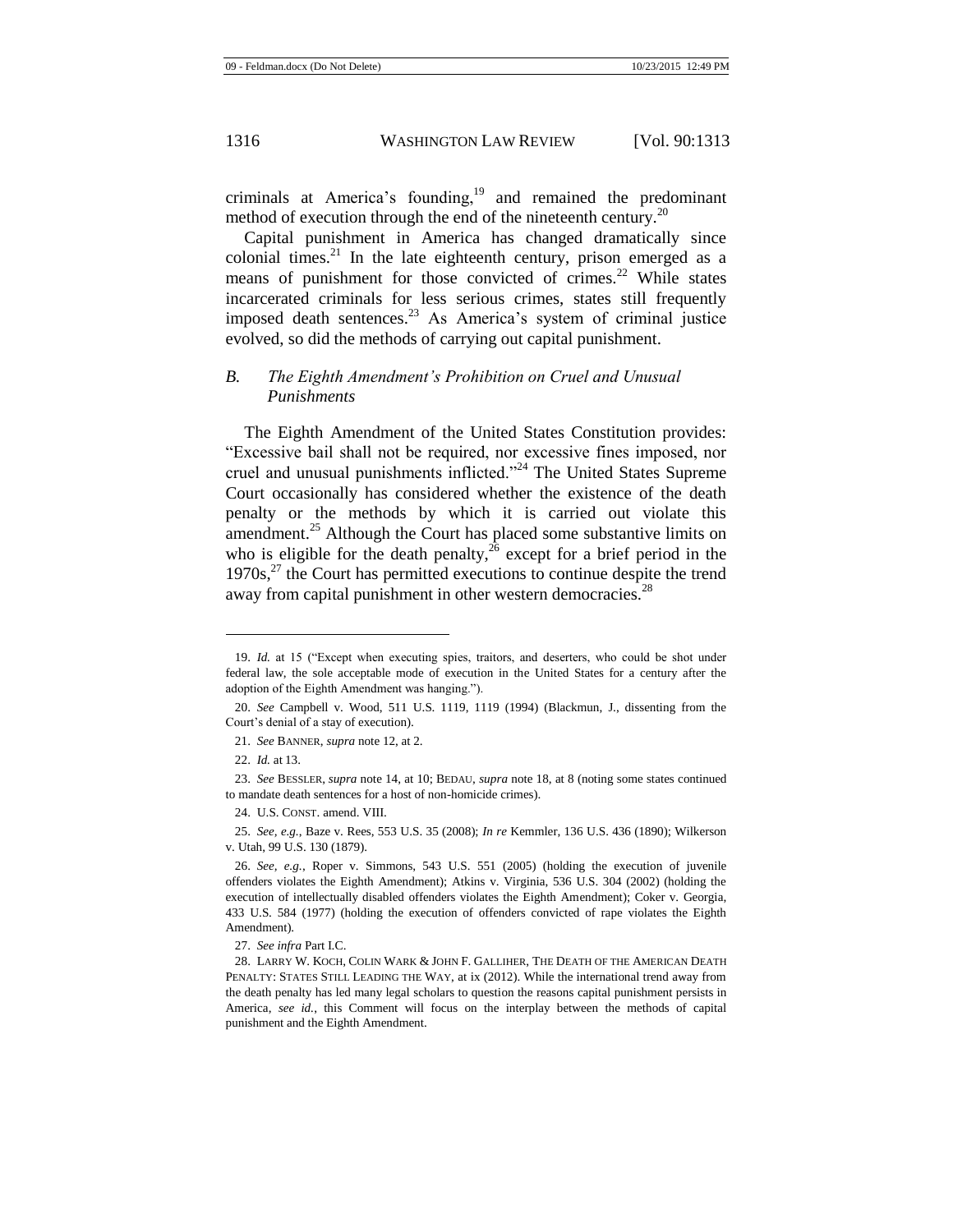The Supreme Court has identified retribution and deterrence as the primary social purposes of the death penalty.<sup>29</sup> The Court has declined to hold that the death penalty is a per se violation of the Eighth Amendment, noting "the punishment of death is not cruel within the meaning of that word as used in the Constitution. It implies there something inhuman and barbarous,—something more than the mere extinguishment of life."<sup>30</sup> Over time, the Court has reiterated this view, noting "[w]hatever the arguments may be against capital punishment . . . the death penalty has been employed throughout our history, and, in a day when it is still widely accepted, it cannot be said to violate the constitutional concept of cruelty."<sup>31</sup> Despite capital punishment's acceptance, the Court on occasion has revisited the propriety of the death penalty.

# *C.* Furman v. Georgia*: A Short-Lived Moratorium on Capital Punishment*

Concern over racial disparity in the imposition of death sentences led to a brief moratorium on executions in America.<sup>32</sup> In 1971, at the urging of the National Association for the Advancement of Colored People, the Court agreed to hear the consolidated appeals of William Furman, Lucious Jackson, and Elmer Branch in *Furman v. Georgia*. <sup>33</sup> All three were African American men on death row. A jury convicted Furman of killing a white homeowner during a burglary, while Jackson and Branch were convicted separately of raping white women.<sup>34</sup> By a five-to-four vote, the Court issued a six-sentence decision, holding, "the imposition and carrying out of the death penalty in these cases constitute[s] cruel and unusual punishment in violation of the Eighth and Fourteenth Amendments.<sup>535</sup> Each Supreme Court Justice issued a separate opinion

<sup>29.</sup> *Roper*, 543 U.S. at 571 ("We have held there are two distinct social purposes served by the death penalty: 'retribution and deterrence of capital crimes by prospective offenders.'" (quoting *Atkins*, 536 U.S. at 319)).

<sup>30.</sup> *Kemmler*, 136 U.S. at 447.

<sup>31.</sup> Trop v. Dulles, 356 U.S. 86, 99 (1958).

<sup>32.</sup> African American men were disproportionately sentenced to death, to say nothing of the thousands of African Americans murdered by lynch mobs in the South. *See* BESSLER, *supra* note [3,](#page-1-0) at 3–5.

<sup>33.</sup> 408 U.S. 238, 239 (1972). Furman and Jackson were on death row in Georgia while Branch awaited execution in Texas. *Id.*

<sup>34.</sup> *See* BESSLER, *supra* not[e 3,](#page-1-0) at 2.

<sup>35.</sup> *Furman*, 408 U.S. at 239–40.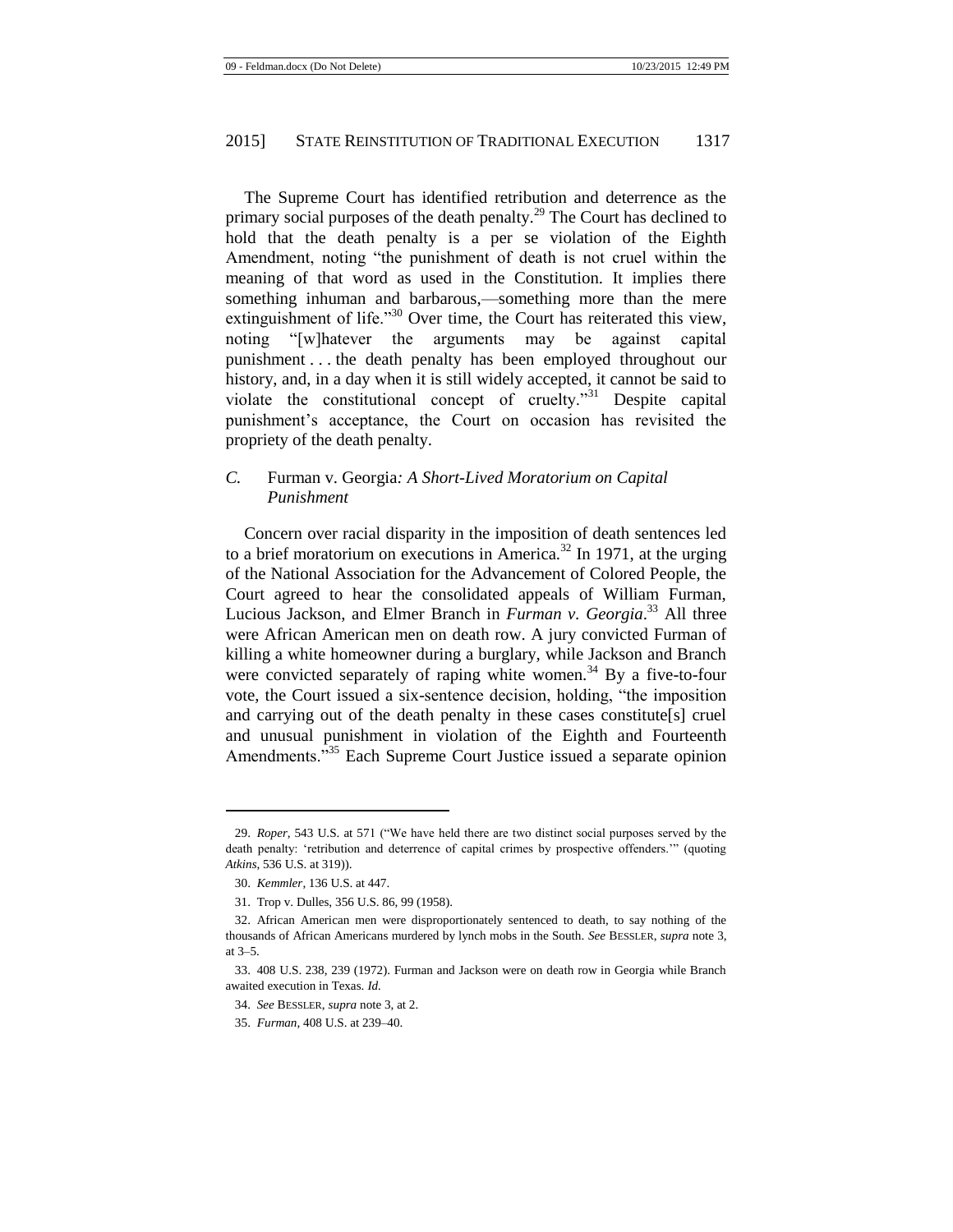articulating his reasoning.<sup>36</sup> Several justices expressed concern over the seemingly discriminatory and arbitrary nature by which states imposed death sentences.<sup>37</sup> The decision effectively vacated all death sentences pending in the United States at the time the Court decided *Furman* and replaced them with life imprisonment.<sup>38</sup> While death penalty opponents heralded *Furman* as a major achievement, the moratorium on capital punishment was short lived.

#### *D.* Gregg v. Georgia*: Reinstating Capital Punishment*

The public was quick to condemn the *Furman* decision and the Court soon ended the moratorium on capital punishment when it decided *Gregg v. Georgia*. <sup>39</sup> The petitioner in *Gregg* was a hitchhiker convicted of robbing and murdering the two men who gave him a ride.<sup>40</sup> Gregg was sentenced to death under Georgia's revised death penalty statute, which was designed to address the constitutional concerns expressed by the Court in *Furman*. <sup>41</sup> Georgia's revised capital punishment statute enumerated certain aggravating circumstances, one of which must be present before a death sentence could be imposed.<sup>42</sup> The new law also authorized the jury to consider mitigating circumstances and provided for an automatic appeal of all death sentences to the Georgia Supreme Court.<sup>43</sup> Most importantly, Georgia implemented a bifurcated trial proceeding.<sup>44</sup> In the first phase of the trial, the jury determines the guilt or innocence of the defendant.<sup>45</sup> If the jury finds the defendant guilty, a second phase commences for the judge or jury to consider aggravating

<span id="page-6-0"></span><sup>36.</sup> *Id.* at 240.

<sup>37.</sup> *See, e.g.*, *id.* at 255–57 (Douglas, J., concurring) ("Yet we know that the discretion of judges and juries in imposing the death penalty enables the penalty to be selectively applied, feeding prejudices against the accused if he is poor and despised, and lacking political clout, or if he is a member of a suspect or unpopular minority . . . .").

<sup>38.</sup> *See* BESSLER, *supra* not[e 3,](#page-1-0) at 5.

<sup>39.</sup> 428 U.S. 153 (1976); *see* BANNER, *supra* not[e 12,](#page-3-0) at 275 ("Capital punishment was back.").

<sup>40.</sup> BANNER, *supra* not[e 12,](#page-3-0) at 158–60.

<sup>41.</sup> *See id.* at 196 ("In the wake of *Furman*, Georgia amended its capital punishment statute . . . ."); BESSLER, *supra* not[e 3,](#page-1-0) at 5.

<sup>42.</sup> *Gregg*, 428 U.S. at 196–97.

<sup>43.</sup> *Id.* at 197–98.

<sup>44.</sup> *Id.* at 197 ("These procedures require the jury to consider the circumstances of the crime and the criminal before it recommends sentence. No longer can a Georgia jury do as *Furman's* jury did: reach a finding of the defendant's guilt and then, without guidance or direction, decide whether he should live or die.").

<sup>45.</sup> *See* LARRY W. YACKLE, BEYOND REPAIR? AMERICA'S DEATH PENALTY 62 (Stephen P. Garvey ed., 2003).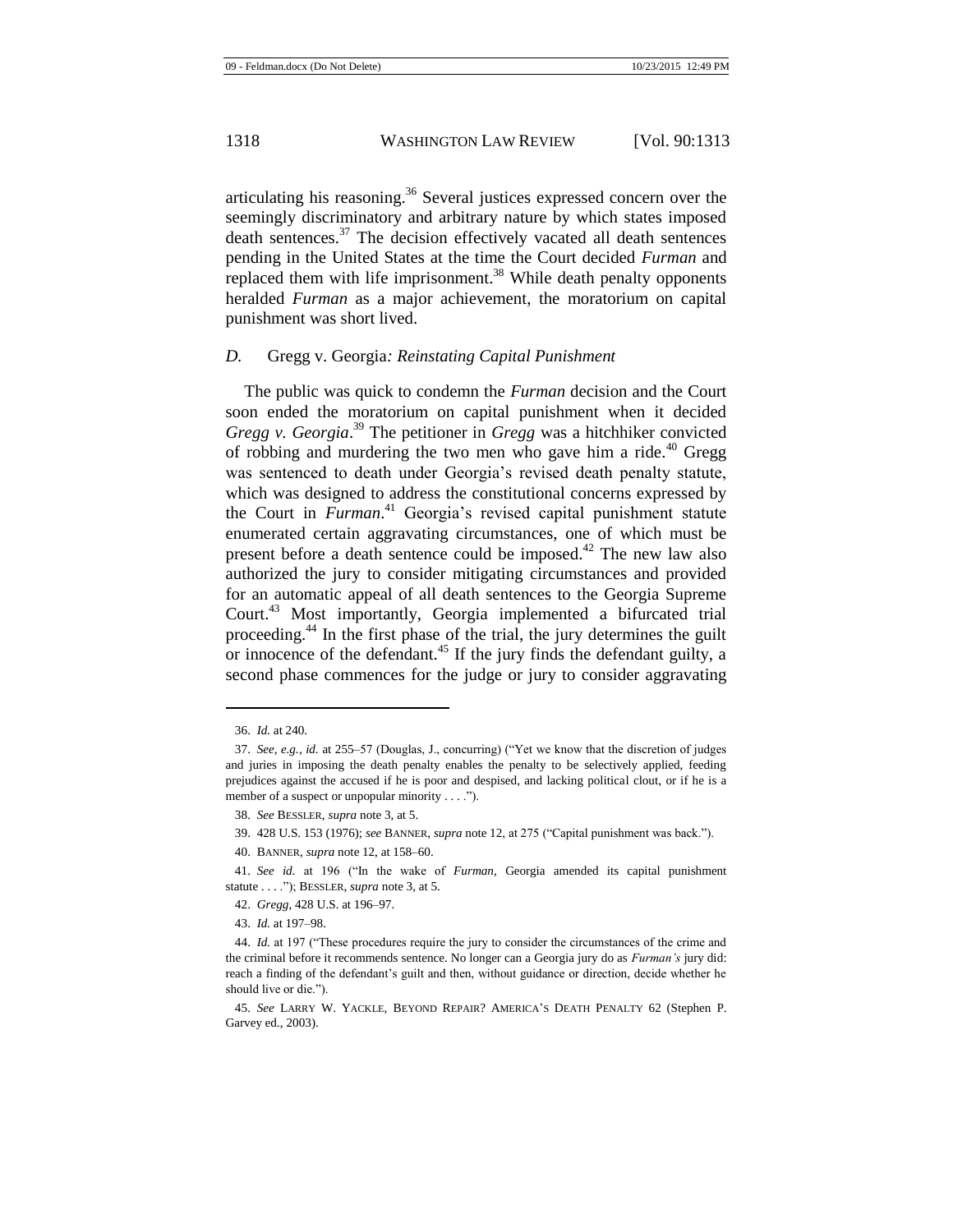and mitigating factors to determine whether to impose a sentence of death or a lesser level of punishment.<sup>46</sup> The Court reasoned:

When a human life is at stake and when the jury must have information prejudicial to the question of guilt but relevant to the question of penalty in order to impose a rational sentence, a bifurcated system is more likely to ensure elimination of the constitutional deficiencies identified in *Furman*. 47

Georgia's revised sentencing procedures led the majority to "hold that the statutory system under which Gregg was sentenced to death does not violate the Constitution."<sup>48</sup>

All told, thirty-eight states enacted new death penalty statutes meeting the constitutionally acceptable guidelines outlined by the Court in *Gregg* by the end of the 1980s.<sup>49</sup> Under *Gregg*'s new standard, a death sentence is not cruel and unusual punishment if administered in a manner that was not arbitrary, capricious, or discriminatory.<sup>50</sup> After a four-year hiatus, the modern era of capital punishment began anew.

#### *E. Eighth Amendment and Capital Punishment After Gregg*

States have executed over 1400 inmates since the Court's decision in *Gregg*. <sup>51</sup> The Supreme Court has acknowledged that the Eighth Amendment's prohibition on cruel and unusual punishment "draw[s] its meaning from the evolving standards of decency that mark the progress of a maturing society."<sup>52</sup> Applying this principle to limit which crimes and offenders may be subject to the death penalty, the Court concluded the death penalty constitutes cruel and unusual punishment for the crime of rape,<sup>53</sup> as well as when it is applied to juvenile offenders<sup>54</sup> and the intellectually disabled. <sup>55</sup> The Court has not gone so far as to declare the death penalty a per se violation of the Eighth Amendment and has

- 54. Roper v. Simmons, 543 U.S. 551, 578–79 (2005).
- 55. Atkins v. Virginia, 536 U.S. 304, 321 (2002).

<sup>46.</sup> *See id.*

<sup>47.</sup> *Gregg*, 428 U.S. at 191–92.

<sup>48.</sup> *Id.* at 207.

<sup>49.</sup> *See* KOCH ET AL*.*, *supra* not[e 28,](#page-4-0) at ix.

<sup>50.</sup> YACKLE, *supra* not[e 45,](#page-6-0) at 1.

<sup>51.</sup> As of June 17, 2015, 1410 inmates have been executed. *See Number of Executions by State and Region Since 1976*, DEATH PENALTY INFO. CENTER, http://www.deathpenaltyinfo.org/numberexecutions-state-and-region-1976 (last visited June 17, 2015). The federal government administered only three of these executions. *Id.*

<sup>52.</sup> Trop v. Dulles, 356 U.S. 86, 101 (1958).

<sup>53.</sup> Coker v. Georgia, 433 U.S. 584, 592 (1977).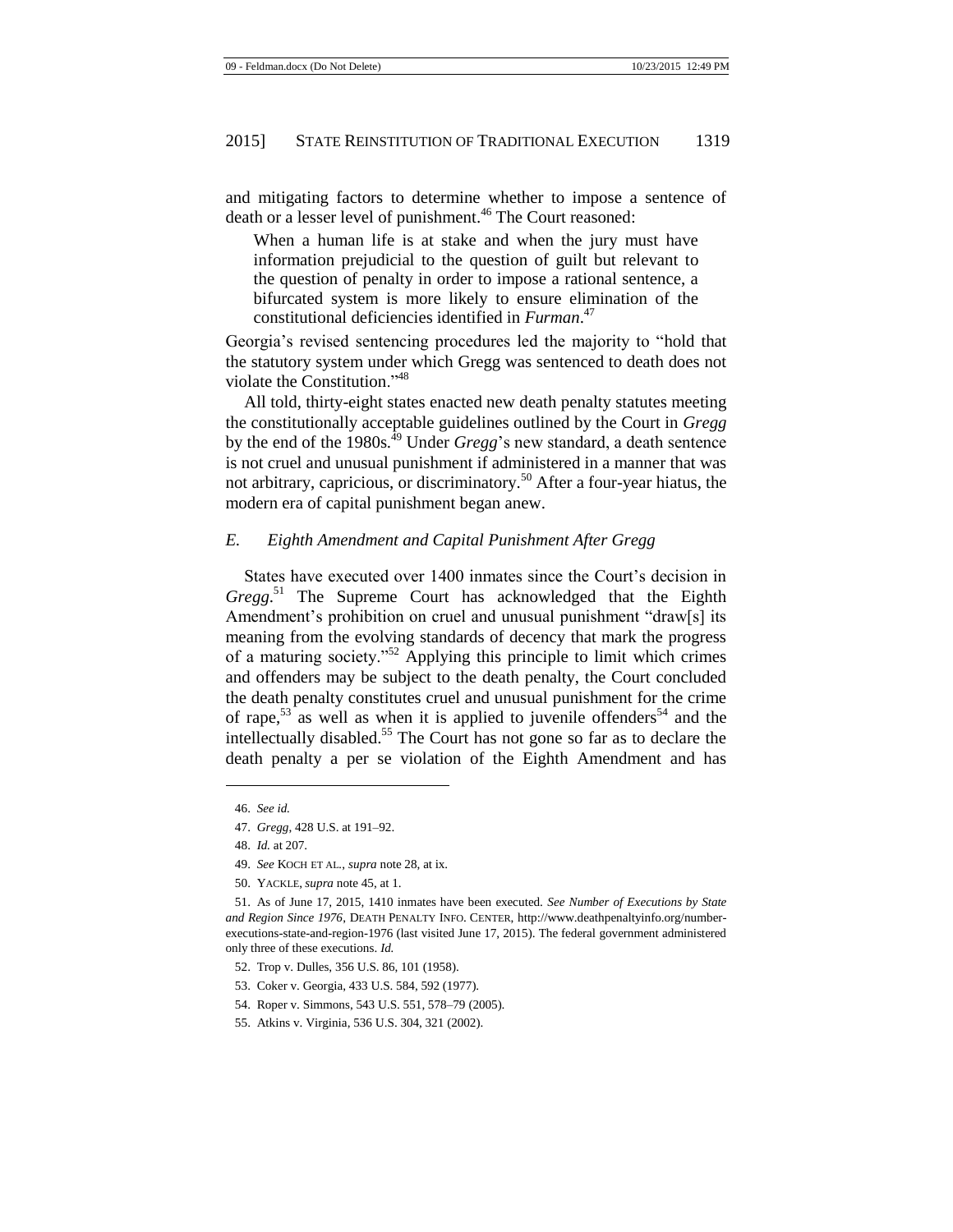repeatedly upheld the death penalty against constitutional challenges.<sup>56</sup>

# II. TRADITIONAL METHODS OF CAPITAL PUNISHMENT

In American colonial times, "criminals were occasionally pressed to death, drawn and quartered, and burned at the stake."<sup>57</sup> But with the passage of the Eighth Amendment as part of the Bill of Rights, such methods were no longer acceptable.<sup>58</sup> In considering the Eighth Amendment as applied to execution by firing squad, the Court observed that while difficult to define the exact bounds of cruel and unusual punishments, "it is safe to affirm that punishments of torture . . . and all others in the same line of unnecessary cruelty, are forbidden by that amendment to the Constitution."<sup>59</sup>

Toward the end of the nineteenth century, the Court condemned certain antiquated methods of execution as cruel and unusual punishment.<sup>60</sup> Specifically, in dicta the Court indicated executing criminals by "burning at the stake, crucifixion, breaking on the wheel, or the like" would violate the Eighth Amendment's prohibition on cruel and unusual punishment.<sup>61</sup> Nevertheless, even recently, the Court has reiterated its endorsement of capital punishment as an appropriate penalty and has largely declined to put restrictions on the methods of carrying out death sentences.<sup>62</sup>

Methods of execution historically have evolved with efforts to make capital punishment more "humane."<sup>63</sup> States developed new procedures

<sup>56.</sup> *See* Baze v. Rees, 553 U.S. 35, 47 (2008) ("We begin with the principle, settled by *Gregg*, that capital punishment is constitutional."); Gregg v. Georgia, 428 U.S. 153, 154 (1976) ("[F]or nearly two centuries this Court has recognized that capital punishment for the crime of murder is not invalid *per se*." (emphasis in original)).

<sup>57.</sup> *See* BEDAU, *supra* note [18,](#page-3-2) at 14. Pressing involves placing a board on top of the condemned and then adding stones to the top of the board until the condemned is crushed to death. Quartering was a method of dismembering the condemned by cutting the body into four pieces. *See* BANNER, *supra* not[e 12,](#page-3-0) at 75.

<sup>58</sup>*. See* BEDAU, *supra* not[e 18,](#page-3-2) at 15 (noting that at the time the Eighth Amendment was adopted the sole acceptable mode of execution in the United States was hanging).

<sup>59.</sup> Wilkerson v. Utah, 99 U.S. 130, 135–36 (1878) (upholding the firing squad as constitutional).

<sup>60.</sup> *See In re* Kemmler, 136 U.S. 436 (1890).

<sup>61.</sup> *Id.* at 446.

<sup>62.</sup> Baze v. Rees, 553 U.S. 35, 48 (2008) ("This Court has never invalidated a State's chosen procedure for carrying out a sentence of death as the infliction of cruel and unusual punishment.").

<sup>63.</sup> *See* Deborah W. Denno, *When Legislatures Delegate Death: The Troubling Paradox Behind State Uses of Electrocution and Lethal Injection and What It Says About Us*, 63 OHIO ST. L.J. 63, 95 (2002) ("In line with the paradoxical tale of execution methods generally, the motivation behind the origins of the specific lethal injection procedure that most states follow in this country was linked with improving the humaneness and cost of executions, as well as the palatability of the death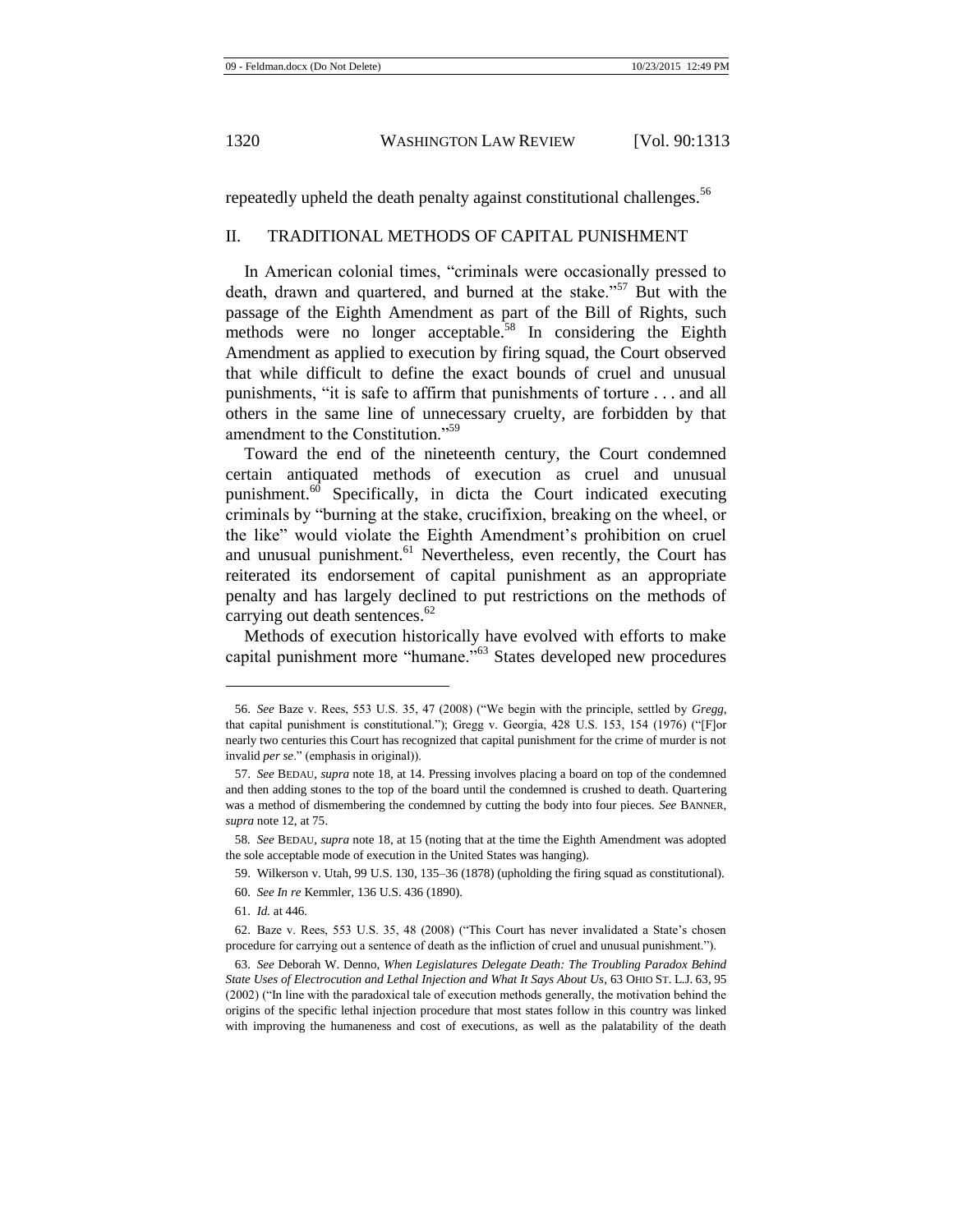and apparatuses with the goal of affecting quicker, less painful deaths on condemned inmates. This Comment will now consider the "traditional methods" of execution used to carry out death sentences in America prior to the adoption of lethal injection as the predominant method of executing capital offenders.

#### *A. Hanging*

<span id="page-9-0"></span>In the mid-1800s, hanging was the predominant method of execution in the United States.<sup>64</sup> Hangings were public events, often drawing thousands of spectators, $65$  but over the course of the nineteenth century state legislatures enacted laws to mandate private executions.<sup>66</sup> Hangings, subsequently, were conducted at prison gallows.<sup>67</sup> Presently, hanging is a permitted method of execution in Delaware,<sup>68</sup> New Hampshire, $69$  and Washington State, $70$  but lethal injection is the primary method of execution in all three of these states.<sup>71</sup> Only three prisoners have been executed by hanging since the reinstatement of the death penalty by the Supreme Court's decision in *Gregg* in 1976.<sup>72</sup> The last inmate executed by hanging was Bill Bailey in Delaware in  $1996$ <sup> $,73$ </sup> In 1994, an inmate challenged Washington State's method of hanging as violating the Eighth Amendment.<sup>74</sup> The federal district court held that

- 68. DEL. CODE ANN. tit. 11, § 4209(f) (West, Westlaw through 2015).
- 69. N.H. REV. STAT. ANN. § 630:5(XIV) (2015).
- 70. WASH. REV. CODE § 10.95.180 (2014).

<span id="page-9-1"></span>penalty.").

<sup>64.</sup> Campbell v. Wood, 511 U.S. 1119, 1119 (1994) ("[H]anging was the nearly universal form of execution in the United States." (Blackmun, J., dissenting from the Court's denial of a stay of execution) (internal quotation marks omitted)); BEDAU, *supra* note [18,](#page-3-2) at 15 ("Except when executing spies, traitors, and deserters, who could be shot under federal law, the sole acceptable mode of execution in the United States for a century after the adoption of the Eighth Amendment was hanging.").

<sup>65.</sup> *See* BANNER, *supra* not[e 12,](#page-3-0) at 24.

<sup>66.</sup> *See* BESSLER, *supra* not[e 3,](#page-1-0) at 200.

<sup>67.</sup> *See* BANNER, *supra* not[e 12,](#page-3-0) at 157.

<sup>71.</sup> TRACY L. SNELL, U.S. DEP'T OF JUSTICE, CAPITAL PUNISHMENT, 2013–STATISTICAL TABLES 7 (2014), *available at* www.bjs.gov/content/pub/pdf/cp13st.pdf. New Hampshire authorizes hanging only if lethal injection cannot be administered while Delaware authorizes hanging if lethal injection is found to be unconstitutional. *Id.*

<sup>72.</sup> KATHLEEN A. O'SHEA, WOMEN AND THE DEATH PENALTY IN THE UNITED STATES, 1900– 1998, at 95 (1999).

<sup>73.</sup> *Id.* In Delaware, prisoners still on death row who were sentenced to death prior to legislation allowing lethal injection were given the option of lethal injection. Bailey, who a jury convicted of murdering an elderly couple in 1979, opted to hang. *Id.*

<sup>74.</sup> Rupe v. Wood, 863 F. Supp. 1307 (W.D. Wash. 1994), *vacated in part*, 93 F.3d 1434 (9th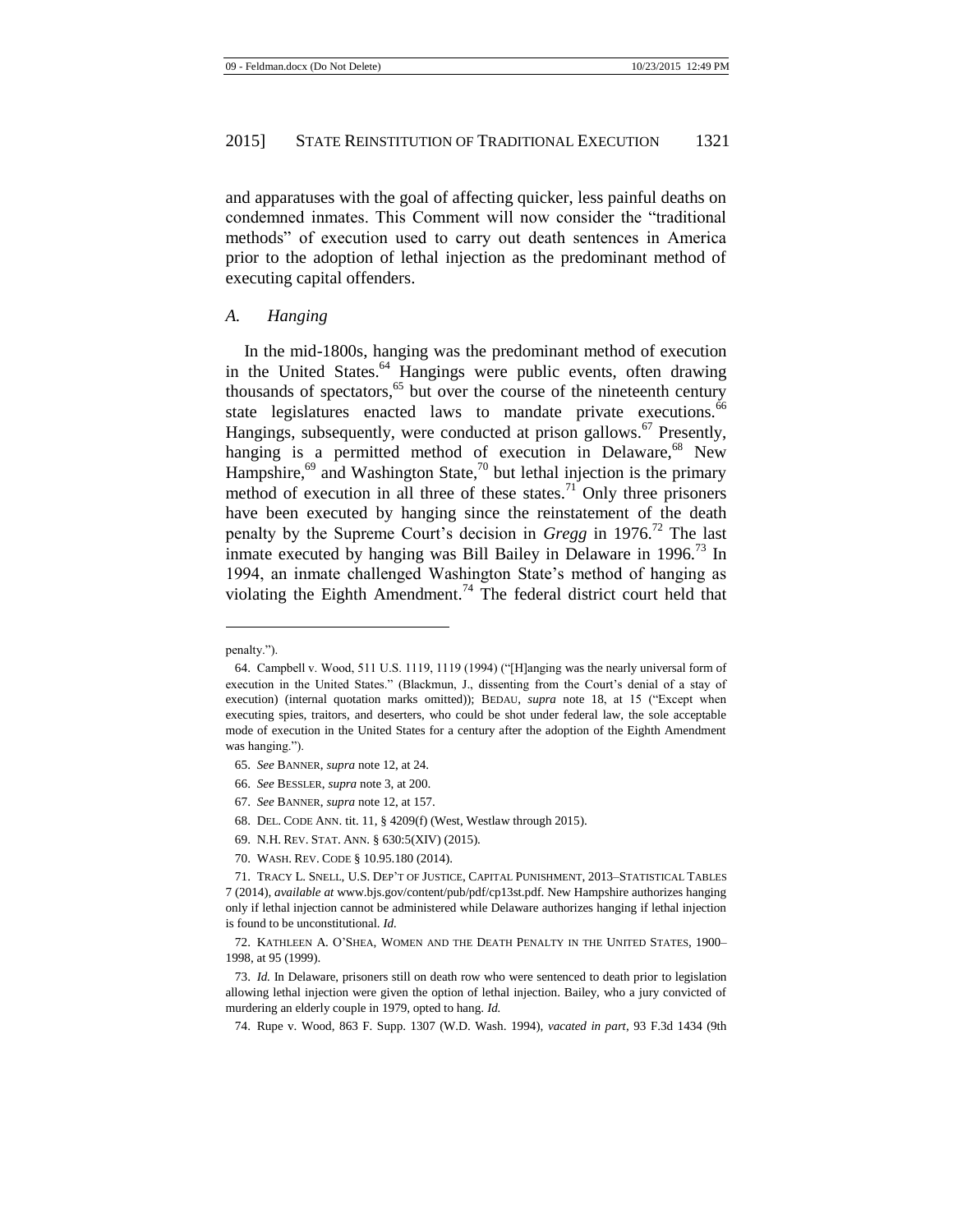hanging was not a per se violation of the Eighth Amendment, but was unconstitutional as applied to inmate Mitchell Rupe, whose morbid obesity posed a high risk of decapitation.<sup>75</sup>

#### *B. Firing Squad*

Although less frequently implemented as a method of execution, states have occasionally used firing squads to carry out death sentences.<sup>76</sup> In *Wilkerson v. Utah*,<sup>77</sup> the Supreme Court considered the constitutionality of execution by firing squad. The Court held that while the Eighth Amendment forbids cruel and unusual punishments, "the authorities referred to are quite sufficient to show that the punishment of shooting as a mode of executing the death penalty for the crime of murder in the first degree is not included in that category."<sup>78</sup>

Oklahoma and Utah currently authorize the firing squad, but lethal injection remains the primary method of execution in both states.<sup>79</sup> The firing squad is authorized in Utah only for inmates who chose this method prior to May 3, 2004, or in the event that lethal injection is held unconstitutional, or if the State is unable to procure lethal injection drugs.<sup>80</sup> Oklahoma permits the use of a firing squad only if lethal injection or electrocution is held unconstitutional.<sup>81</sup>

Gary Gilmore was the first person executed in the United States after the Court's decision in *Gregg* reinstated the death penalty.<sup>82</sup> Gilmore, who opposed attempts to appeal his murder conviction and death sentence, demanded Utah execute him by a firing squad.<sup>83</sup> To carry out a death sentence by firing squad, the condemned inmate is strapped to a chair in front of a sandbag-lined wall. $84$  A cloth target is fastened to the

<span id="page-10-0"></span>Cir. 1996).

<sup>75.</sup> *Id.* Rupe, who a jury convicted of murdering two bank tellers, weighed over 409 pounds. Rupe eventually died in prison from liver disease in 2006. Jennifer Sullivan & Maureen O'Hagan, *Convicted Killer Dies in Prison*, SEATTLE TIMES, Feb. 8, 2006, at B3.

<sup>76.</sup> *See* BEDAU, *supra* note [18,](#page-3-2) at 15; SNELL, *supra* note [71,](#page-9-0) at 16 (indicating only three executions by firing squad since 1977).

<sup>77.</sup> 99 U.S. 130 (1878).

<sup>78.</sup> *Id.* at 134–35.

<sup>79.</sup> SNELL, *supra* not[e 71,](#page-9-0) at 7.

<sup>80.</sup> UTAH CODE ANN. § 77-18-5.5 (West, Westlaw though 2015 1st Spec. Sess.).

<sup>81.</sup> OKLA. STAT. ANN. tit. 22, § 1014 (West, Westlaw through 2015 1st Reg. Sess.).

<sup>82.</sup> *See* BEDAU, *supra* not[e 18,](#page-3-2) at 17.

<sup>83.</sup> Editorial, *An American Punishment Again*, N.Y. TIMES, Jan. 18, 1977, at 25.

<sup>84.</sup> Jacob Weisberg, *This Is Your Death*, NEW REPUBLIC, July 1, 1991, at 24.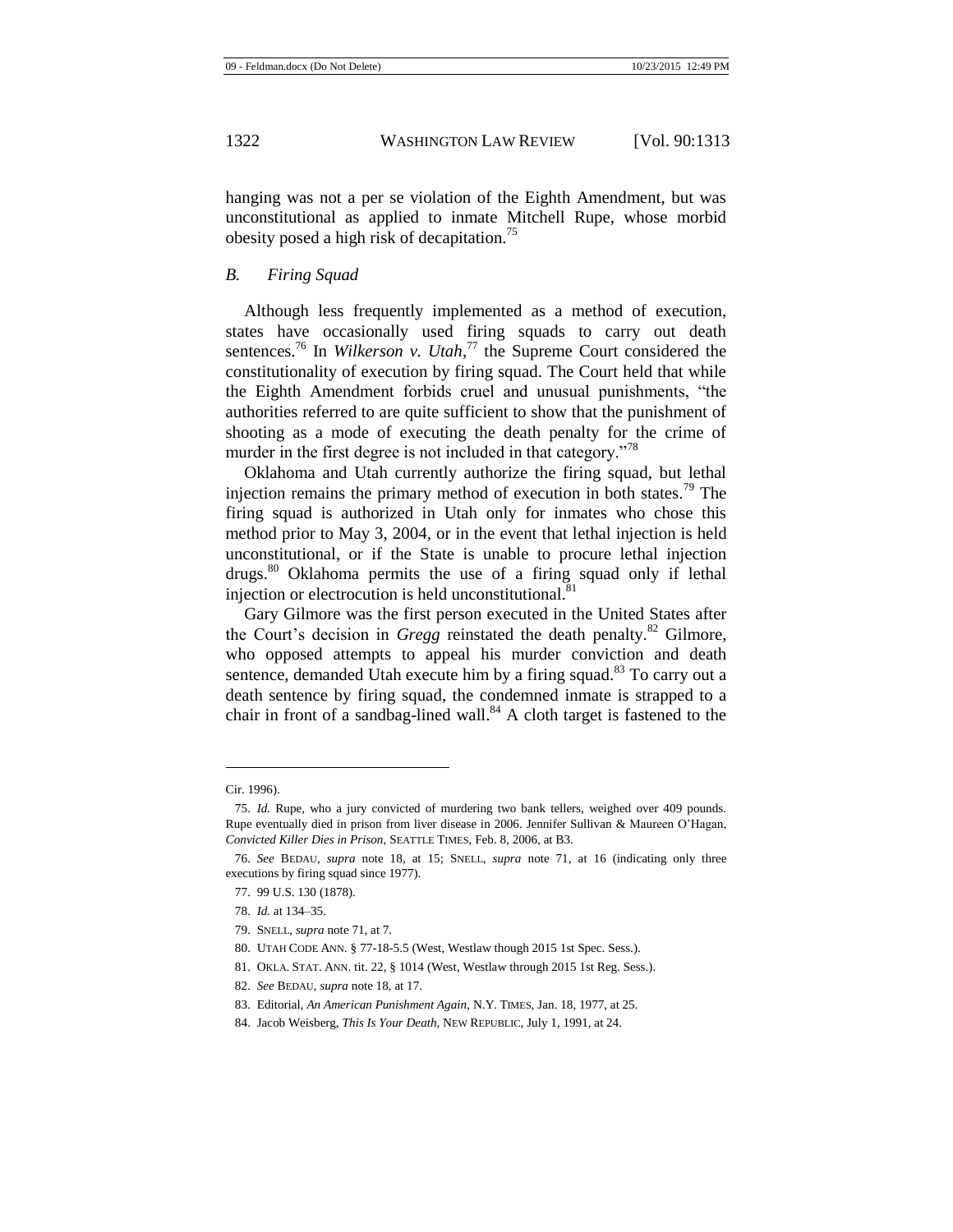front of the prisoner's jumpsuit to mark the heart.<sup>85</sup> Several marksmen positioned twenty feet away simultaneously fire at the prisoner's heart.<sup>86</sup> Ronnie Lee Gardner was the most recent inmate executed by firing squad in Utah in  $2010^{87}$ 

#### *C. Electrocution*

In the late 1800s, states began to replace their gallows with electric chairs on the theory that execution by electrocution was more humane.<sup>88</sup> William Kemmler was the first person put to death in the electric chair in 1890 after the Supreme Court rejected his challenge that New York's new method of execution amounted to cruel and unusual punishment.<sup>89</sup> In upholding the validity of New York's electrocution statute, the Court found:

[B]ut little in it to warrant the belief that this new mode of execution is cruel, within the meaning of the  $[C]$ onstitution  $\ldots$  On the contrary, we agree with the court below that it removes every reasonable doubt that the application of electricity to the vital parts of the human body, under such conditions and in the manner contemplated by the statute, must result in instantaneous, and consequently in painless, death.<sup>90</sup>

To carry out electrocution, the electric chair applies alternating current between 500 and 2000 volts to the condemned prisoner's head and body for about thirty seconds.<sup>91</sup> This process repeats until the shock from electrocution causes respiratory paralysis and cardiac arrest.<sup>92</sup> Despite numerous accounts of grotesque and botched electrocutions,<sup>93</sup> the electric chair remained the predominant method of execution for

<span id="page-11-0"></span><sup>85.</sup> *Id.*

<sup>86.</sup> *Id.*

<sup>87.</sup> Aaron Falk & Emiley Morgan, *Ronnie Lee Gardner Executed by Firing Squad*, DESERET NEWS, June 18, 2010, at A1.

<sup>88.</sup> *See* BEDAU, *supra* note [18,](#page-3-2) at 15; BANNER, *supra* note [12,](#page-3-0) at 169 ("The cause of the transformation [to electrocution] was an intensified public focus on the suffering of those who were executed.").

<sup>89.</sup> *See* BEDAU*, supra* not[e 18,](#page-3-2) at 15.

<sup>90.</sup> *In re* Kemmler, 136 U.S. 436, 443–44 (1890).

<sup>91.</sup> Weisberg, *supra* not[e 84,](#page-10-0) at 24.

<sup>92.</sup> *Id.*

<sup>93.</sup> *See* Deborah W. Denno, *Getting to Death: Are Executions Constitutional?*, 82 IOWA L. REV.

<sup>319,</sup> app. 2 (1997) (compiling a list of post-*Gregg* botched electrocutions).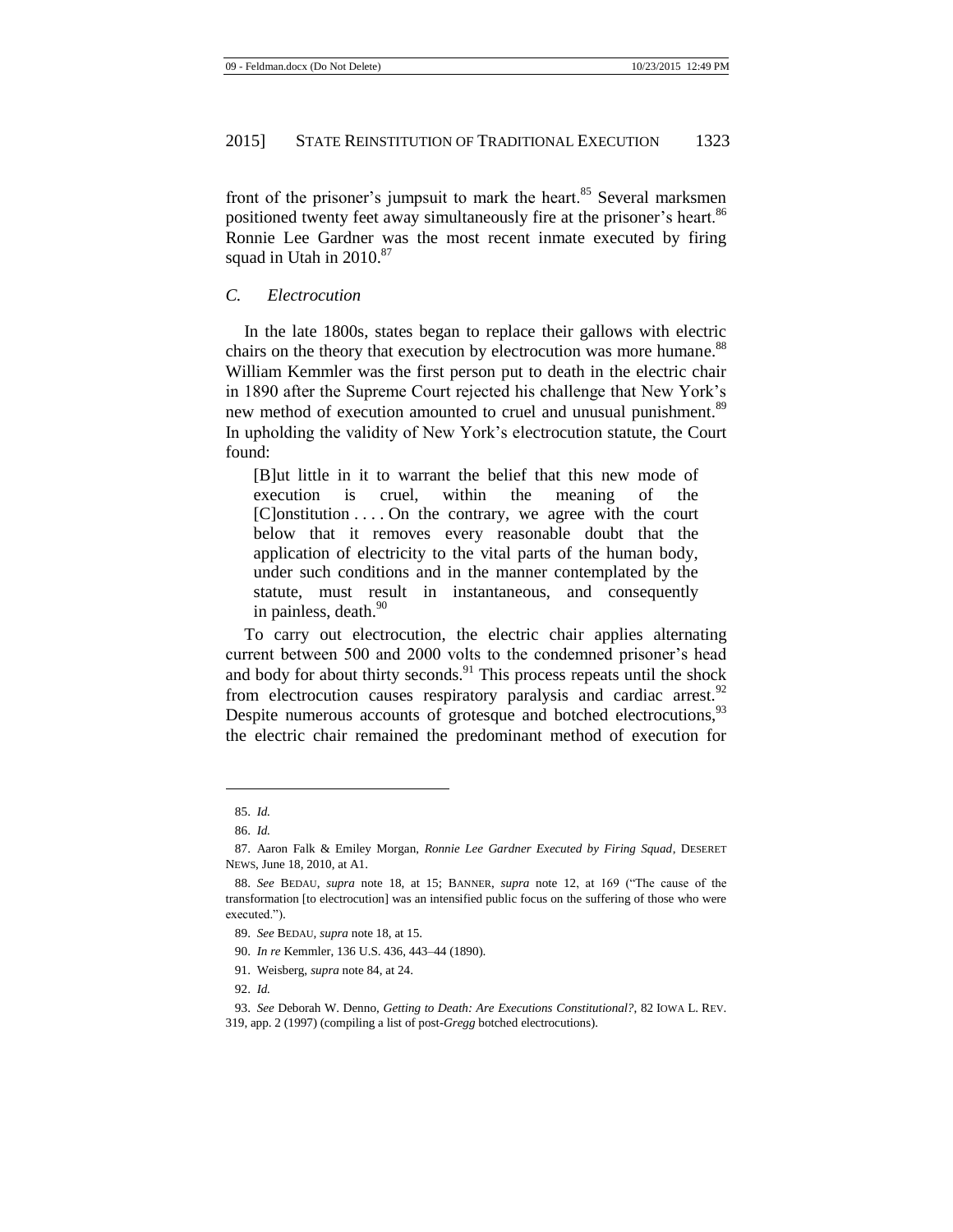nearly a century.<sup>94</sup> In 1915, the Court reiterated its "well-grounded belief that electrocution is less painful and more humane than hanging.<sup> $35$ </sup> By 1949, twenty-six states had replaced hanging with electrocution.<sup>96</sup> One hundred and fifty eight prisoners have been electrocuted since the Court's decision in *Gregg*. <sup>97</sup> In 1993, Justices Souter, Blackmun, and Stevens questioned the constitutionality of electrocution and noted the Court had failed to revisit the issue since its decision in *Kemmler* over a hundred years earlier.<sup>98</sup>

<span id="page-12-0"></span>Eight states currently authorize the use of the electric chair as a backup method to lethal injection.<sup>99</sup> In 2008, the Nebraska State Supreme Court struck down the State's use of electrocution, finding "assumptions about an instantaneous and painless death were simply incorrect" and that "electrocution is unnecessarily cruel in its purposeless infliction of physical violence and mutilation of the prisoner's body."<sup>100</sup> The Court concluded electrocution "violates the prohibition on cruel and unusual punishment."<sup>101</sup> Robert Gleason was the most recent inmate electrocuted, when Virginia executed him in  $2013^{102}$ 

#### *D. Lethal Gas*

The first use of lethal gas to carry out the death penalty was in 1924, after Nevada's Deputy Attorney General convinced members of Nevada's State Assembly that "lethal gas would be more humane than hanging or the firing squad."<sup>103</sup> Under this method of execution, the condemned prisoner is strapped into an airtight chamber where a

<sup>94.</sup> *See* BANNER, *supra* not[e 12,](#page-3-0) at 295 (noting when the Supreme Court decided *Gregg* in 1976 the electric chair and the gas chamber were the "most common tools of execution").

<sup>95.</sup> Malloy v. South Carolina, 237 U.S. 180, 185 (1915).

<sup>96.</sup> State v. Mata, 745 N.W.2d 229, 263 (Neb. 2008).

<sup>97.</sup> SNELL, *supra* not[e 71,](#page-9-0) at 16.

<sup>98.</sup> *See* Poyner v. Murray, 508 U.S. 931, 933 (1993) ("The Court has not spoken squarely on the underlying issue since *In re Kemmler* and the holding of that case does not constitute a dispositive response to litigation of the issue in light of modern knowledge about the method of execution in question." (internal citation omitted)).

<sup>99.</sup> *Methods of Execution*, DEATH PENALTY INFO. CENTER, http://www.deathpenaltyinfo.org/ methods-execution (last visited Mar. 10, 2015).

<sup>100.</sup> *Mata*, 745 N.W.2d at 278.

<sup>101.</sup> *Id.*

<sup>102.</sup> Justin Jouvenal, *Convicted Killer Dies in Electric Chair*, WASH. POST, Jan. 17, 2013, at B3. Gleason was sentenced to death for killing two other inmates while serving a life sentence in prison. *Id.*

<sup>103.</sup> *See* BANNER, *supra* not[e 12,](#page-3-0) at 196–98.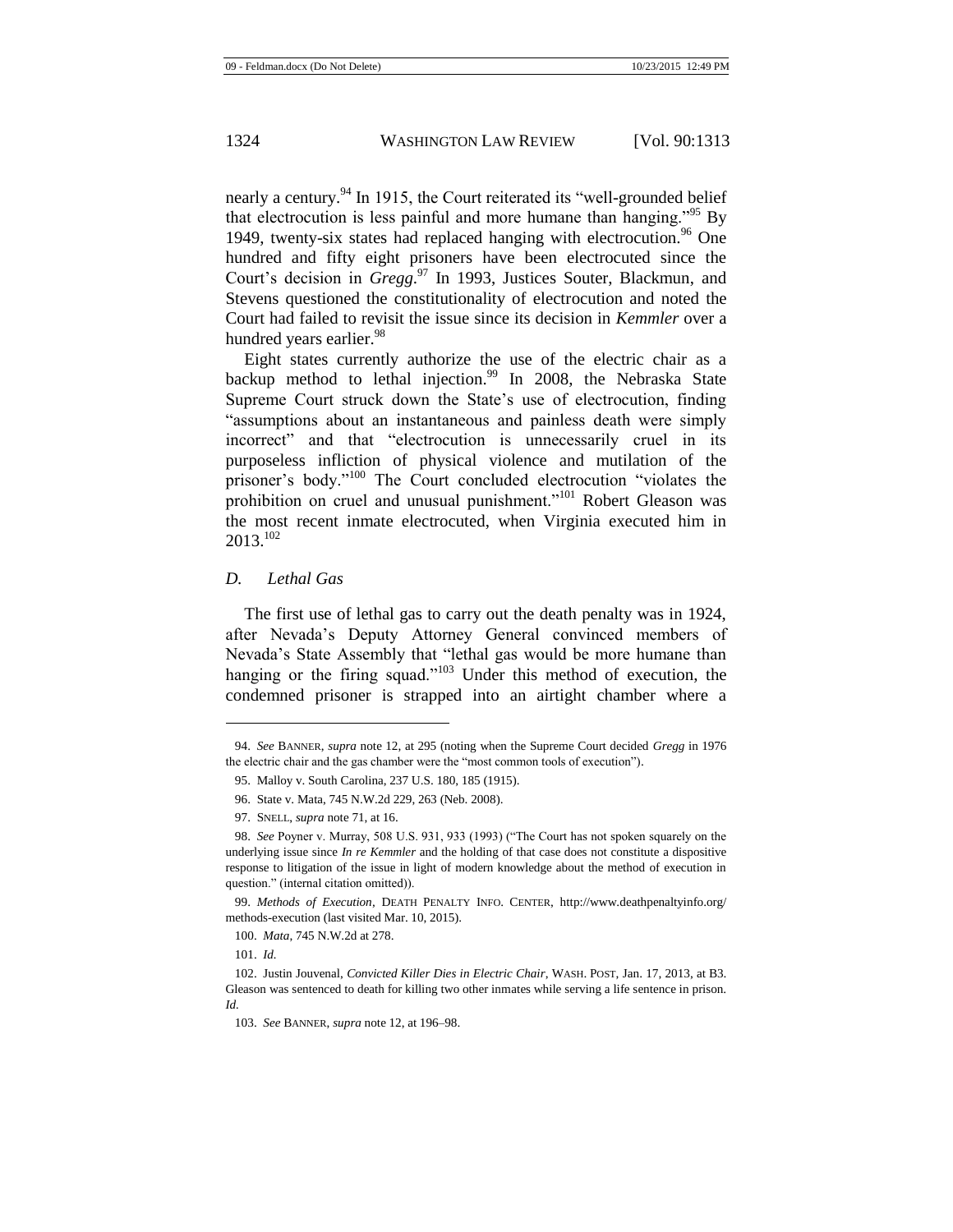chemical reaction is remotely initiated, releasing poisonous hydrogen cyanide into the sealed chamber.<sup>104</sup> After several minutes of exposure to lethal gas, the inmate's spasms subside and the inmate finally succumbs to the lack of oxygen to the brain.<sup>105</sup> States have put to death eleven prisoners in gas chambers since the death penalty was reinstated in 1977.<sup>106</sup> Only Arizona, California, Missouri, Oklahoma, and Wyoming still authorize lethal gas as a means of administering the death penalty. $107$ Wyoming and Missouri, however, do not currently have functioning gas chambers.<sup>108</sup> Walter LaGrand was the last prisoner executed by lethal gas in Arizona in 1999. $^{109}$ 

<span id="page-13-1"></span>Two death row inmates challenged the constitutionality of California's lethal gas procedures in *Fierro v. Gomez*. <sup>110</sup> After an eightday bench trial, the District Court held:

<span id="page-13-0"></span>California's method of execution by administration of lethal gas strongly suggests that the pain experienced by those executed is unconstitutionally cruel and unusual. This evidence, when coupled with the overwhelming evidence of societal rejection of this method of execution, is sufficient to render California's method of execution by lethal gas unconstitutional under the  $[E]$ ighth [A]mendment.<sup>111</sup>

The Ninth Circuit Court of Appeals affirmed, but the Supreme Court later vacated the finding of unconstitutionality after the California legislature modified the State's death penalty statute to give death row

l

108. Jim Salter, *Executions Could Go Back to Gas Chamber, Electric Chair*, LAS VEGAS REV.-J. (Jan. 28, 2014), http://www.reviewjournal.com/news/executions-could-go-back-gas-chamberelectric-chair; *see also* O'SHEA, *supra* note [72,](#page-9-1) at 216. In 1988, the Missouri Legislature passed a bill making lethal injection the primary method of execution. *Id.* When Governor John Ashcroft signed the bill into law, he expressed his belief that the method would be a "safer and more humane way to carry out the orders of the court." *Id.* (internal quotation marks omitted).

109. LaGrand, a German national, was convicted of murdering a bank teller during an attempted robbery in Arizona in 1982. Arizona executed LaGrand despite fierce opposition from Germany and an order from the International Court of Justice staying the execution. *See* ALAN W. CLARKE & LAURELYN WHITT, THE BITTER FRUIT OF AMERICAN JUSTICE: INTERNATIONAL AND DOMESTIC RESISTANCE TO THE DEATH PENALTY 58–59 (2007).

110. 865 F. Supp. 1387 (N.D. Cal. 1994), *aff'd*, 77 F.3d 301(9th Cir. 1996), *vacated sub nom.*  Gomez v. Fierro, 519 U.S. 918 (1996).

111. *Id.* at 1415.

<sup>104.</sup> Weisberg, *supra* not[e 84,](#page-10-0) at 26.

<sup>105.</sup> *Id.*

<sup>106.</sup> *Methods of Execution*, *supra* not[e 99.](#page-12-0)

<sup>107.</sup> SNELL, *supra* note [71,](#page-9-0) at 7. Arizona death row inmates sentenced before November 15, 1992, may choose between lethal injection and lethal gas. Lethal injection is used for all inmates sentenced after November 15, 1992. *Id.* at 7 n.b. Wyoming authorizes the use of lethal gas only if lethal injection is held unconstitutional. *Id.* at 7 n.l.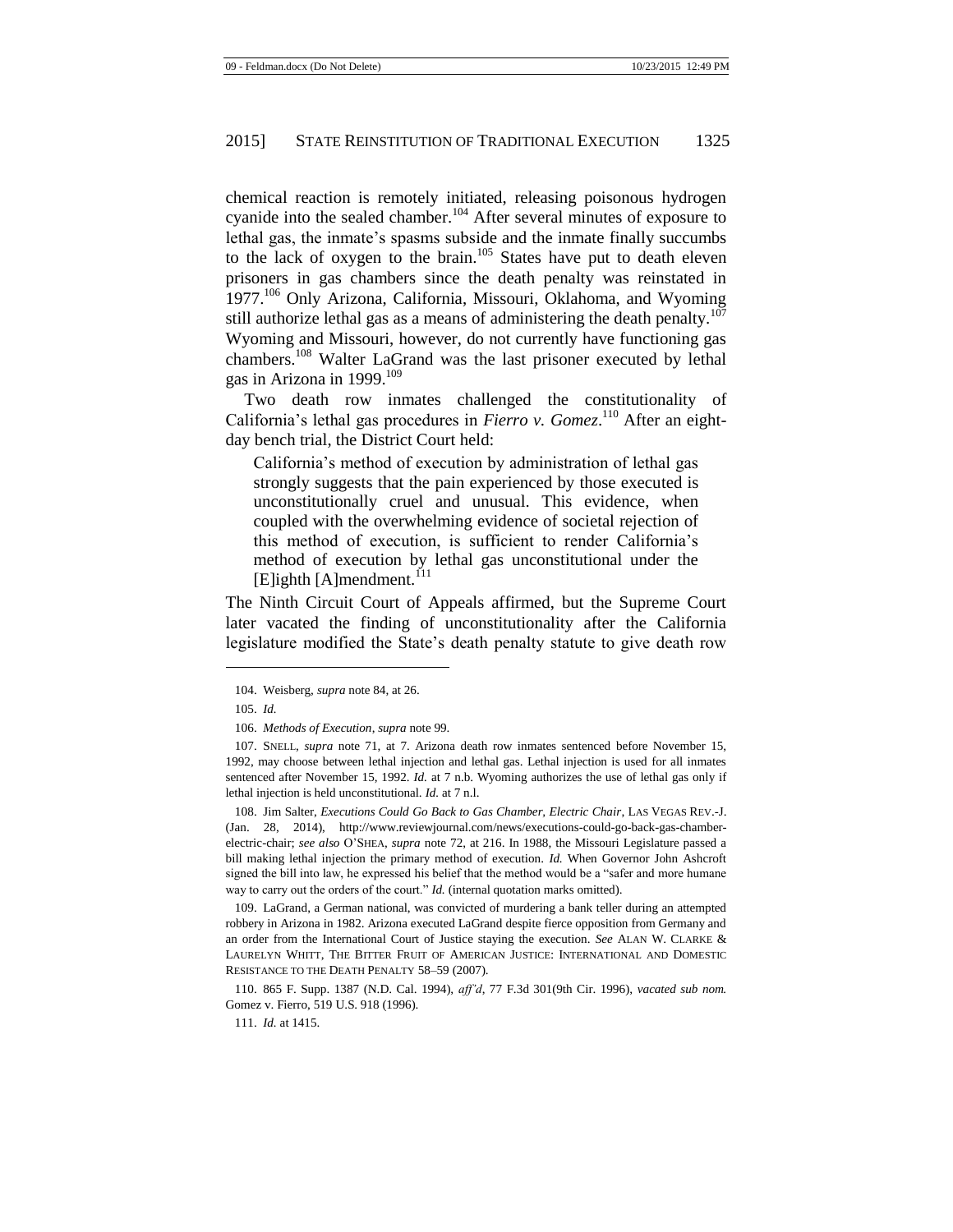inmates the choice between the gas chamber and lethal injection.<sup>112</sup> On remand, the Ninth Circuit determined the inmates lacked standing to challenge California's use of the gas chamber because neither had opted to die by lethal gas. $^{113}$ 

# *E. Lethal Injection Becomes the Method of Capital Punishment in the United States*

In an effort to find a less painful means of executing prisoners, death penalty states have "altered [their] method[s] of execution over time to more humane means of carrying out the sentence. That progress has led to the use of lethal injection by every jurisdiction that imposes the death penalty."<sup>114</sup> While lethal injection may be perceived as a more humane method of imposing death sentences, the transition to lethal injection was also an economic decision.<sup>115</sup> Oklahoma was the first state to adopt lethal injection in 1977, in part because the State was reluctant to spend money on repairing the Department of Corrections' electric chair.<sup>116</sup> The legislatures in Texas, Idaho, and New Mexico quickly followed suit,<sup>117</sup> and Texas was the first state to carry out an execution by lethal injection when it executed Charles Brooks, Jr. in 1982.<sup>118</sup> Lethal injection is currently the sole or primary means of execution in all states that have the death penalty. $119$ 

To administer lethal injection, prison officials strap the condemned inmate to a table or hospital gurney and attach an intravenous drip to the inmate's arm.<sup>120</sup> Lethal injection usually involves the use of a three-drug cocktail.<sup>121</sup> The first drug, typically sodium thiopental or pentobarbital,

<sup>112.</sup> Fierro v. Gomez, 77 F.3d 301, 309 (9th Cir. 1996), *vacated sub nom.*, Gomez v. Fierro, 519 U.S. 918 (1996).

<sup>113.</sup> Fierro v. Terhune, 147 F.3d 1158, 1160 (9th Cir. 1998).

<sup>114.</sup> Baze v. Rees, 553 U.S. 35, 40–41 (2008).

<sup>115.</sup> *See* BANNER, *supra* not[e 12,](#page-3-0) at 297 ("And from the perspective of the state, one great benefit of lethal injection was that it was cheap.").

<sup>116.</sup> *See* O'SHEA, *supra* not[e 72,](#page-9-1) at 292.

<sup>117.</sup> *See* BEDAU, *supra* not[e 18,](#page-3-2) at 17.

<sup>118.</sup> Robert Reinhold, *Technician Executes Murderer in Texas by Lethal Injection*, N.Y. TIMES, Dec. 7, 1982, at A19.

<sup>119.</sup> *See* BESSLER, *supra* not[e 3,](#page-1-0) at 258.

<sup>120.</sup> *See* Weisberg, *supra* not[e 84,](#page-10-0) at 26–27 (describing the execution of an inmate in Texas).

<sup>121.</sup> *See* Seema K. Shah, *Experimental Execution*, 90 WASH. L. REV. 147, 170–71 (2015) (summarizing the adoption of modern lethal injection protocols). The cocktail of drugs used in lethal injection has varied in recent years as state departments of corrections have been unable to secure supplies of drugs traditionally used for lethal injections. *See infra* Part III.A.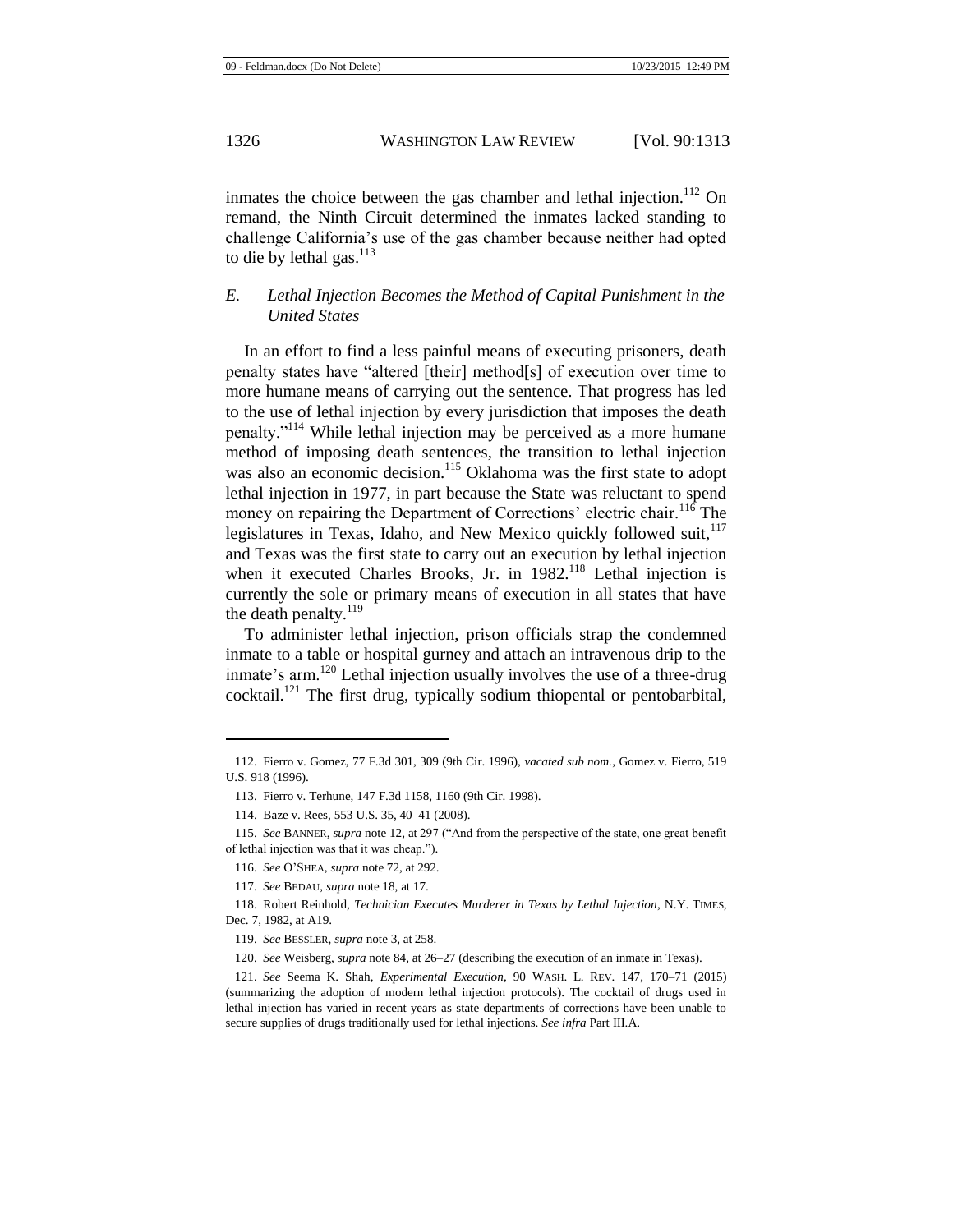is an anesthetic meant to put the inmate to sleep.<sup>122</sup> The second drug, typically pancuronium bromide, is a muscle relaxant used to paralyze the  $\lim$  inmate.<sup>123</sup> Finally, a lethal dose of potassium chloride is administered to stop the inmate's heart.<sup>124</sup> "The proper administration of the first drug ensures that the prisoner does not experience any pain associated with the paralysis and cardiac arrest caused by the second and third drugs."<sup>125</sup> Proponents of lethal injection argue the method is much less violent than the electric chair and amounts to "a quick, merciful snuffing out" of the condemned inmate's life.<sup>126</sup>

Despite its popularity as a more "humane" method of execution, lethal injection has met stiff opposition in the medical community.<sup>127</sup> Medical professionals have been highly critical of the use of lifesaving drugs to inflict death.<sup>128</sup> In 1980, the American Medical Association adopted a resolution discouraging physicians from participating in lethal injections, contending such assistance violates a doctor's Hippocratic Oath.<sup>129</sup> Because medical ethics generally preclude physicians from participating in executions, there is a danger that poorly trained technicians will fail to locate a working vein, complicating the procedure and in some cases resulting in conscious inmates complaining of intense pain during lethal injection.<sup>130</sup>

It was on these very grounds that the Court in 2008 considered an Eighth Amendment challenge to Kentucky's lethal injection protocol in *Baze v. Rees*. <sup>131</sup> The inmates in *Baze* argued the improper administration of the lethal injection drugs, particularly of sodium thiopental, might result in an excruciatingly painful execution amounting to cruel and unusual punishment.<sup>132</sup> In a plurality opinion, Chief Justice Roberts upheld Kentucky's lethal injection protocol, holding the inmates had "not carried their burden of showing that the risk of pain from

l

128. *See* BEDAU, *supra* not[e 18,](#page-3-2) at 18.

<sup>122.</sup> Ford, *supra* note [4.](#page-2-0) More recently, states have used the sedative midazolam in place of sodium thiopental and pentobarbital. *Id.*

<sup>123.</sup> Baze v. Rees, 553 U.S. 35, 44 (2008).

<sup>124.</sup> *Id.*

<sup>125.</sup> *Id.*

<sup>126.</sup> Vince Beiser, *A Guilty Man [And the History of Lethal Injection]*, *in* THE DEATH PENALTY: DEBATING THE MORAL, LEGAL, AND POLITICAL ISSUES 107, 109 (Robert M. Baird & Stuart E. Rosenbaum eds., 2011).

<sup>127.</sup> *See* Denno, *supra* not[e 93,](#page-11-0) at 373.

<sup>129.</sup> *Id.* at 17–18.

<sup>130.</sup> Weisberg, *supra* note 84, at 27.

<sup>131.</sup> 553 U.S. 35 (2008).

<sup>132.</sup> *See* BESSLER, *supra* not[e 3,](#page-1-0) at 244.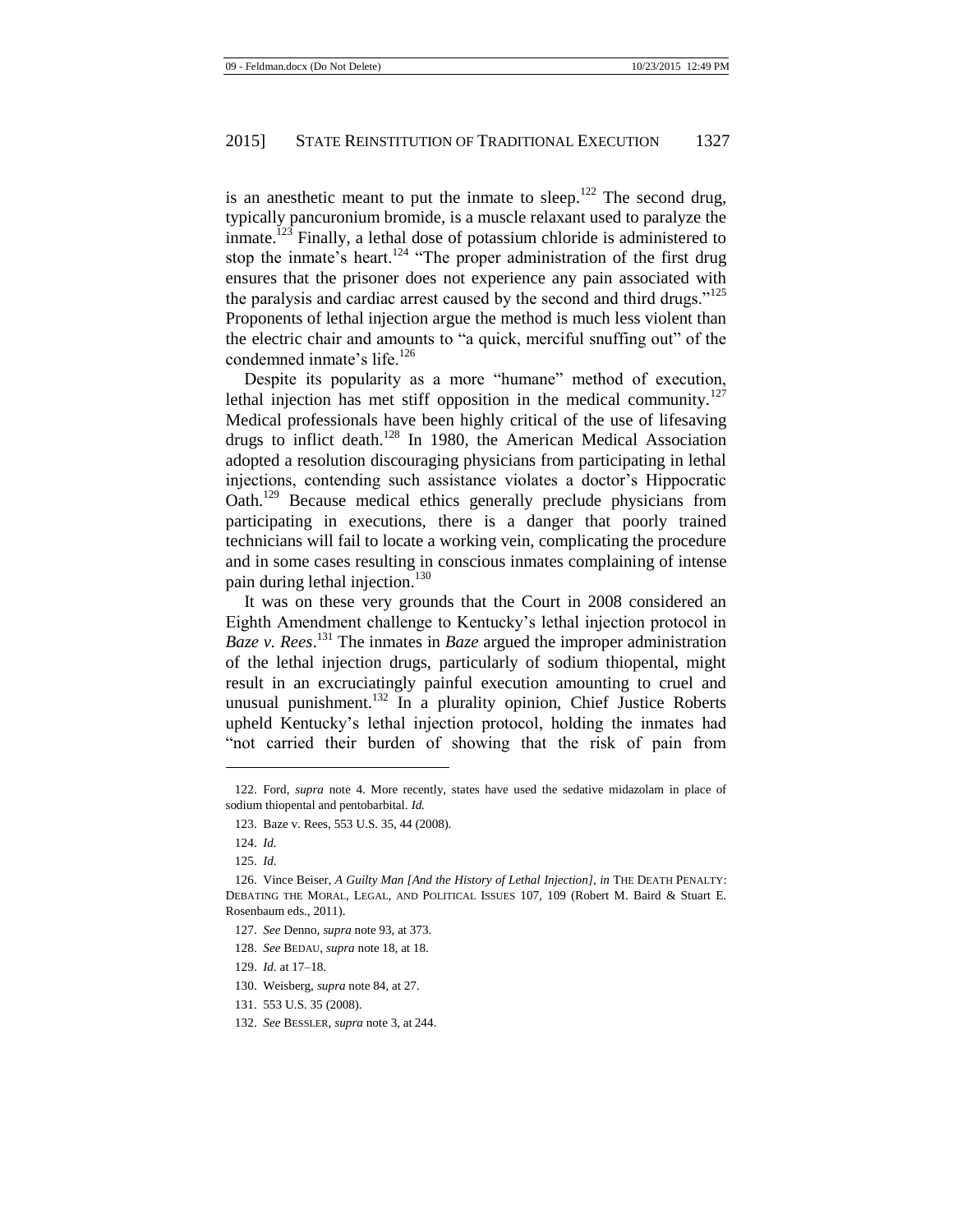maladministration of a concededly humane lethal injection protocol, and the failure to adopt untried and untested alternatives, constitute cruel and unusual punishment."<sup>133</sup> The Court again declined to put limits on the methods used to put inmates to death.

The Court most recently revisited lethal injection in *Glossip v*. *Gross*, <sup>134</sup> when it considered a challenge to Oklahoma's use of a sedative, midazolam, as the first drug in a three-drug lethal injection cocktail.<sup>135</sup> The inmates argued midazolam was not designed to affect or maintain unconsciousness and is incapable of masking the intense pain caused by the second and third drugs administered during lethal injection.<sup>136</sup> A five-to-four majority of the Supreme Court was unconvinced, and on June 29, 2015, the Court upheld Oklahoma's new three-drug lethal injection protocol.<sup>137</sup> The majority held that the inmates failed to establish that the risk of harm was substantial compared to known alternative methods of execution,<sup>138</sup> and that the district court did not commit clear error in finding midazolam was likely to render the condemned inmates insensate to pain.<sup>139</sup>

- III. UNAVAILABILITY OF LETHAL INJECTION DRUGS SPURS STATES' EFFORTS TO REINSTITUTE TRADITIONAL METHODS OF EXECUTION
- *A. Unavailability of Lethal Injection Drugs and Questions About New Lethal Injection Procedures Hinder States' Efforts to Execute Capital Offenders*

Although the Court upheld the constitutionality of lethal injection in *Baze* and *Glossip*, European Union opposition to using medications for lethal injection has complicated the administration of capital punishment in America.<sup>140</sup> The United States has come under intense international pressure to end capital punishment.<sup>141</sup> The European Union strongly

l

140. *See* Ford, *supra* not[e 4.](#page-2-0)

141. *See* CLARKE & WHITT, *supra* note [109,](#page-13-0) at 2 ("Most of the world has repudiated the death penalty . . . . Considerable international pressure—particularly in matters of extradition and consular relations—is being brought to bear on the United States to abolish state execution, and this pressure

<sup>133.</sup> *Baze*, 553 U.S. at 41.

<sup>134.</sup> 576 U.S. \_\_, 135 S. Ct. 2726 (2015).

<sup>135.</sup> *Id.*

<sup>136.</sup> *Id.* at 2729.

<sup>137.</sup> *Id.*

<sup>138.</sup> *Id.* at 2738.

<sup>139.</sup> *Id.* at 2729.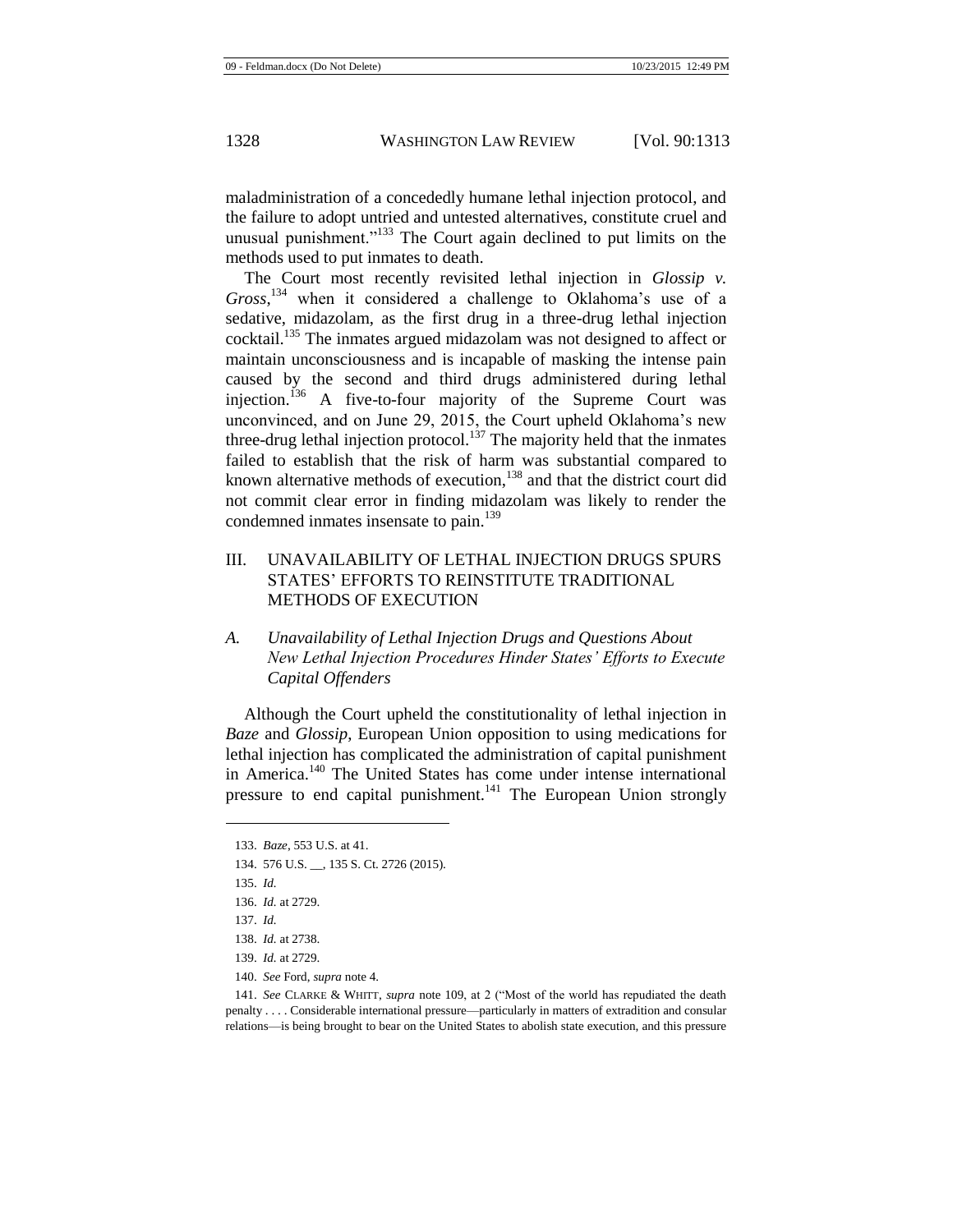opposes the death penalty and its "abolition is also a precondition for candidate countries seeking accession to the EU." $^{142}$  European aversion to capital punishment has "grown so strong that Britain and Germany banned the shipment of sodium thiopental to the United States."<sup>143</sup> The manufacturers of the anesthetizing drugs propofol and phenobarbital have similarly taken measures to keep their drugs from reaching states' departments of corrections for use in executions.<sup>144</sup>

Efforts to obtain the drugs subject to the European Union's export ban from domestic manufacturers have also faltered. In January 2011, the sole manufacturer of sodium thiopental in the United States announced that it would no longer make the drug due to concerns of product diversion for use in capital punishment.<sup> $145$ </sup> In the medical field, sodium thiopental has largely been replaced by newer anesthetics, meaning there is a limited market for the drug in United States hospitals.<sup>146</sup> Additionally, sodium thiopental only has a four-year shelf life, making it difficult for United States prisons to stockpile supplies.<sup>147</sup> States unable to obtain supplies of drugs traditionally used to administer lethal injection have turned to lightly regulated compounding pharmacies to obtain lethal injection drugs, $148$  but the methods of securing the drugs and the identities of the providers have been the subject of extensive litigation, bringing capital punishment to a halt in several states.<sup>149</sup> Death sentences have been delayed as states attempt to develop new lethal injection procedures with substitute drugs. $150$ 

<span id="page-17-0"></span>is mounting steadily.").

<sup>142.</sup> Political and Security Committee, *EU Guidelines on Death Penalty*, at 4, No. 8416/13 (Apr. 12, 2013).

<sup>143.</sup> *See* KOCH ET AL., *supra* not[e 28,](#page-4-0) at ix.

<sup>144.</sup> *See* Letter from Fresenius Kabi's Scott Meacham, Exec. Vice President, Fresenius Kabi USA, LLC, to Healthcare Providers (Aug. 28, 2012), http://deathpenaltyinfo.org/documents/ FreseniusPropofolStatement.pdf (manufacturer of propofol); Press Release, Hikma Pharmaceuticals, Hikma Pharmaceuticals Strongly Objects to the Use of Its Products in Capital Punishment (May 15, 2013), *available at* http://www.deathpenaltyinfo.org/documents/HikmaStatement.pdf (manufacturer of phenobarbital).

<sup>145.</sup> Carol J. Williams, *Loss of Drug New Setback for Death Penalty*, L.A. TIMES, Jan. 22, 2011, at AA1.

<sup>146.</sup> Ford, *supra* not[e 4.](#page-2-0)

<sup>147.</sup> *Id.*

<sup>148.</sup> *See Lethal Injection*, DEATH PENALTY INFO. CENTER, http://www.deathpenaltyinfo.org/ lethal-injection (last visited Feb. 7, 2015).

<sup>149.</sup> Josh Sanburn, *Death Lab: Missouri Eyes Its Own Lethal Injection Pharmacy*, TIME (June 7, 2014), http://time.com/2838377/lethal-injection-missouri/.

<sup>150.</sup> *See Death Penalty in Flux*, DEATH PENALTY INFO. CENTER, http://www.deathpenalty info.org/death-penalty-flux/#exe (last visited Aug. 31, 2015).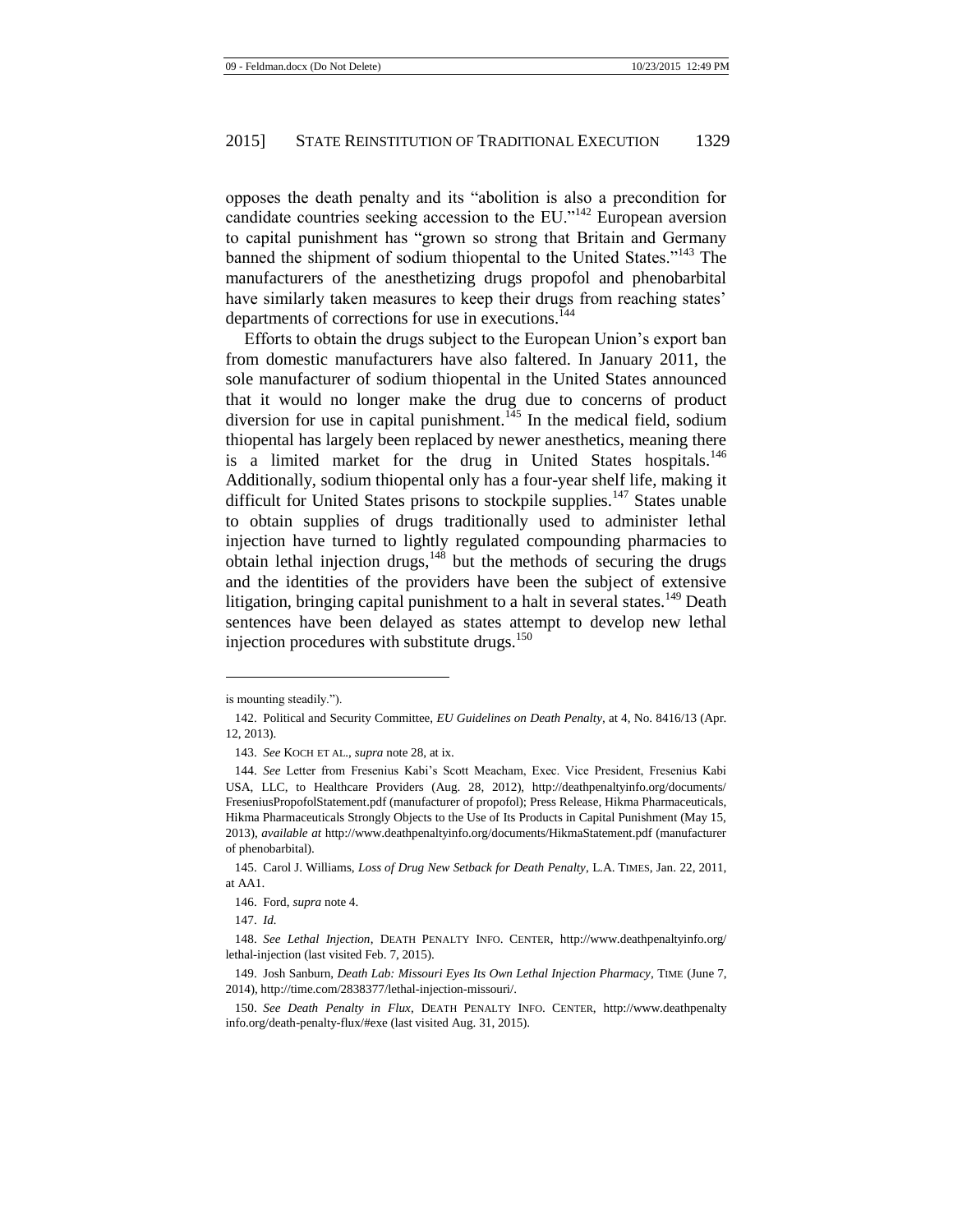Efforts to find substitute lethal injection drugs have posed new challenges for death penalty states. After several botched lethal injections using the sedative midazolam in place of sodium thiopental and pentobarbital,<sup>151</sup> several death row inmates challenged Oklahoma's new lethal injection procedures.<sup>152</sup> The Court narrowly upheld Oklahoma's lethal injection protocol, providing a pathway for states to continue lethal injections using midazolam.<sup>153</sup> Yet, pharmaceutical companies are already taking steps to inhibit states from using midazolam for executions. Akorn Pharmaceuticals, an American manufacturer of midazolam, has publicly stated its strong opposition to the use of its products in executions, and has taken steps to prevent sales of the drug to prison systems.<sup>154</sup> It remains to be seen if the pharmaceutical industry will similarly be able to restrict the supply of midazolam to United States prisons, as was the case with sodium thiopental and pentobarbital.<sup>155</sup>

# *B. State Efforts to Reinstitute Traditional Methods of Capital Punishment*

The inability to procure the drugs necessary to carry out lethal injections and uncertainty regarding the constitutionality of new lethal injection procedures have created a perplexing situation. Thousands of inmates are currently on death row in America;<sup>156</sup> however, many states have no supply of the drugs needed to carry out lethal injections.<sup>157</sup> As if

<sup>151.</sup> *See, e.g.*, Alan Johnson, *Capital Punishment – Expert: Inmate's Execution Inhumane*, COLUMBUS DISPATCH, Aug. 13, 2014, at 1B (reporting inmate Dennis McGuire "gasped, choked, clenched his fists and appeared to struggle against his restraints for about 10 minutes after the administration of" midazolam and hydromorphone, before dying twenty-six minutes later); Erik Eckholm, *One Execution Botched, Oklahoma Delays the Next*, N.Y. TIMES, Apr. 30, 2014, at A1 (reporting inmate Clayton Lockett regained consciousness after the administration of midazolam and was speaking and writhing in intense pain for over ten minutes before finally dying forty-three minutes after the execution began).

<sup>152</sup>*. See, e.g.*, Petition for a Writ of Certiorari to the United States Court of Appeals for the Tenth Circuit, Warner v. Gross, No. 14-7955, 2015 WL 302647 (Jan. 13, 2015), 2015 WL 309509.

<sup>153.</sup> Glossip v. Gross, 576 U.S. \_\_, 135 S. Ct. 2726 (2015).

<sup>154.</sup> Tracy Connor, *Drug-Maker Akorn Bans Sedative Midazolam for Executions*, NBC NEWS (Feb. 20, 2015), http://www.nbcnews.com/storyline/lethal-injection/drug-maker-akorn-banssedative-midazolam-executions-n309191.

<sup>155.</sup> *See* Ed Pilkington, *Controversial Oklahoma Lethal Injection Drug Approved by US Supreme Court*, THE GUARDIAN (June 29, 2015), http://www.theguardian.com/us-news/2015/jun/29/ midazolam-supreme-court-oklahoma (noting states "still face the challenge of acquiring lethal injection drugs in the face of a worldwide boycott of sales to US corrections departments").

<sup>156.</sup> SNELL, *supra* not[e 71,](#page-9-0) at 1.

<sup>157.</sup> *See generally* Ford, *supra* note [4](#page-2-0) (discussing state efforts to find new supplies of lethal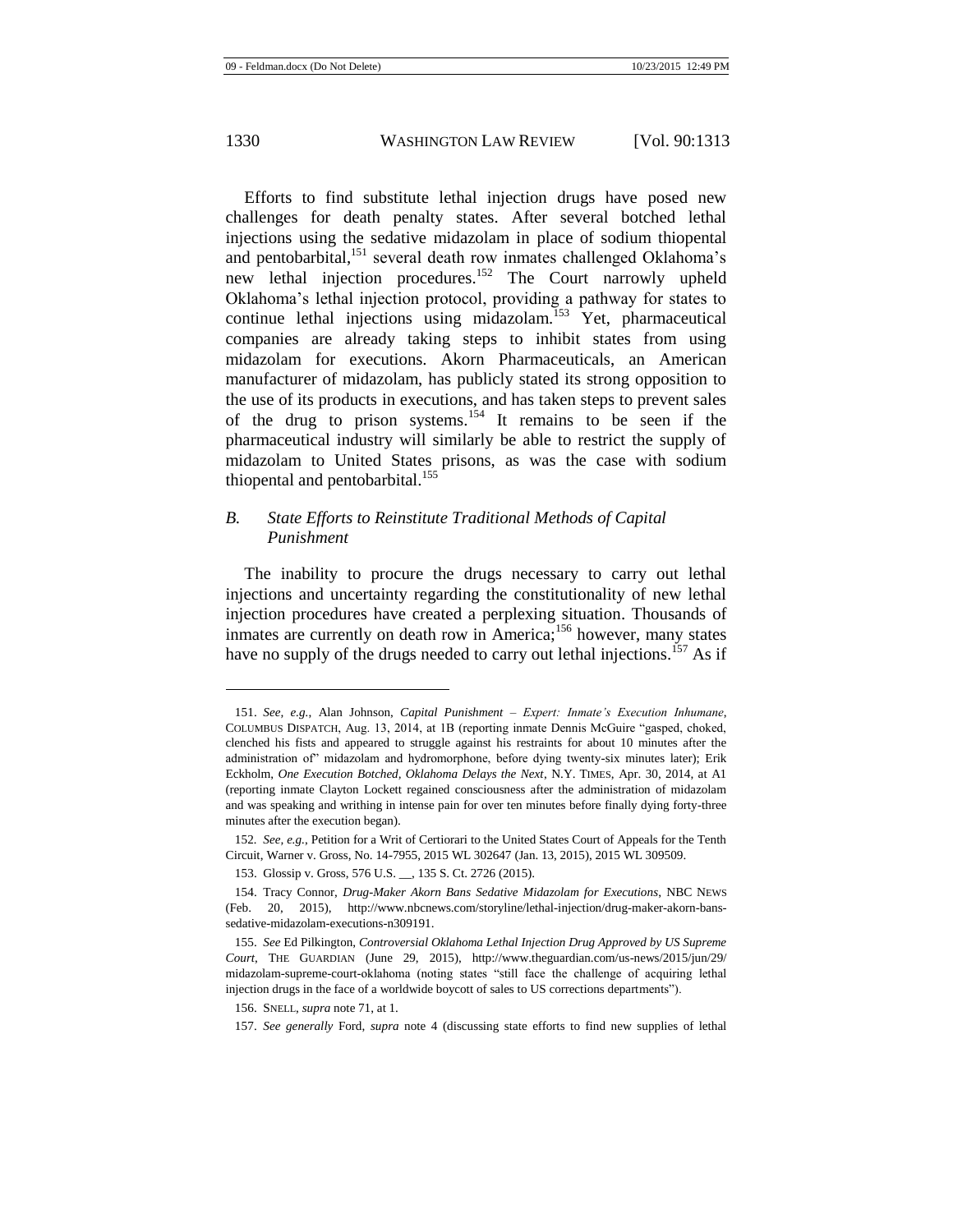channeling Judge Kozinski's dissent in *Wood v. Ryan*, <sup>158</sup> the situation has led to proposals in several states to return to traditional methods of capital punishment.<sup>159</sup> This Comment examines the various state legislative proposals to reinstate electrocution, the firing squad, and lethal gas as a means of administering death sentences. Since 2014, seven states (Alabama, Missouri, Oklahoma, Tennessee, Utah, Virginia, and Wyoming) have considered legislative proposals to reinstitute traditional methods of execution, and three states (Oklahoma, Tennessee, and Utah) have enacted laws reauthorizing the use of lethal gas, the electric chair, and the firing squad.<sup>160</sup> A summary of these legislative proposals and the three enacted laws follows.

# *1. Alabama Considers the Electric Chair*

On January 27, 2015, Alabama State Senator Cam Ward pre-filed legislation to reinstate electrocution as an authorized method of carrying out death sentences.<sup>161</sup> Alabama previously used the electric chair as the State's primary method of execution until it switched to lethal injection in 2002.<sup>162</sup> The proposal would permit the use of the electric chair to execute inmates if a court holds the State's lethal injection procedures are unconstitutional or if the State is unable to procure lethal injection drugs.<sup>163</sup> The companion bill passed the Alabama House of Representatives on March 11,  $2015$ ,<sup>164</sup> but language reinstating the electric chair was subsequently dropped by the Senate Judiciary Committee in favor of a provision designed to keep the source of lethal injection drugs confidential. $165$ 

injection drugs).

<sup>158.</sup> 759 F.3d 1076, 1102–03 (9th Cir. 2014) (Kozinski, C.J., dissenting from denial of rehearing en banc) ("If some states and the federal government wish to continue carrying out the death penalty, they must turn away from this misguided path [lethal injection] and return to more primitive—and foolproof—methods of execution."), *vacated*, 135 S. Ct. 21 (2014).

<sup>159.</sup> *See infra* Part III.B.

<sup>160.</sup> *See infra* Part III.B.

<sup>161.</sup> S. 11, 2015 Leg., Reg. Sess. (Ala. 2015).

<sup>162.</sup> Pat Duggins, *State Lawmaker: "Bring back the Electric Chair*,*"* ALA. PUB. RADIO (Feb. 4, 2015), http://apr.org/post/state-lawmaker-bring-back-electric-chair-signing-day-college-boundathletes.

<sup>163.</sup> Ala. S. 11; H.R. 18, 2015 Leg., Reg. Sess. (Ala. 2015).

<sup>164.</sup> Ala. H.R. 18.

<sup>165.</sup> Brian Lyman, *Electric Chair Won't Come back to Alabama*, MONTGOMERY ADVERTISER (June 4, 2015), http://www.montgomeryadvertiser.com/story/news/politics/southunionstreet/2015/ 06/03/electric-chair-come-back-alabama/28442249/.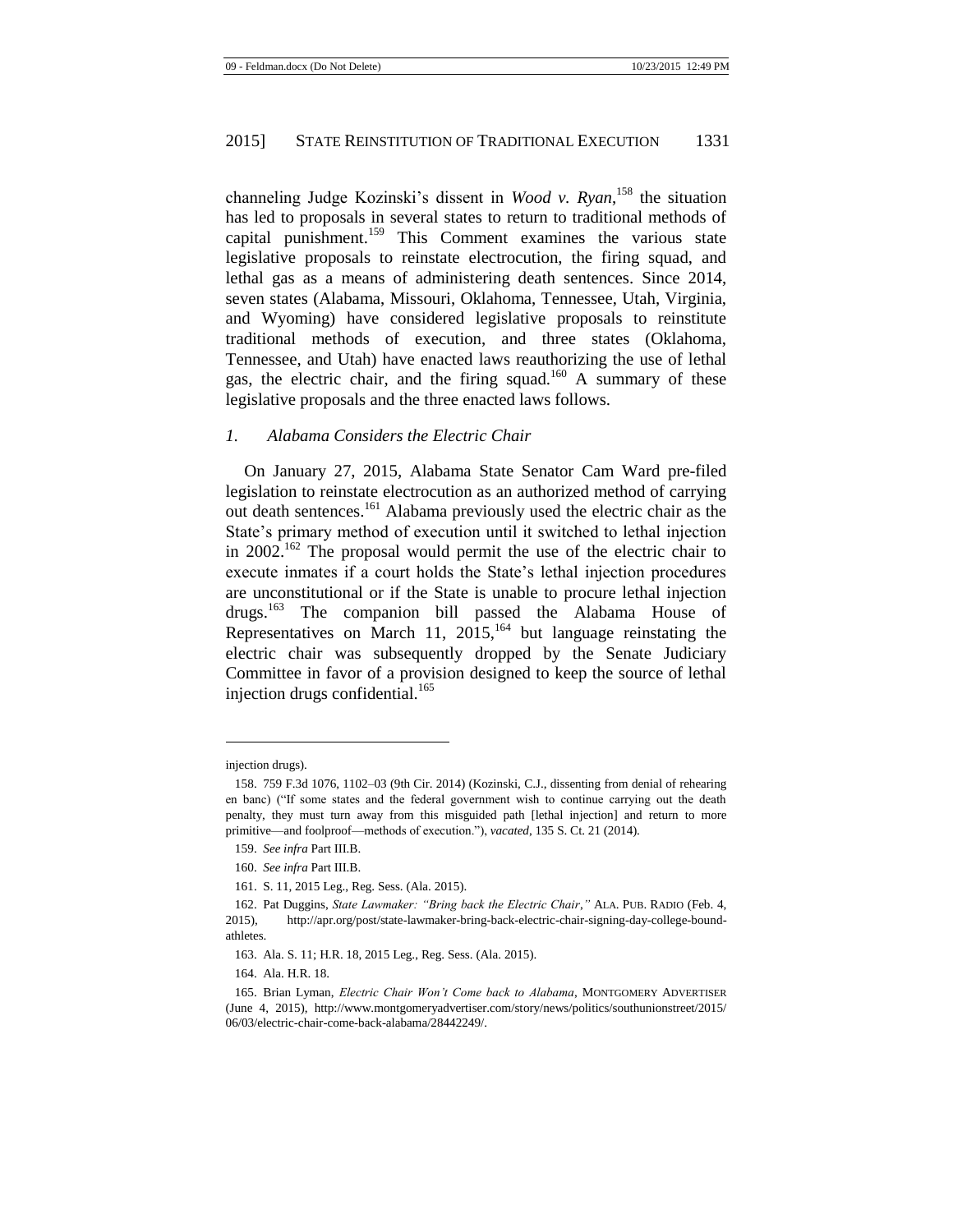# *2. Missouri: Legislature Considers the Firing Squad, Attorney General Favors a State-Run Lab to Produce Lethal Injection Drugs*

Missouri similarly has been unable to obtain the drugs necessary to carry out lethal injections.<sup>166</sup> Missouri law still authorizes the use of lethal gas,  $167$  but the State has not executed an inmate with lethal gas since the  $1960s$ ,  $^{168}$  and does not currently have a functioning gas chamber.<sup>169</sup>

Missouri is considering two proposals to address the unavailability of lethal injection drugs. In both 2014 and 2015, State Representative Rick Brattin introduced bills to authorize the use of the firing squad to administer death sentences.<sup>170</sup> Upon introduction, Brattin argued the firing squad is "no less humane than lethal injection."<sup>171</sup> The legislation, however, did not receive a hearing in 2014, or in 2015.<sup>172</sup>

In 2014, Missouri Attorney General Chris Koster expressed his "belief [that] the legislature should remove market-driven [drug manufacturers'] . . . pressures from the system . . . [and] appropriate funds to establish a state-operated, DEA-licensed, laboratory to produce the execution chemicals in our state."<sup>173</sup> Koster argued, "Missouri should" not be reliant on merchants whose identities must be shielded from public view or who can exercise unacceptable leverage over this

<sup>166.</sup> Sanburn, *supra* not[e 149](#page-17-0) ("Like most states with the death penalty, Missouri is struggling to obtain execution drugs.").

<sup>167.</sup> MO. ANN. STAT. § 546.720(1) (West, Westlaw through 2015 Veto Sess.) ("The manner of inflicting the punishment of death shall be by the administration of lethal gas or by means of the administration of lethal injection.").

<sup>168.</sup> *See* O'SHEA, *supra* not[e 72,](#page-9-1) at 216.

<sup>169.</sup> *Id.*; Mark Berman, *The Recent History of States Contemplating Firing Squads and Other Execution Methods*, WASH. POST (May 22, 2014), http://www.washingtonpost.com/news/postnation/wp/2014/05/22/the-recent-history-of-states-contemplating-firing-squads-and-otherexecution-methods/.

<sup>170.</sup> H.R. 1470, 97th Gen. Assemb., 2d Reg. Sess. (Mo. 2014); H.R. 1347, 98th Gen. Assemb., 1st Reg. Sess. (Mo. 2015).

<sup>171.</sup> Kevin Murphy, *Firing Squad's Use Is Urged*, COLUMBUS DISPATCH (Jan. 18, 2014), http://www.dispatch.com/content/stories/national\_world/2014/01/18/firing-squads-use-isurged.html.

<sup>172.</sup> For the current status of this legislation, see *HB 1470*, MO. HOUSE REPRESENTATIVES, http://www.house.mo.gov/billsummary.aspx?bill=HB1470&year=2014&code=R (last visited Aug. 10, 2015).

<sup>173.</sup> Press Release, Chris Koster, Mo. Attorney Gen., Bar Association of Metropolitan St. Louis Bench & Bar Remarks: The Death Penalty in Missouri and Challenges of Lethal Injection (May 29, 2014), *available at* http://ago.mo.gov/docs/default-source/press-releases/ bamslbenchbarmeetingspeech.pdf?sfvrsn=2.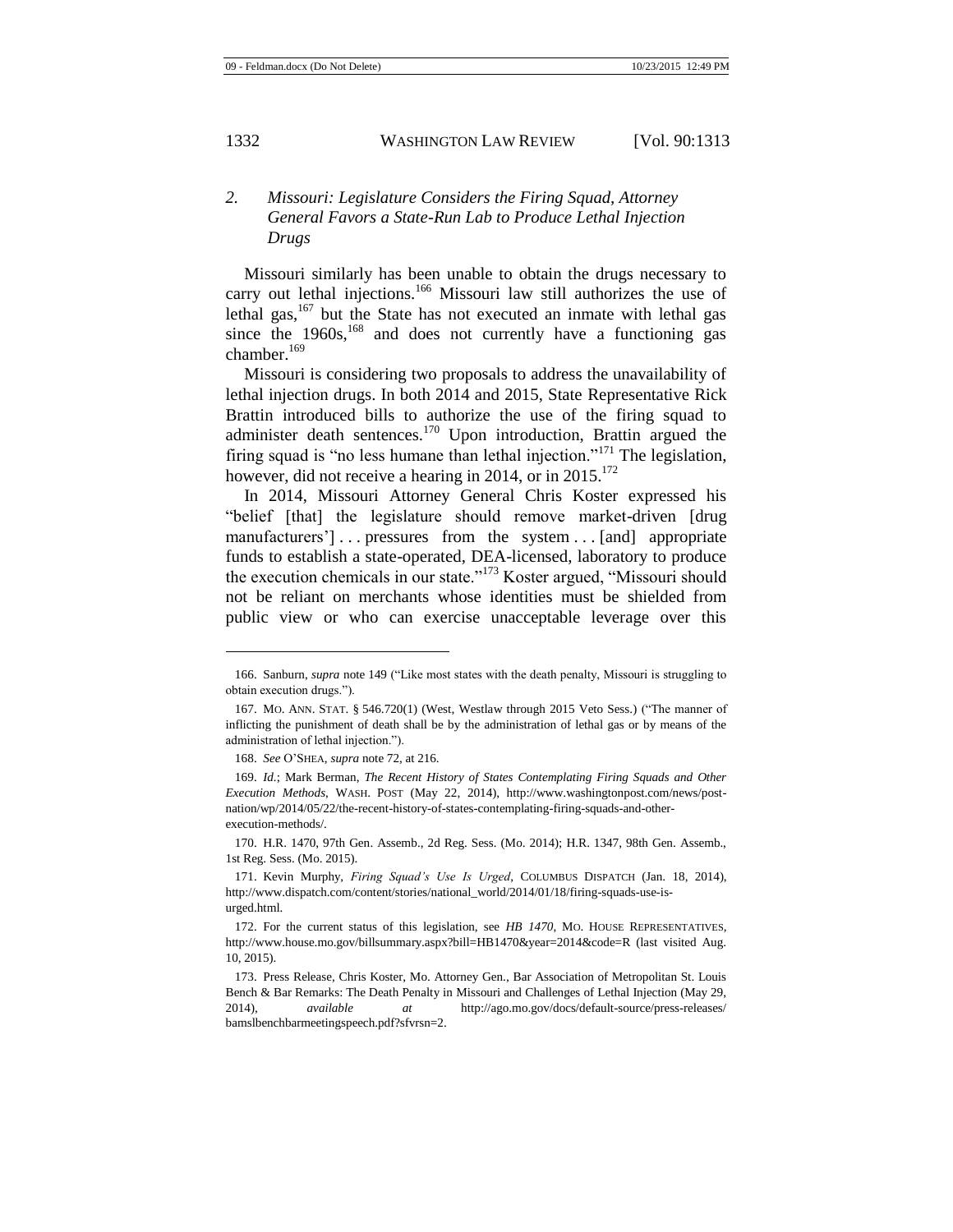profound state act."<sup>174</sup> The Missouri Legislature has yet to act on Attorney General Koster's proposal.

#### *3. Oklahoma Authorizes Use of Nitrogen Hypoxia for Executions*

Two Oklahoma legislators proposed legislation to allow for executions by nitrogen hypoxia if a court holds lethal injection unconstitutional or if lethal injection drugs are unavailable.<sup>175</sup> The proposal would use nitrogen instead of the hydrogen cyanide typically used in gas chamber executions.<sup>176</sup> Nitrogen hypoxia causes asphyxiation by depriving the body of oxygen.<sup>177</sup> According to the bill's sponsor, Senator Anthony Sykes, "[t]he death penalty is a just and appropriate punishment for our worst criminals and nitrogen hypoxia is recognized as one of the most humane methods for carrying out the sentence."<sup>178</sup> On March 3, 2015, the Oklahoma House passed the legislation by a vote of  $85{\text -}10^{179}$  The Senate subsequently passed the legislation by a vote of 41-0 on April 9, 2015, and Governor Mary Fallin signed it into law.<sup>180</sup>

### *4. Tennessee Brings Back the Electric Chair*

In 2014, the Tennessee Legislature passed a law reinstating electrocution as an authorized means of carrying out death sentences with overwhelming support.<sup>181</sup> The legislation was intended "to address

l

180. *Id.*

<sup>174.</sup> *Id.*

<sup>175.</sup> Ashby Jones, *Oklahoma Lawmakers Eyeing New Execution Method: Nitrogen Gas*, WALL ST. J. L. BLOG, (Feb. 10, 2015, 12:31 PM), http://blogs.wsj.com/law/2015/02/10/oklahomalawmakers-eyeing-new-execution-method-nitrogen-gas/.

<sup>176.</sup> *Id.*

<sup>177.</sup> U.S. CHEM. SAFETY & HAZARD INVESTIGATION BD., NO. 2003-10-B, HAZARDS OF NITROGEN ASPHYXIATION 1 (2003).

<sup>178.</sup> Press Release, Okla. State Senate, Senate Committee Advances Bill to Modify Execution Procedure (Feb. 10, 2015), *available at* http://www.oksenate.gov/news/press\_releases/ press\_releases\_2015/pr20150210a.htm.

<sup>179.</sup> H.R. 1879, 55th Leg., 1st Sess. (Okla. 2015); Barbara Hoberock, *Oklahoma Gov. Mary Fallin Signs Bill Adding Nitrogen Gas as State Execution Method*, TULSA WORLD (Apr. 18, 2015), http://www.tulsaworld.com/news/capitol\_report/oklahoma-gov-mary-fallin-signs-bill-addingnitrogen-gas-as/article\_6368deaf-7905-5285-8393-8b5c5497ccb2.html.

<sup>181.</sup> TENN. CODE ANN. § 40-23-114 (West, Westlaw through 2015 1st Reg. Sess.). The legislation reinstating electrocution passed the Tennessee House by a vote of 68-13, and passed the Senate by a vote of 23-3. *See SB 2580*, TENN. GEN. ASSEMBLY, http://wapp.capitol.tn.gov/apps/BillInfo/default.aspx?BillNumber=SB2580 &GA=108 (last visited July 14, 2014).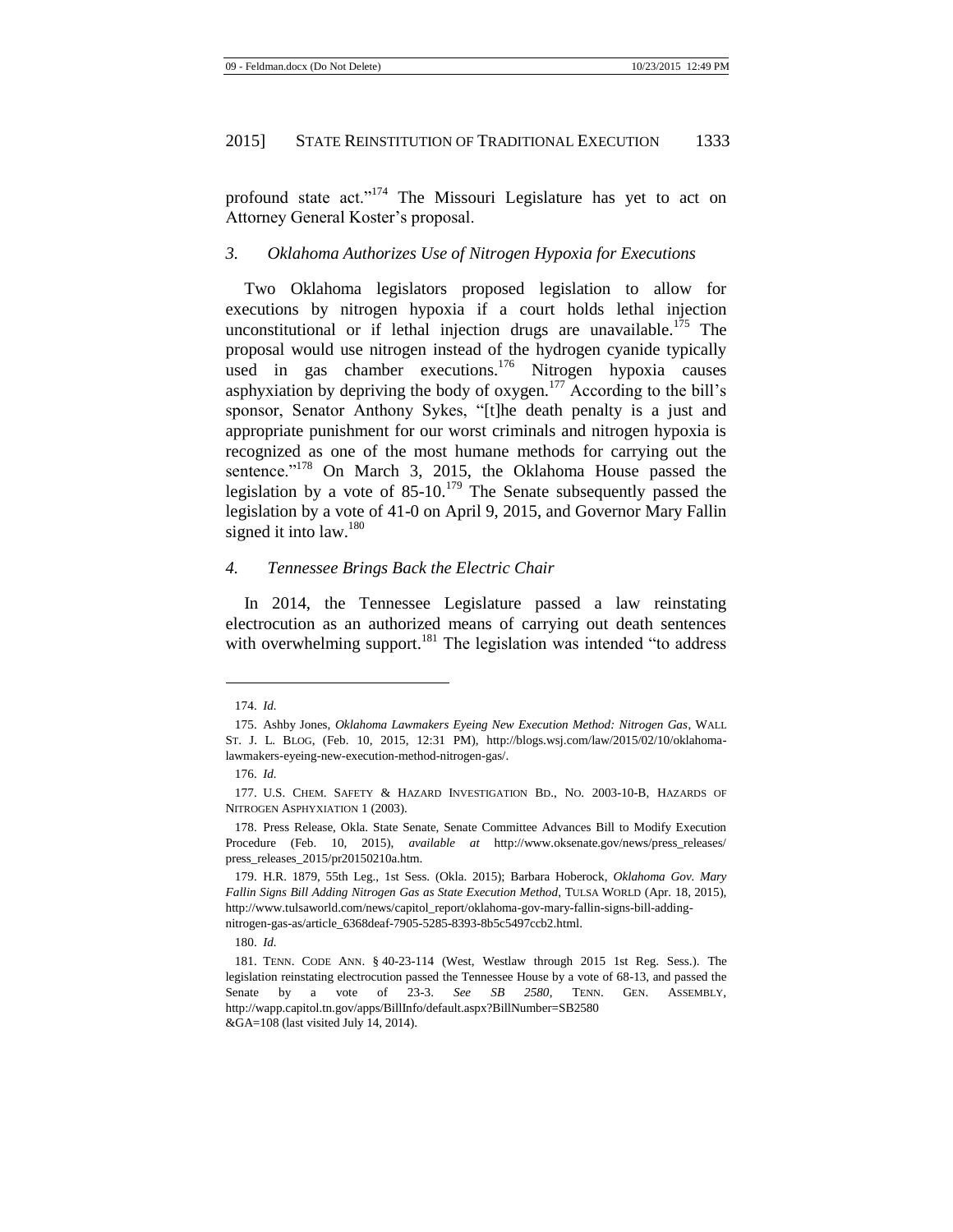delays" in carrying out death sentences "due to a shortage of lethal injection drugs."<sup>182</sup> The Tennessee General Assembly feared that if the state were required to disclose its supplier of lethal injection drugs, the shortage might be exacerbated.<sup>183</sup> Previously, Tennessee could only electrocute inmates who committed their crimes before December 31, 1998.<sup>184</sup> The new law allows the Tennessee Department of Corrections to electrocute condemned inmates if (1) "[l]ethal injection is held to be unconstitutional; $^{185}$  or (2) if "the Commissioner of Corrections certifies to the Governor that one or more of the ingredients essential to carrying out a sentence of death by lethal injection is unavailable through no fault of the [Tennessee] Department [of Corrections]."<sup>186</sup>

#### *5. Utah Legislature Reinstitutes the Firing Squad*

In March 2015, the Utah Legislature passed legislation to reinstate the use of firing squads for executions.<sup>187</sup> The legislation makes firing squads the default method of execution in Utah if the State is unable to obtain lethal injection drugs thirty days prior to an execution.<sup>188</sup> The bill's sponsor, Representative Paul Ray, characterized the legislation as necessary to avoid "drawn out legal battle[s]" regarding substitute lethal injection drugs and procedures.<sup>189</sup> Representative Ray argued, "[s]ince we've already done firing squads . . . it just makes sense that that's our backup plan to keep the firing squad if we can't get the drug cocktail."<sup>190</sup> The bill advanced out of the House Law Enforcement and Criminal Justice Standing Committee<sup>191</sup> and the full House of Representatives in

<sup>182.</sup> *Highlights of New Laws Enacted on July 1 in Tennessee*, TENN. SENATE REPUBLICAN CAUCUS, http://www.tngopsenate.com/highlights-of-new-laws-enacted-on-july-1-in-tennessee/ (last visited Feb. 3, 2015).

<sup>183.</sup> *Id.*

<sup>184.</sup> SNELL, *supra* not[e 71,](#page-9-0) at 7 n.j.

<sup>185.</sup> TENN. CODE ANN. § 40-23-114(e)(1).

<sup>186.</sup> *Id.*

<sup>187.</sup> H.R. 11, 2015 Leg., Gen. Sess. (Utah 2015).

<sup>188.</sup> *Id.*

<sup>189.</sup> *Audio: House Law Enforcement and Criminal Justice Committee*, UTAH HOUSE REPRESENTATIVES (Feb. 4, 2015), http://utahlegislature.granicus.com/MediaPlayer.php?clip\_id= 18197&meta\_id=533769 (statement of Rep. Paul Ray at 22:40 minutes).

<sup>190.</sup> Katie McKellar, *Anti-Capital Punishment Group Protests Firing Squad Bill*, DESERET NEWS (Jan. 27, 2015), http://www.deseretnews.com/article/865620518/Anti-capital-punishment-groupprotests-firing-squad-bill.html?pg=all.

<sup>191.</sup> Michelle L. Price, *Bill to Bring Back Firing Squad in Utah Clears 1st Hurdle*, KSL.COM (Feb. 4, 2015), http://www.ksl.com/?nid=157&sid=33357137.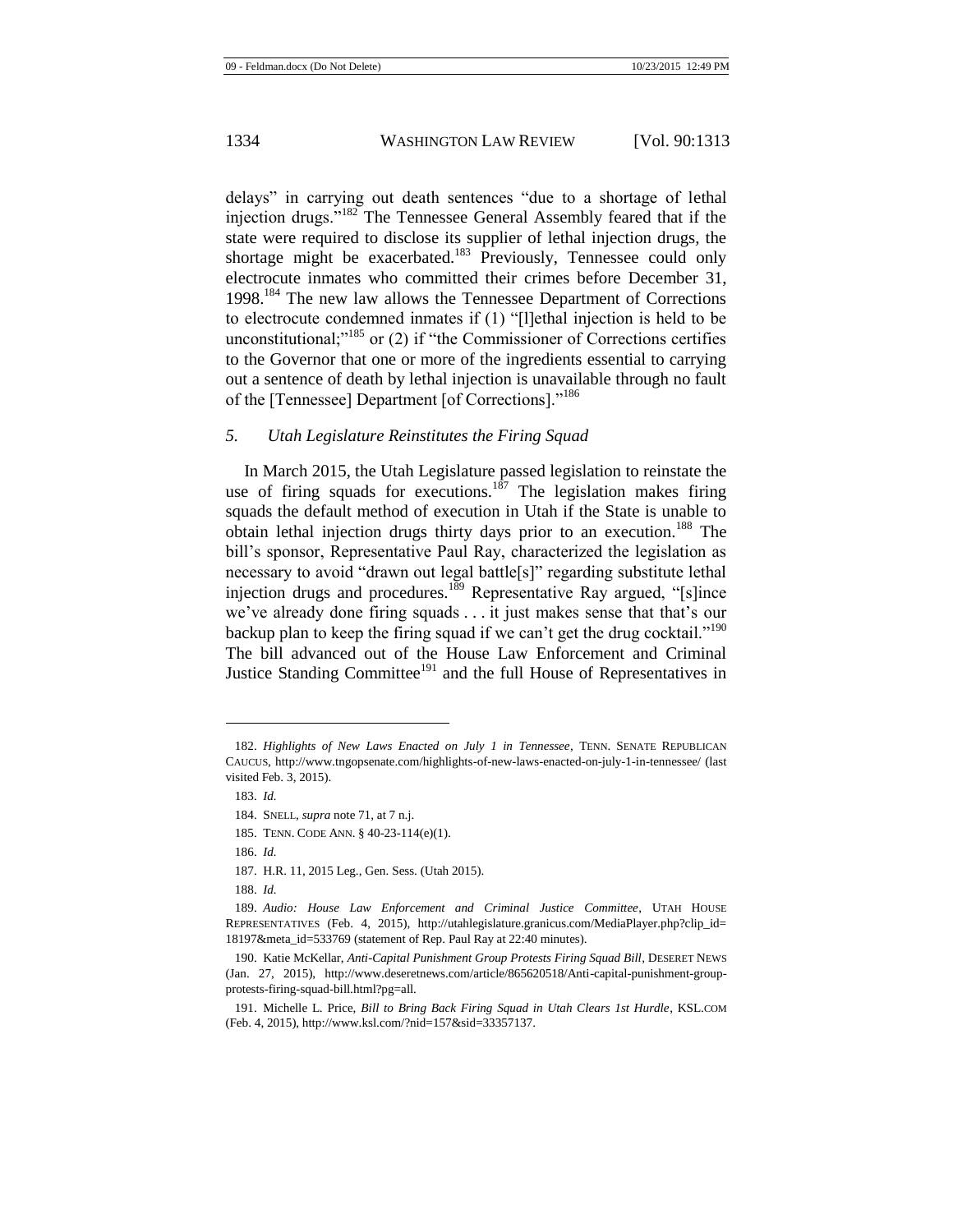<span id="page-23-0"></span>Utah subsequently passed the bill.<sup>192</sup> On March 10, 2015, the Utah Senate passed the legislation,<sup>193</sup> and on March 23, 2015, Utah Governor Gary Herbert signed the bill into law.<sup>194</sup> Governor Herbert indicated in a press release that lethal injection is still the preferred method of capital punishment, but that this legislation would expand the State's options if it cannot legally obtain the necessary drugs.<sup>195</sup>

#### *6. Virginia Considers Reinstituting the Electric Chair*

The Virginia Legislature contemplated legislation to reinstitute electrocution in 2014.<sup>196</sup> Virginia's House of Delegates passed a bill authorizing electrocution as the means of execution if the Director of the Virginia Department of Corrections certifies that lethal injection is not available for any reason.<sup>197</sup> The legislation narrowly failed to garner enough support in the Virginia Senate and was reassigned to a legislative committee for further study.<sup>198</sup>

#### *7. Wyoming: A Solution Without a Problem*

l

Wyoming does not currently have any inmates on death row.<sup>199</sup> The state has executed only one person since the Supreme Court decided

<sup>192.</sup> Erica Palmer, *Firing Squad Bill Passes Utah House After Tough Debate*, SALT LAKE TRIB. (Feb. 13, 2015), http://www.sltrib.com/home/2178285-155/firing-squad-bill-passes-utah-house.

<sup>193.</sup> H.R. 11, 2015 Leg., Gen. Sess. (Utah 2015); Lee Davidson, *Utah Appears on Verge of Restoring Firing Squad for Executions*, SALT LAKE TRIB. (Mar. 11, 2015), http://www.sltrib.com/ home/2275697-155/utah-appears-on-verge-of-restoring.

<sup>194.</sup> Mark Berman, *Utah Governor Signs Bill Making Firing Squads the State's Backup Execution Option*, WASH. POST (Mar. 23, 2015), http://www.washingtonpost.com/news/postnation/wp/2015/03/23/utah-governor-signs-bill-making-firing-squads-the-states-backup-executionoption/.

<sup>195.</sup> Press Release, Gov. Gary Herbert, Statement on H.B. 11, Death Penalty Procedure Amendments (Mar. 10, 2015), http://www.utah.gov/governor/news\_media/article.html?article= 20150310-1.

<sup>196.</sup> H. Del. 1052, 2014 Leg., Reg. Sess. (Va. 2014).

<sup>197.</sup> *Id.*; *see also HB 1052 Method of Execution; Director of DOC Certifies that Lethal Injection Isn't Available, Electrocution*, VA. LEGIS. INFO. SYS., http://lis.virginia.gov/cgi-bin/legp604.exe? 141+sum+HB1052 (last visited Sept. 4, 2015).

<sup>198.</sup> Rachel Weiner, *Virginia Electric Chair Bill Dies for the Year in State Senate*, WASH. POST (Feb. 10, 2014), http://www.washingtonpost.com/local/virginia-politics/virginia-electric-chair-billdies-for-the-year-in-state-senate/2014/02/10/ed6d1468-9260-11e3-b227-12a45d109e03\_story.html.

<sup>199.</sup> SNELL, *supra* not[e 71,](#page-9-0) at 9. At the time that the Wyoming Legislature drafted legislation to authorize the firing squad, Wyoming's lone death row inmate was Dale Eaton. Eaton was sentenced to death in 2004 for the rape and murder of a teenager in 1988. Eaton's death sentence was reversed in 2014 based on ineffective assistance of counsel during the sentencing phase of his trial. *See* Eaton v. Wilson, No. 09–CV–261–J, 2014 WL 6622512 (D. Wyo. Nov. 20, 2014).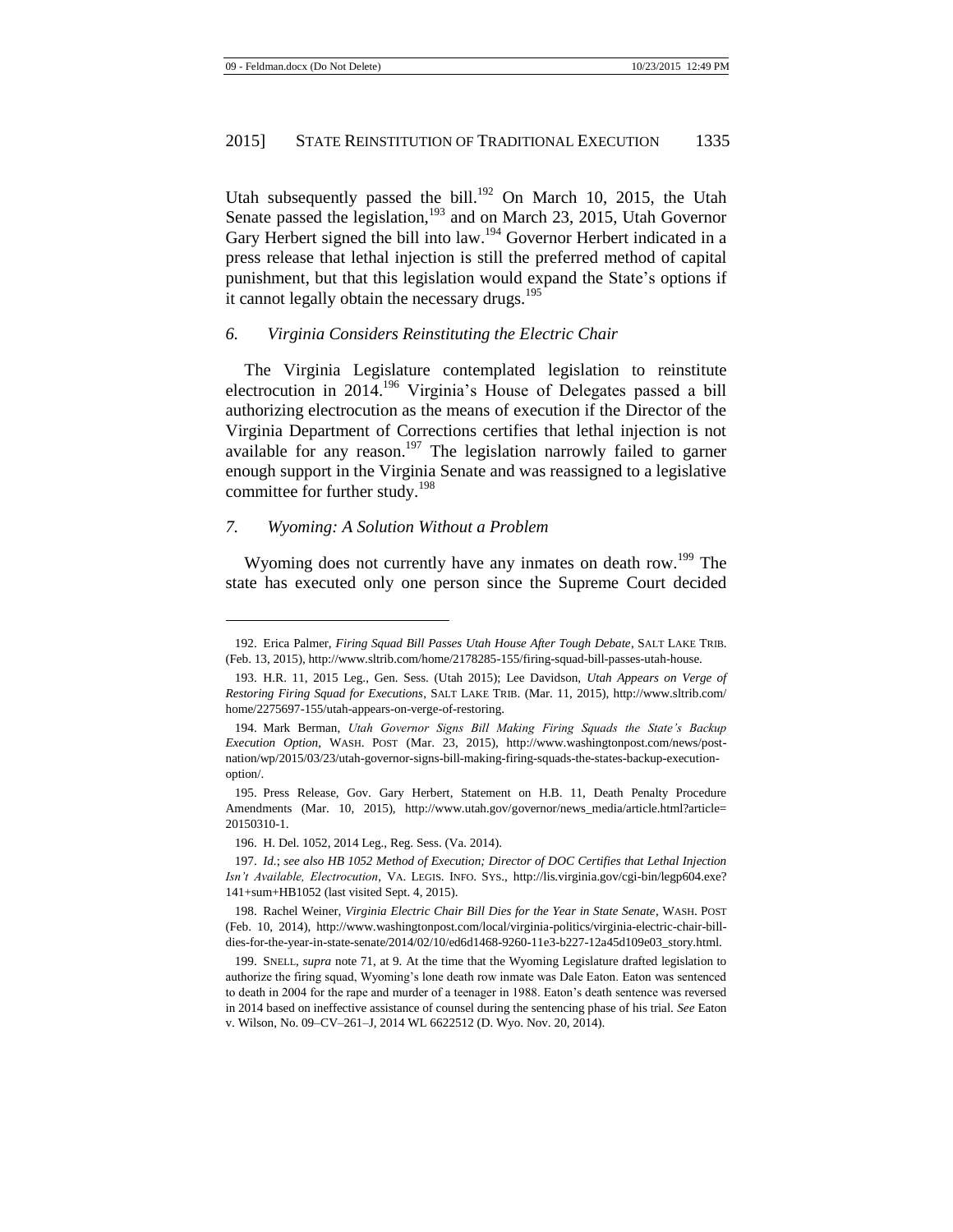<span id="page-24-0"></span>*Gregg* in 1976.<sup>200</sup> Despite Wyoming's infrequent use of capital punishment, its legislature is considering authorizing the use of firing squads as a backup method of executing death row inmates should the State be unable to secure lethal injection drugs.<sup>201</sup> On January 16, 2015, the Wyoming Senate passed a bill authorizing the use of a firing squad should lethal injection be held unconstitutional "or if the sentencing court finds execution by lethal injection cannot be performed within the time prescribed by law" due to a shortage of lethal injection drugs.<sup>202</sup> One of the bill's proponents, Senator Bruce Burns, stated, "[i]f we are going to continue to have the death penalty, then we are going to have to have an available secondary form of execution."<sup>203</sup> The head of Wyoming's Department of Corrections testified to a legislative committee that Wyoming has no lethal injection drugs on hand<sup>204</sup> and that he supports the use of a firing squad in part because it is "less expensive than constructing a gas chamber or an electric chair."<sup>205</sup> Wyoming Governor Matt Mead indicated he would sign the bill into law if it also passes Wyoming's House of Representatives.<sup>206</sup> On February 12, 2015, the Wyoming House narrowly passed the bill after amending the language to require that an anesthetic be used to render the inmate unconscious before he is shot, $207$  but the bill ultimately failed in conference between the two legislative chambers.<sup>208</sup>

<sup>200.</sup> Mark Hopkinson was the last inmate executed in Wyoming in 1992. *See* Mark Berman, *The Recent History of States Contemplating Firing Squads and Other Execution Methods*, WASH. POST (May 22, 2014), http://www.washingtonpost.com/news/post-nation/wp/2014/05/22/the-recenthistory-of-states-contemplating-firing-squads-and-other-execution-methods/.

<sup>201.</sup> Dan Frosch, *Wyoming Considers Firing Squad as Death-Row Backup*, WALL ST. J. (Jan. 25, 2015), http://www.wsj.com/articles/wyoming-considers-firing-squad-as-death-row-backup 1422230396.

<sup>202.</sup> S. 13, 63d Leg., 2015 Gen. Sess. (Wyo. 2015).

<sup>203.</sup> Frosch, *supra* not[e 201.](#page-24-0)

<sup>204.</sup> *See* Reid Wilson, *With Lethal Drugs in Short Supply, Wyoming Considering Firing Squads*, WASH. POST (May 22, 2014), http://www.washingtonpost.com/blogs/govbeat/wp/2014/05/22/withlethal-drugs-in-short-supply-wyoming-considering-firing-squads/.

<sup>205.</sup> Frosch, *supra* not[e 201.](#page-24-0)

<sup>206.</sup> *Id.*

<sup>207.</sup> Wyo. S. 13 (as passed by House, Feb. 12, 2015).

<sup>208.</sup> Erin Jones, *Firing Squad Bill Fails*, WYO. PUB. RADIO (Mar. 12, 2015), http://wyomingpublicmedia.org/post/firing-squad-bill-fails.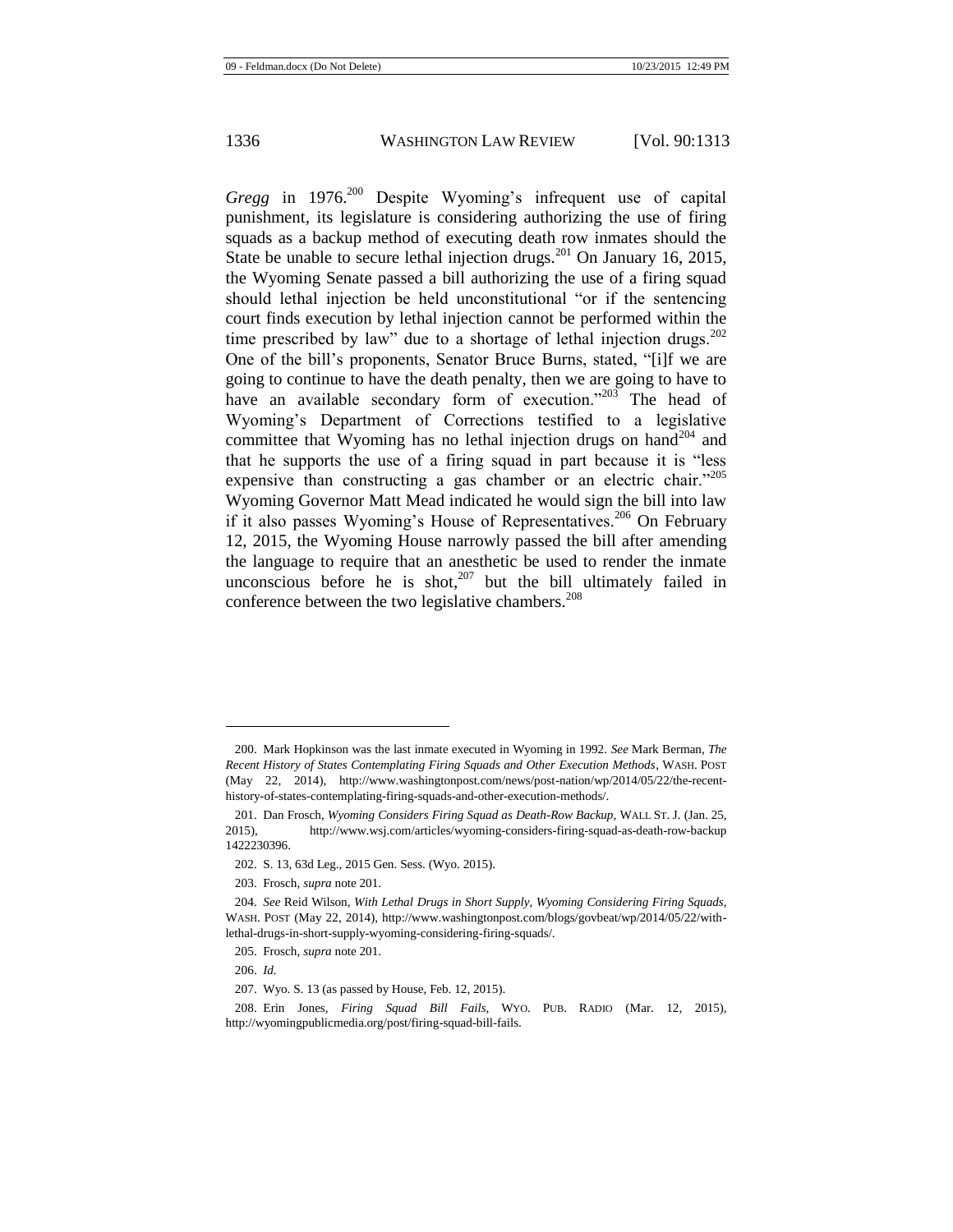# IV. EIGHTH AMENDMENT JURISPRUDENCE AS A FRAMEWORK FOR EVALUATING THE TRADITIONAL METHODS OF CAPITAL PUNISHMENT

The Supreme Court previously has looked to state laws and public opinion to assess whether a national consensus exists with respect to whom should be eligible for capital punishment.<sup>209</sup> This Comment argues that the majority of states' rejection of the traditional methods of execution, as well as declining public support for capital punishment in general, suggest that the traditional methods of capital punishment once considered acceptable by the Court can no longer withstand Eighth Amendment scrutiny in contemporary society. Under the "evolving standards of decency" framework for evaluating punishments, traditional methods of capital punishment likely violate the Eighth Amendment's prohibition on cruel and unusual punishment.

### *A. The Eighth Amendment and "Evolving Standards of Decency"*

In his majority opinion in *Baze*, Chief Justice Roberts observed that, "[t]his Court has never invalidated a State's chosen procedure for carrying out a sentence of death as the infliction of cruel and unusual punishment."<sup>210</sup> Yet, the Supreme Court has repeatedly reaffirmed dicta from *Trop v. Dulles*<sup>211</sup> that observed that the Eighth Amendment's prohibition on cruel and unusual punishment "draw[s] its meaning from the evolving standards of decency that mark the progress of a maturing society."<sup>212</sup> In *Trop*, as with earlier cases, the Court recognized that the scope of the Eighth Amendment is not static.<sup>213</sup> "A claim that punishment is excessive is judged not by the standards that prevailed in 1685 when Lord Jeffreys presided over the 'Bloody Assizes' or when the Bill of Rights was adopted, but rather by those that currently prevail."<sup> $214$ </sup> The decisions upholding the constitutionality of execution by

<sup>209.</sup> *See, e.g.*, Kennedy v. Louisiana, 554 U.S. 407, 419 (2008); Roper v. Simmons, 543 U.S. 551, 561 (2005); Atkins v. Virginia, 536 U.S. 304 (2002).

<sup>210.</sup> Baze v. Rees, 553 U.S. 35, 48 (2008).

<sup>211.</sup> 356 U.S. 86 (1958).

<sup>212.</sup> *See, e.g.*, Hall v. Florida, \_\_ U.S. \_\_, 134 S. Ct. 1986, 1992 (2014); *Kennedy*, 554 U.S. at 419; *Roper*, 543 U.S. at 561 (citing *Trop*, 356 U.S. at 101).

<sup>213.</sup> *Trop*, 356 U.S. at 100–01 (quoting Weems v. United States, 217 U.S. 349, 378 (1910) (noting the Eighth Amendment, "in the opinion of the learned commentators, may be therefore progressive, and is not fastened to the obsolete, but may acquire meaning as public opinion becomes enlightened by a humane justice")).

<sup>214.</sup> *Atkins*, 536 U.S. at 311.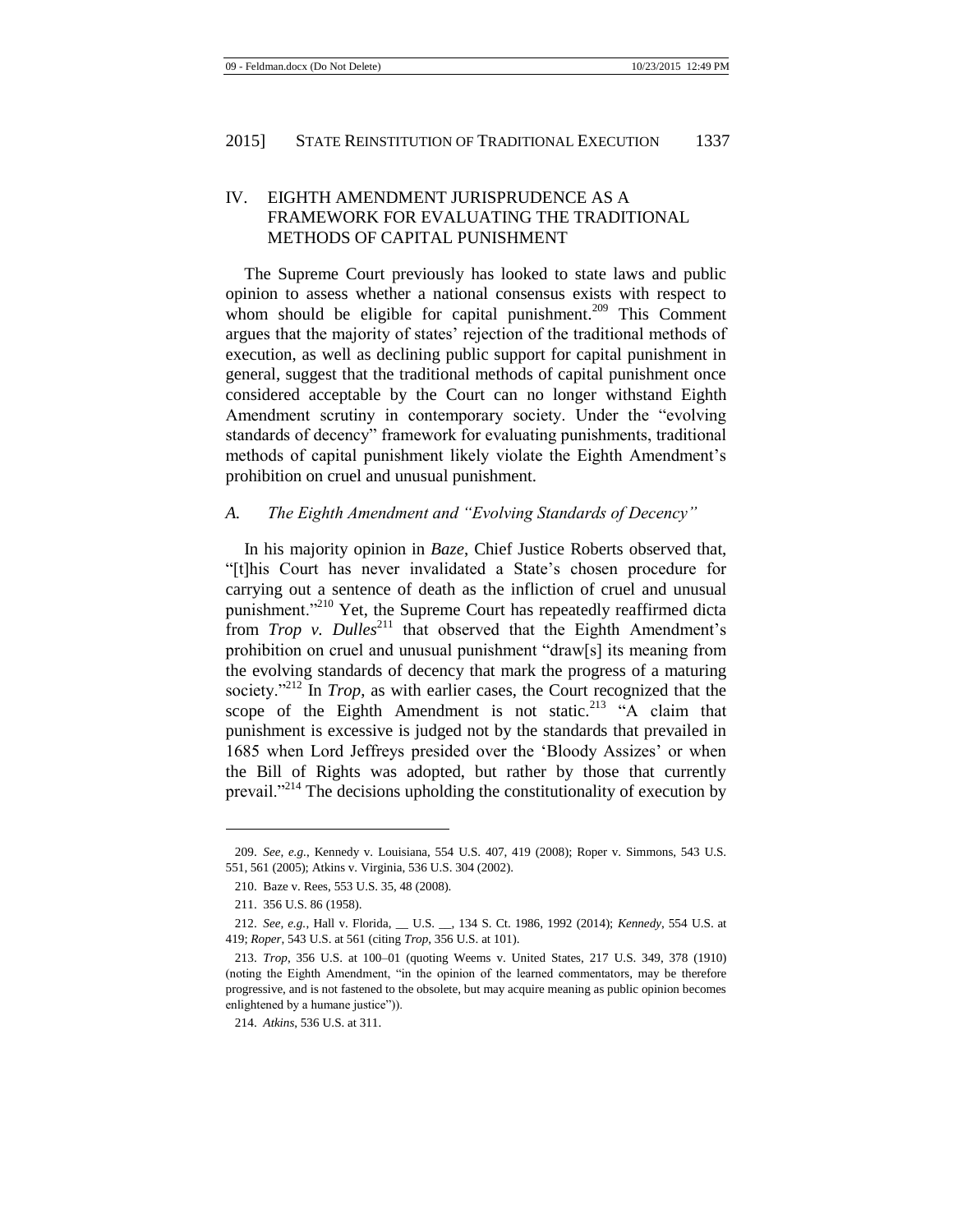firing squad and electric chair cited by Chief Justice Roberts are over a century old.<sup>215</sup> In her dissent in *Baze*, Justice Ginsburg concluded that "[w]hatever little light our prior method-of-execution cases might shed is thus dimmed by the passage of time."<sup>216</sup>

The Court has explained that evolving standards of decency "must embrace and express respect for the dignity of the person, and the punishment of criminals must conform to that rule."<sup>217</sup> This Comment will next explore whether contemporary notions of the death penalty and cruel and unusual punishment have evolved to a point where society is no longer willing to accept traditional methods of execution.

## *B. The Supreme Court Previously Has Looked to the States as a Means of Determining National Consensus in Capital Cases*

The Court frequently has looked to the laws of the states in an effort to discern the existence of a national consensus with respect to capital punishment. In determining whether a consensus exists, the Court explained:

The beginning point is a review of objective indicia of consensus, as expressed in particular by the enactments of legislatures that have addressed the question. These data give us essential instruction. We then must determine, in the exercise of our own independent judgment, whether the death penalty is a disproportionate punishment . . . . 218

With an eye toward determining national consensus, the Court has previously looked to the laws of the states in placing substantive limits on the application of the death penalty. In *Roper*, a majority of the Court determined there is a national consensus against executing juvenile offenders.<sup>219</sup> In *Atkins v. Virginia*, <sup>220</sup> the Court indicated that the execution of developmentally disabled offenders "has become truly unusual, and it is fair to say that a national consensus has developed against it."<sup>221</sup> In *Kennedy v. Louisiana*, <sup>222</sup> the Court found evidence of a

<sup>215.</sup> *Baze*, 553 U.S. at 115 (Ginsburg, J., dissenting) ("*Wilkerson* was decided 129 years ago, *Kemmler* 118 years ago, and *Resweber* 61 years ago.").

<sup>216.</sup> *Id.*

<sup>217.</sup> *Kennedy*, 554 U.S. at 420.

<sup>218.</sup> Roper v. Simmons, 543 U.S. 551, 564 (2005) (holding the execution of juvenile offenders violates the Eighth Amendment).

<sup>219.</sup> *Id.*

<sup>220.</sup> 536 U.S. 304 (2002).

<sup>221.</sup> *Id.* at 315–16 ("It is not so much the number of these States that is significant, but the consistency of the direction of change.").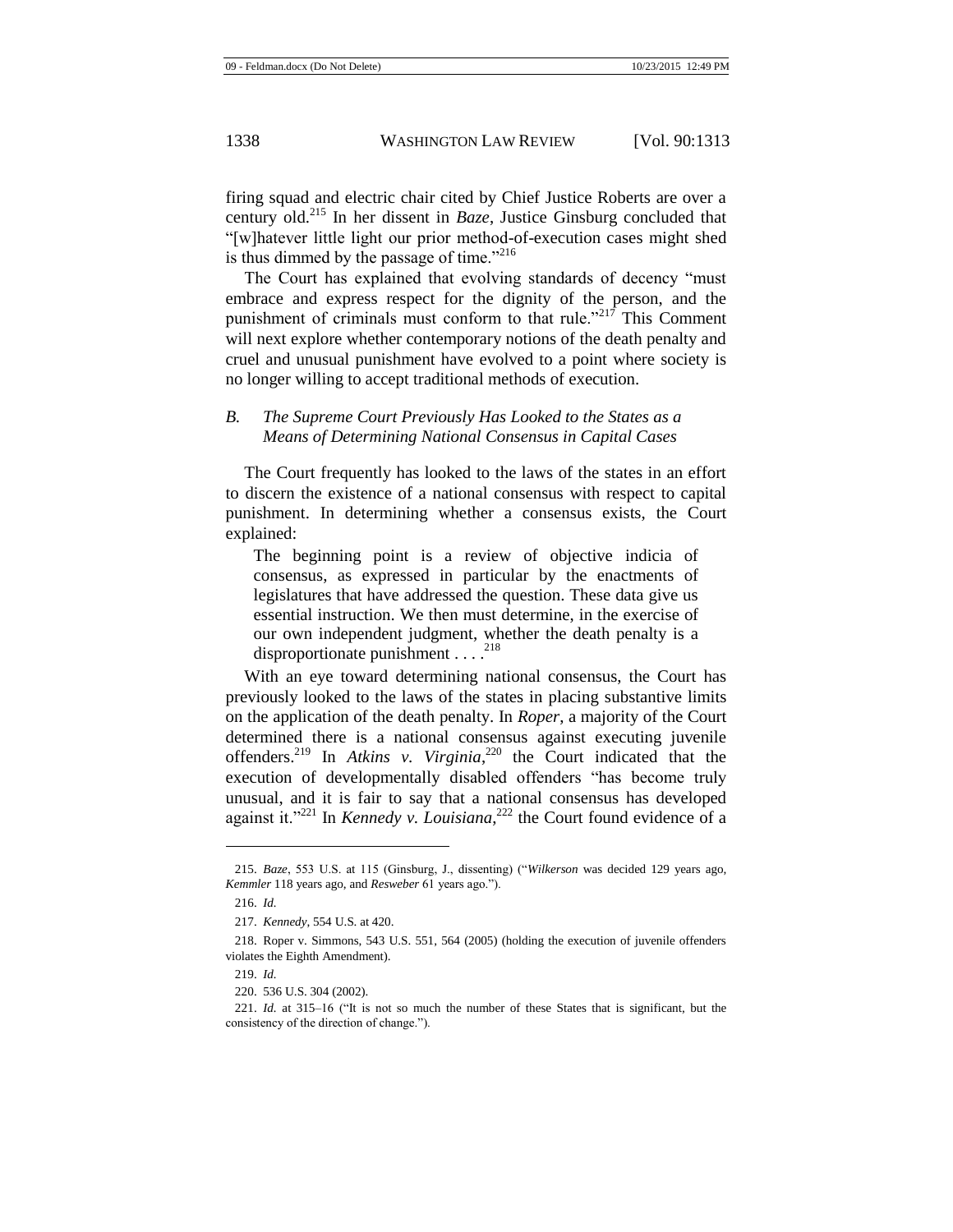national consensus against use of the death penalty as punishment for child rape.<sup>223</sup> While the majority of the Court in *Baze* indicated that there is no national consensus against lethal injection, $224$  the modern Court has not specifically considered if a national consensus exists against older methods of capital punishment. Following the methodology used by the Court in previous capital cases, it is useful to review which states currently allow traditional methods of execution to carry out death sentences.

#### *C. Few States Maintain and Use Traditional Methods of Execution*

Traditional forms of capital punishment remain legal in some way, shape, or form in fifteen states.<sup>225</sup> Yet, states have used the traditional methods just 175 times since the Supreme Court reinstated the death penalty in *Gregg*, compared to over 1200 executions by lethal injection during the same period. $^{226}$  Additionally, in most circumstances states only permit the use of traditional methods if lethal injection is not available or if a trial court sentenced an inmate to death prior to a state adopting lethal injection as the primary method of execution. $227$ 

Once the predominant method of executing criminals, $228$  states have trended away from hanging based on a commonly held belief that newer methods of execution are "less painful and more humane than hanging."<sup>229</sup> Executions by hanging are extremely rare in the modern era; only three states authorize hanging and no inmates have been

 $\overline{\phantom{a}}$ 

228. *See supra* Part II.A.

<sup>222.</sup> 554 U.S. 407 (2008).

<sup>223.</sup> *Id.* at 426 ("[O]nly six of those jurisdictions authorize the death penalty for rape of a child. Though our review of national consensus is not confined to tallying the number of States with applicable death penalty legislation, it is of significance that, in 45 jurisdictions, petitioner could not be executed for child rape of any kind.").

<sup>224.</sup> Baze v. Rees, 553 U.S. 35, 53 (2008) ("[W]e note at the outset that it is difficult to regard a practice [lethal injection] as 'objectively intolerable' when it is in fact widely tolerated. Thirty-six States that sanction capital punishment have adopted lethal injection as the preferred method of execution.").

<sup>225.</sup> SNELL, *supra* not[e 71,](#page-9-0) at 4.

<sup>226.</sup> *Id.* at 16; *Methods of Execution*, *supra* not[e 99.](#page-12-0)

<sup>227.</sup> *See, e.g.*, UTAH CODE ANN. § 77-18-5.5 (West, Westlaw though 2015 1st Spec. Sess.) (authorizing use of the firing squad if lethal injection is held unconstitutional or if Utah is unable to procure lethal injection drugs); TENN. CODE ANN. § 40-23-114(e) (West, Westlaw through 2015 1st Reg. Sess.) (permitting the use of the electric chair if lethal injection is held unconstitutional or if Tennessee is unable to procure lethal injection drugs).

<sup>229.</sup> Malloy v. South Carolina, 237 U.S. 180, 185 (1915); *see also* BANNER, *supra* note [12,](#page-3-0) at 196–98 (describing Nevada's adoption of lethal gas based on the belief "lethal gas would be more humane than hanging").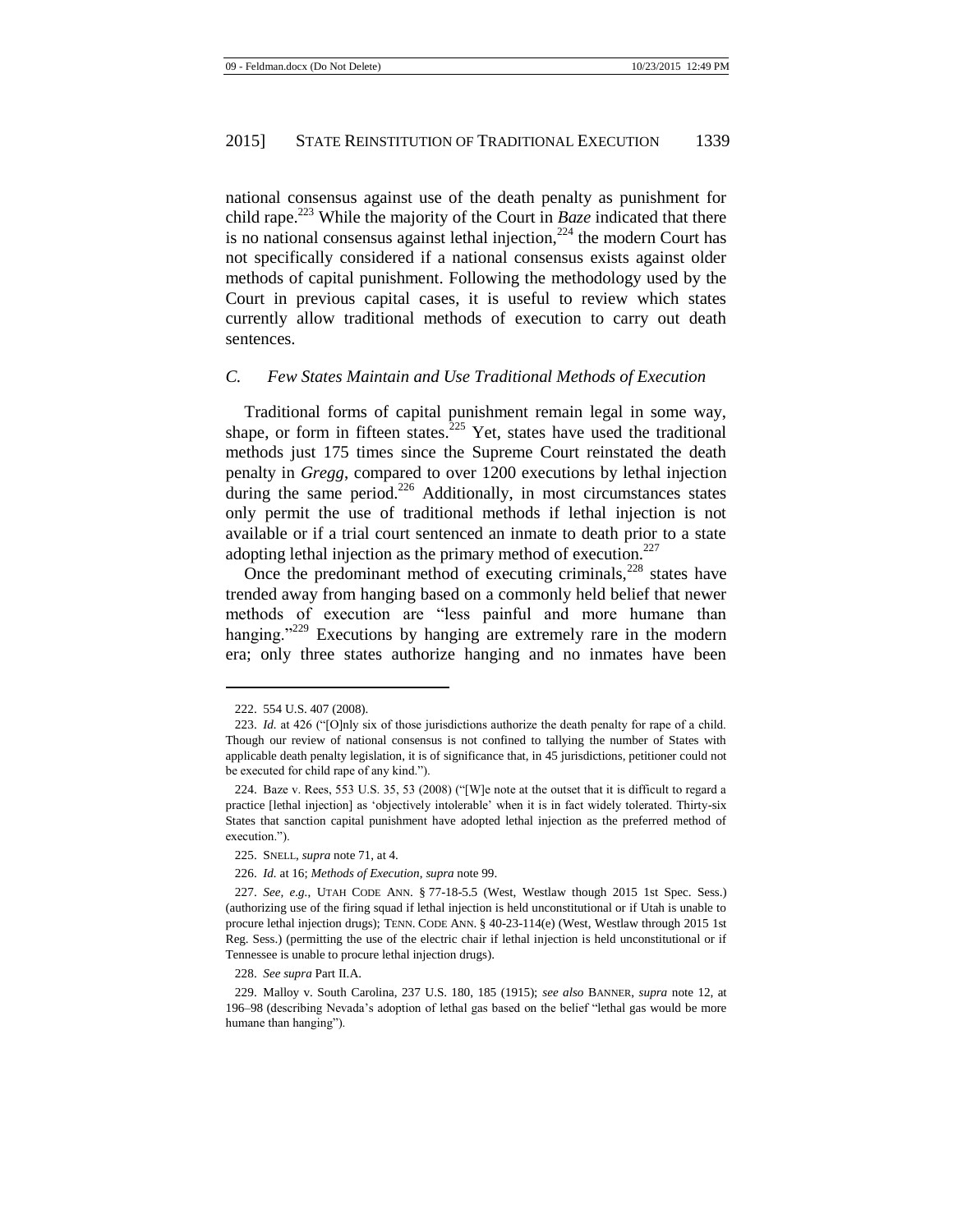hanged since  $1996.<sup>230</sup>$ 

Executions by firing squad are similarly rare.<sup>231</sup> Only two states authorize firing squads as a backup to lethal injection, and Utah is the only state to actually employ a firing squad in the modern (post-*Gregg*) era of capital punishment.<sup>232</sup> Despite the frequency with which firearms cause death in the United States,<sup>233</sup> they rarely are used to administer death sentences for capital offenders. Even though some noted jurists have argued that firing squads may be quicker and less painful than lethal injection, $^{234}$  firing squads remain largely a relic of a past era of capital punishment.

In the early 1970s, lethal gas was the second most used method of capital punishment and was the sole method of execution in ten states.<sup>235</sup> Currently, only five states authorize the use of lethal gas, three of which do not have functioning gas chambers.<sup>236</sup> Of the remaining two states (Arizona and California), execution by lethal gas remains restricted. Lethal gas is only authorized in Arizona for inmates sentenced prior to November 1992.<sup>237</sup> California's gas chamber at San Quentin State Prison has been the subject of so much litigation it has not been used to execute an inmate since 1993.<sup>238</sup>

After lethal injection, electrocution is the most prevalent method of capital punishment.<sup>239</sup> Nevertheless, only one state has reauthorized the electric chair since  $1949$ ,<sup>240</sup> whereas eighteen states either have enacted legislation to remove electrocution as an option or have seen

<sup>230.</sup> *See supra* Part II.A.

<sup>231.</sup> *See supra* Part II.B.

<sup>232.</sup> *See supra* Part II.B.

<sup>233.</sup> In 2013, firearms were responsible for 11,208 homicides in the United States. Another 21,175 people took their own lives with a firearm. U.S. CTR. FOR DISEASE CONTROL, DEATHS: FINAL DATA FOR 2013, at tbl.18, *available at* http://www.cdc.gov/nchs/data/nvsr/nvsr64/ nvsr64\_02.pdf.

<sup>234.</sup> *See* Glossip v. Gross, 576 U.S. \_\_, 135 S. Ct. 2726, 2796 (2015) (Sotomayor, J., dissenting) ("[T]here is evidence to suggest that the firing squad is significantly more reliable than other methods, including lethal injection . . . ."); Wood v. Ryan, 759 F.3d 1076, 1103 (9th Cir. 2014) (Kozinski, C.J., dissenting from denial of rehearing en banc) (arguing "[t]he firing squad strikes me as the most promising," because of its instantaneous infliction of death and uninterruptable supply of bullets to carry out executions).

<sup>235.</sup> Fierro v. Gomez, 865 F. Supp. 1387, 1405 (N.D. Cal. 1994), *vacated sub nom.*, Fierro v. Terhune, 147 F.3d 1158 (9th Cir. 1998).

<sup>236.</sup> Salter, *supra* note 107.

<sup>237.</sup> ARIZ. REV. STAT. ANN. § 13-757 (2014).

<sup>238.</sup> *See* O'SHEA, *supra* not[e 72,](#page-9-1) at 76.

<sup>239.</sup> *See supra* Part II.C.

<sup>240.</sup> *See supra* Part III.B.4.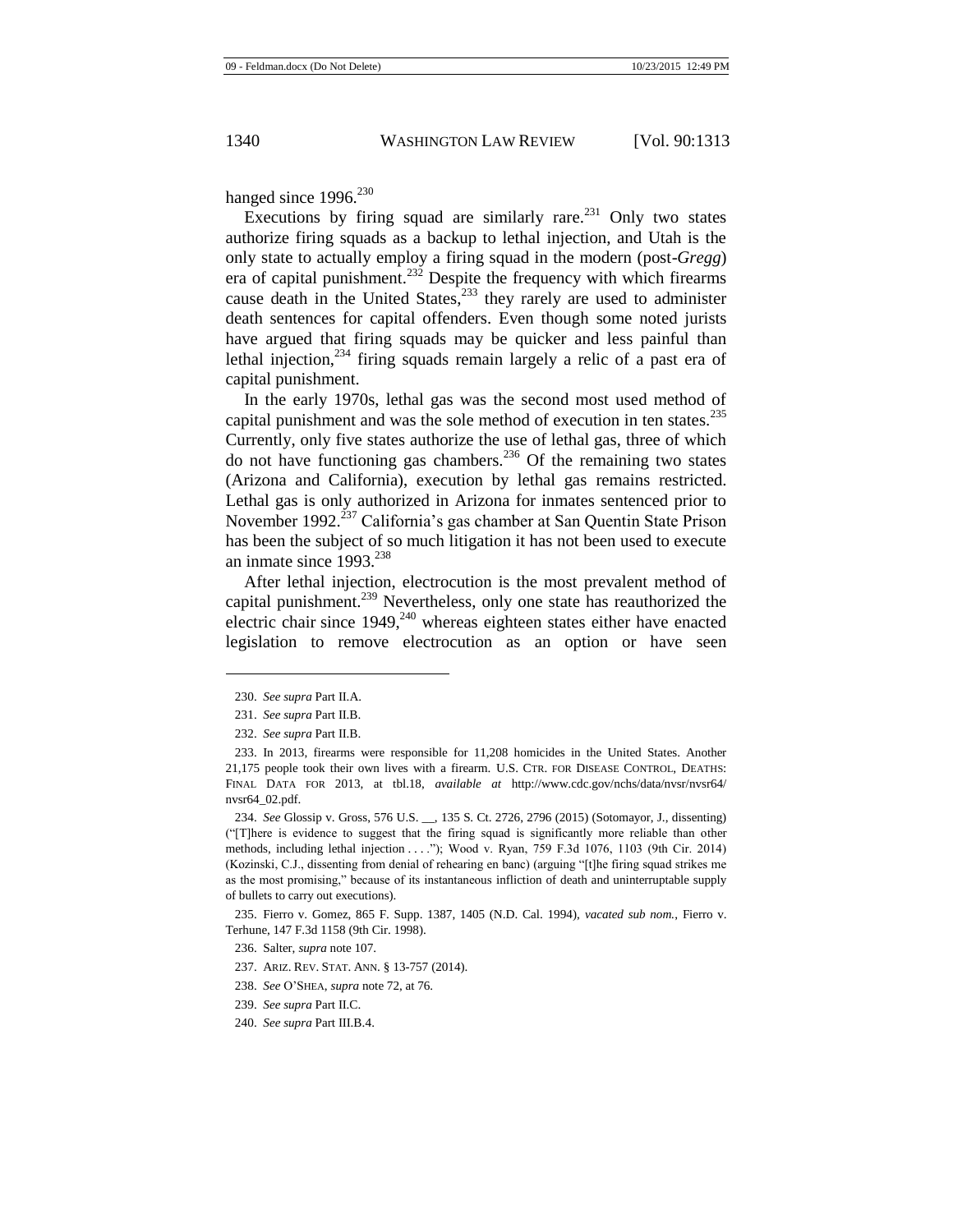electrocution struck down by state courts as unconstitutional.<sup>241</sup> Once thought to be "in all respects, scientific and humane,"  $242$  electrocution is currently only authorized as a backup to lethal injection in eight states.<sup>243</sup>

|                 |  |  |  | Table 1: Methods of Carrying Out Death Sentences in the United |  |  |
|-----------------|--|--|--|----------------------------------------------------------------|--|--|
| States $^{244}$ |  |  |  |                                                                |  |  |

| <b>Method</b>        | <b>of</b><br><b>Number</b> | <b>States</b><br>that | <b>Current</b>  |
|----------------------|----------------------------|-----------------------|-----------------|
|                      | inmates                    | have,<br>at<br>one    | number of       |
|                      | executed using             | time,                 | states          |
|                      | this<br>method             | authorized use        | authorizing     |
|                      | post-Gregg                 |                       | use             |
| <b>Electrocution</b> | 158                        | $26^{245}$            | 8               |
|                      |                            |                       | (Alabama,       |
|                      |                            |                       | Arkansas,       |
|                      |                            |                       | Florida,        |
|                      |                            |                       | Kentucky,       |
|                      |                            |                       | Oklahoma,       |
|                      |                            |                       | South Carolina, |
|                      |                            |                       | Tennessee,      |
|                      |                            |                       | Virginia)       |
| <b>Firing Squad</b>  | 3                          | $3^{246}$             | $\overline{2}$  |
|                      |                            |                       | (Oklahoma,      |
|                      |                            |                       | Utah            |

241. *See* State v. Mata, 745 N.W.2d 229 (Neb. 2008); Dawson v. State, 554 S.E.2d 137 (Ga. 2001).

243. SNELL, *supra* not[e 71,](#page-9-0) at 7.

 $\overline{\phantom{a}}$ 

244. The data in this table comes from SNELL, *supra* not[e 71,](#page-9-0) and the Death Penalty Information Center, *see Methods of Execution*, *supra* not[e 99,](#page-12-0) unless indicated otherwise.

245. *Mata*, 745 N.W.2d at 263.

246. *See, e.g.*, IDAHO CODE ANN. § 19-2716 (West 2000). The Idaho Legislature repealed the firing squad provision of Idaho's death penalty statute in 2009. IDAHO CODE ANN. § 19-2716 (West, Westlaw through 2015 1st Reg. & 1st Extraordinary Sess.).

247. Utah currently does not authorize capital offenders to choose death by firing squad, but allows for the use of a firing squad for inmates who chose this method prior to its elimination in 2004. UTAH CODE ANN. § 77-18-5.5 (West, Westlaw though 2015 1st Spec. Sess.). Eight inmates are currently on death row in Utah, seven of whom were convicted and sentenced prior to 2004. Of the seven inmates sentenced prior to 2004, three chose the firing squad. *See* Emiley Morgan, *Is the Death Penalty Dead in Utah?*, DESERET NEWS (Sept. 30, 2013), http://www.deseretnews.com/article/865587321/Is-the-death-penalty-dead-in-Utah.html?pg=all; Palmer, *supra* not[e 192.](#page-23-0) 

<sup>242.</sup> *See* BEDAU, *supra* not[e 18,](#page-3-2) at 15.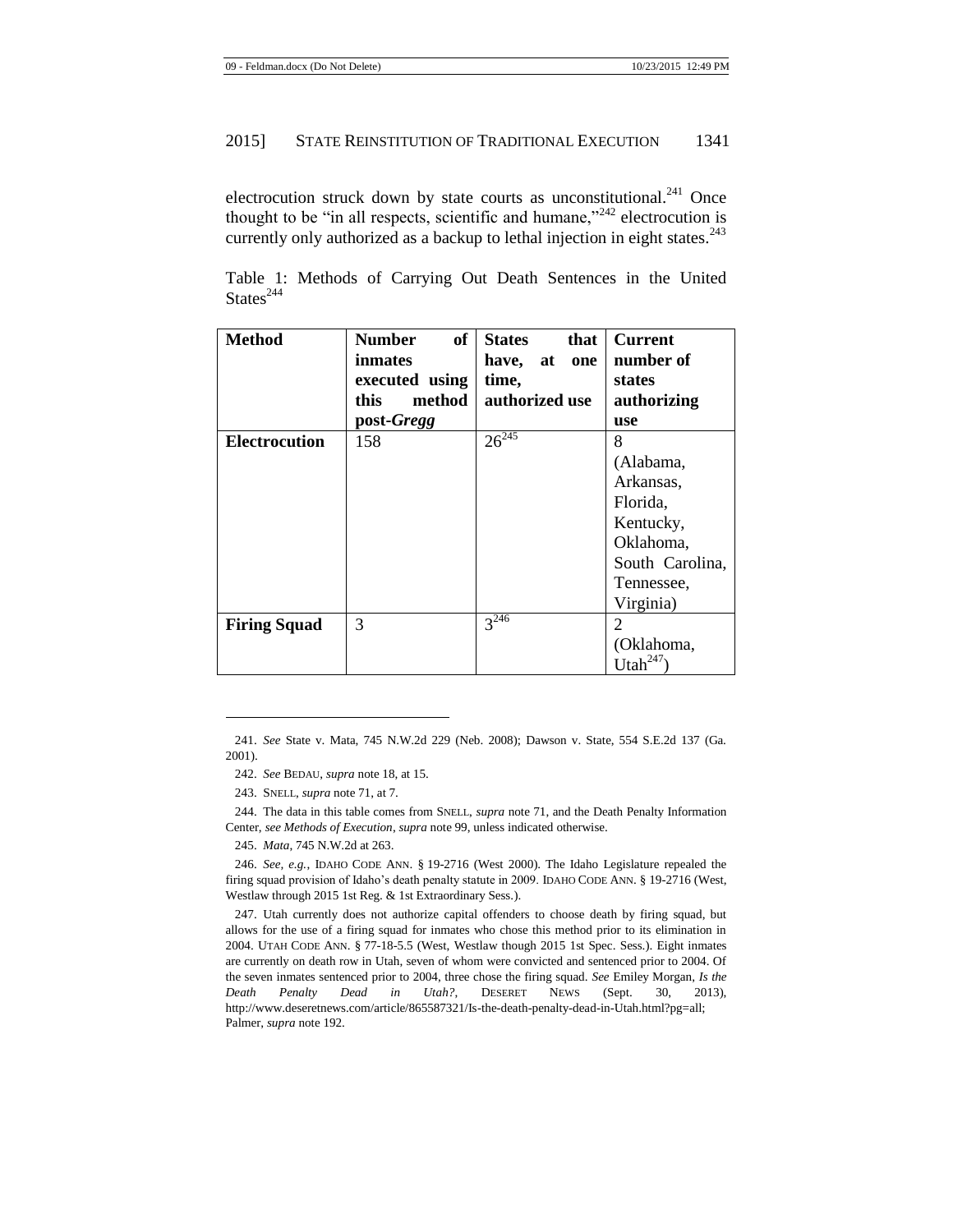| <b>Hanging</b>      | 3    | Universal | 3<br>(Delaware, New<br>Hampshire,<br>Washington)                           |
|---------------------|------|-----------|----------------------------------------------------------------------------|
| <b>Lethal Gas</b>   | 11   | 10        | 5<br>(Arizona,<br>California,<br>Missouri,<br>Oklahoma,<br>248<br>Wyoming) |
| Lethal<br>Injection | 1236 | 38        | 31                                                                         |

# *D. Seven States Have Abolished the Death Penalty in the Last Eight Years*

In addition to the trend away from traditional methods of capital punishment, there is a trend away from capital punishment in general. Since 2007, seven states have abolished the death penalty.<sup>249</sup> During that same period, no state where capital punishment is illegal has adopted or reinstated capital punishment.<sup>250</sup> Currently, thirty-one states and the federal government authorize capital punishment while nineteen states and the District of Columbia have abolished the death penalty.<sup>251</sup> Additionally, governors in three death penalty states have declared moratoria on capital punishment and will not allow any executions during their respective tenures.<sup>252</sup>

<sup>248.</sup> Neither Wyoming nor Missouri currently has a functioning gas chamber. *See supra* not[e 108](#page-13-1) and accompanying text.

<sup>249.</sup> Connecticut, Illinois, Maryland, Nebraska, New Jersey, New Mexico, and New York have all abolished capital punishment since 2007. *States With and Without the Death Penalty*, DEATH PENALTY INFO. CENTER, http://www.deathpenaltyinfo.org/states-and-without-death-penalty (last visited Feb. 7, 2015).

<sup>250.</sup> *Id.*

<sup>251.</sup> *Id.*

<sup>252.</sup> *See* Maria L. La Ganga, *Holmes Case May Test Vow on Death Penalty*, LA TIMES, July 22, 2015, at A1 ("Gov. John Hickenlooper has made it his policy that no one in Colorado will be executed as long as he is in office."); Ian Lovett, *Executions Are Suspended by Governor in Washington*, N.Y. TIMES, Feb. 12, 2014, at A12 (noting that Washington Governor Jay Inslee declared a moratorium on executions during his tenure); William Yardley, *Oregon Governor Says He Will Block Executions*, N.Y. TIMES, Nov. 23, 2011, at A14 (noting that Governor John Kitzhaber declared a moratorium on executions in Oregon); Aimee Green, *Gov. Kate Brown Extends Ban on Executions but Her Stance on Death Penalty Unclear*, THE OREGONIAN (Feb. 20, 2015), http://www.oregonlive.com/politics/index.ssf/2015/02/gov\_kate\_brown\_extends\_ban\_on.html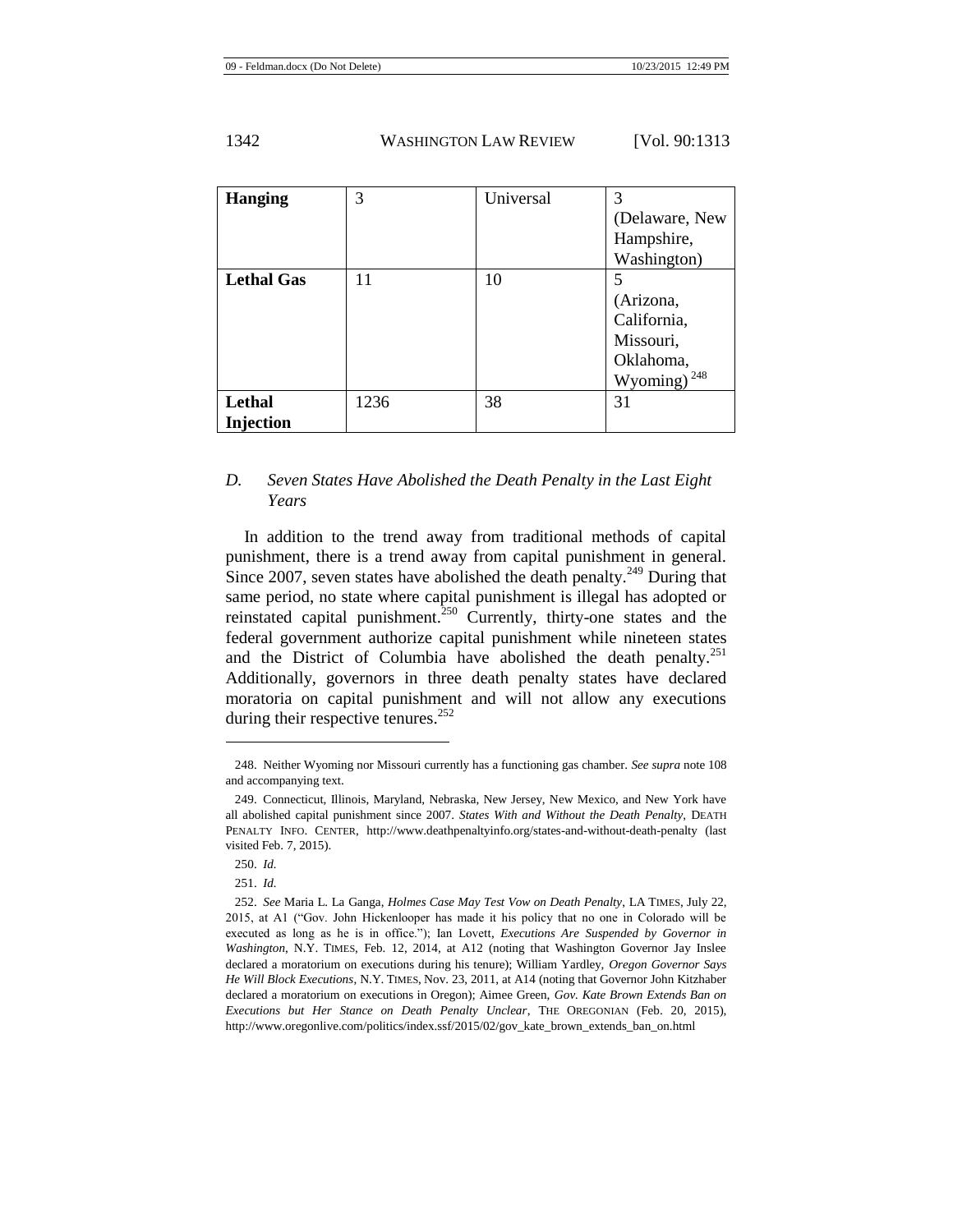# *E. Public Opinion Polls Show Declining Support for the Death Penalty and Less Support for Traditional Methods of Execution*

The Court previously has looked to public opinion polling to help gauge attitudes towards capital punishment, $^{253}$  but also has declined to "rest constitutional law upon such uncertain foundations" as public opinion surveys.<sup>254</sup> In essence, the Court has treated polling as one of several indicia of public sentiment, but alone it is not a dispositive indicator of national consensus on the death penalty. Polling is secondary to other indicia of national consensus such as the number of jurisdictions that permit a particular method of execution and the frequency with which that method is used to execute offenders.<sup>255</sup>

<span id="page-31-0"></span>An October 2014 Gallup Poll found that sixty-three percent of Americans support capital punishment for persons convicted of murder.<sup>256</sup> This is consistent with other recent public opinion surveys on capital punishment, which have tracked the steadily diminishing support for the death penalty over the last two decades.<sup>257</sup> A 2014 NBC News Poll indicated that while a majority of Americans still support the death penalty, overall support was much lower for electrocution (eighteen percent of respondents), lethal gas (twenty percent of respondents), hanging (eight percent of respondents), and the firing squad (twelve percent of respondents).<sup>258</sup> Another poll found that while sixty-one

<span id="page-31-1"></span> $\overline{\phantom{a}}$ 

258. Tracy Connor, *Americans Back Death Penalty by Gas or Electrocution If No Needle: Poll*,

<sup>(</sup>noting that Governor Kate Brown extended Oregon's moratorium on the death penalty after Governor Kitzhaber's resignation).

<sup>253.</sup> *See* Woodson v. North Carolina, 428 U.S. 280, 298 n.34 (1976) ("A study of public opinion polls on the death penalty concluded that despite the increasing approval for the death penalty reflected in opinion polls during the last decade, there is evidence that many people supporting the general idea of capital punishment want its administration to depend on the circumstances of the case, the character of the defendant, or both." (internal quotations omitted)).

<sup>254.</sup> Stanford v. Kentucky, 492 U.S. 361, 377 (1989), *abrogated by* Roper v. Simmons, 543 U.S. 551 (2005).

<sup>255.</sup> *Id.* ("A revised national consensus so broad . . . must appear in the operative acts (laws and the application of laws) that the people have approved.").

<sup>256.</sup> Jeff Jones & Lydia Sand, *Americans' Support for Death Penalty Stable*, GALLUP (Oct. 23, 2014), http://www.gallup.com/poll/178790/americans-support-death-penalty-stable.aspx (survey conducted Oct. 12–15, 2014).

<sup>257.</sup> *See, e.g.*, Damla Ergun, *New Low in Preference for the Death Penalty*, ABC NEWS (June 5, 2014), http://abcnews.go.com/blogs/politics/2014/06/new-low-in-preference-for-the-death-penalty/ (survey conducted May 29–June 1, 2014, finding that "61 percent continue to support the death penalty"); Michael Lipka, *Support for Death Penalty Drops Among Americans*, PEW RES. CTR. (Feb. 12, 2014), http://www.pewresearch.org/fact-tank/2014/02/12/support-for-death-penalty-dropsamong-americans/ (survey conducted Mar. 21–Apr. 8, 2013, finding that "[w]hile a majority of Americans (55%) favor the death penalty for persons convicted of murder . . . that number has declined significantly over the last two decades").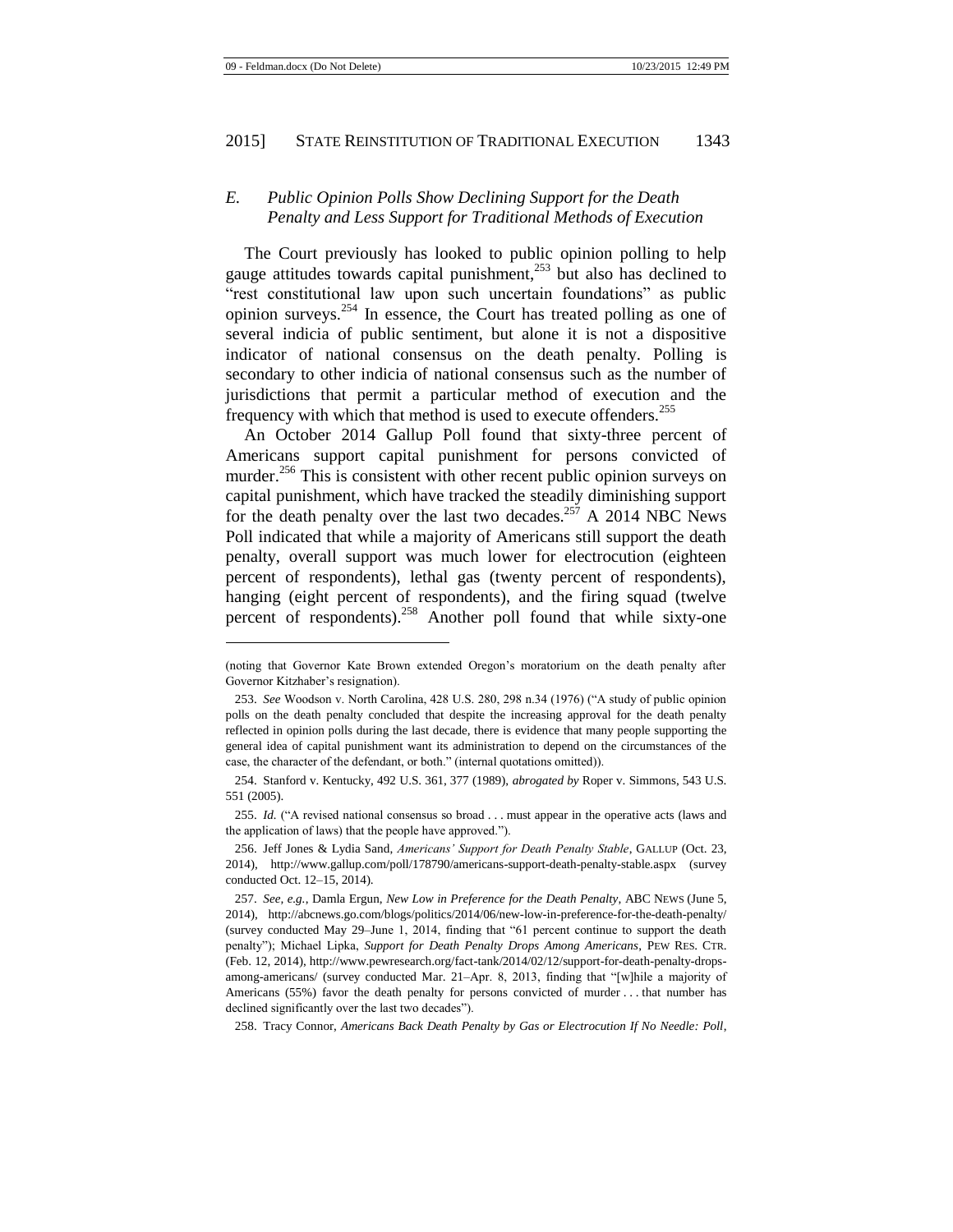percent of respondents support capital punishment, if lethal injection were outlawed or otherwise unavailable, less than half of the poll's respondents favored using another method such as the electric chair or gas chamber.<sup>259</sup> While support for particular methods of execution is far less frequently surveyed than is overall support for capital punishment, the limited data available suggests that there is less public support for traditional methods of execution than there is for lethal injection.<sup>260</sup>

# V. TRADITIONAL METHODS OF EXECUTION LIKELY VIOLATE THE EIGHTH AMENDMENT'S PROHIBITION ON CRUEL AND UNUSUAL PUNISHMENTS

The Court's recent decision in *Glossip* may ultimately delay a reevaluation of the constitutionality of the traditional methods of capital punishment, as the majority's decision has provided a pathway for states to continue lethal injections using midazolam. But it is also likely that the European Union and pharmaceutical manufacturers will take steps to inhibit midazolam's use in lethal injections.<sup>261</sup> If states are again unable to secure lethal injection drugs, there may be renewed focus on the traditional methods of capital punishment.

If states persist in reinstituting older methods of capital punishment as a solution to the lethal injection drug shortage, challenges by capital defendants and public pressure may require that the Supreme Court revisit the question of whether the traditional methods withstand constitutional scrutiny. The Court has not evaluated the constitutionality of any one of the traditional methods of capital punishment in almost seventy years.<sup>262</sup> In 2008, a plurality of the Court cited the *Kemmler* and *Wilkerson* decisions for the proposition that the Court has never struck down a method of execution as violating the Eighth Amendment, despite the fact that these cases are over a century old.<sup>263</sup> The difference in the present state of medical knowledge as compared to when *Kemmler* and *Wilkerson* were decided alone should be sufficient to justify an inquiry

NBC NEWS (May 15, 2014), http://www.nbcnews.com/storyline/lethal-injection/americans-backdeath-penalty-gas-or-electrocution-if-no-needle-n105346 (survey conducted May 7–10, 2014).

<sup>259.</sup> *See* Ergun, *supra* note [257,](#page-31-0) at 5.

<sup>260.</sup> *See id.*; Connor, *supra* not[e 258.](#page-31-1)

<sup>261.</sup> *See supra* Part III.A.

<sup>262.</sup> *See* Louisiana *ex rel.* Francis v. Resweber, 329 U.S. 459, 464 (1947) (holding that the electrocution of an inmate a second time after the first electrocution attempt failed because of a mechanical defect in the electric chair would not violate the Eighth Amendment).

<sup>263.</sup> Baze v. Rees, 553 U.S. 35, 115 (2008) (Ginsburg, J., dissenting) ("*Wilkerson* was decided 129 years ago, *Kemmler* 118 years ago, and *Resweber* 61 years ago.").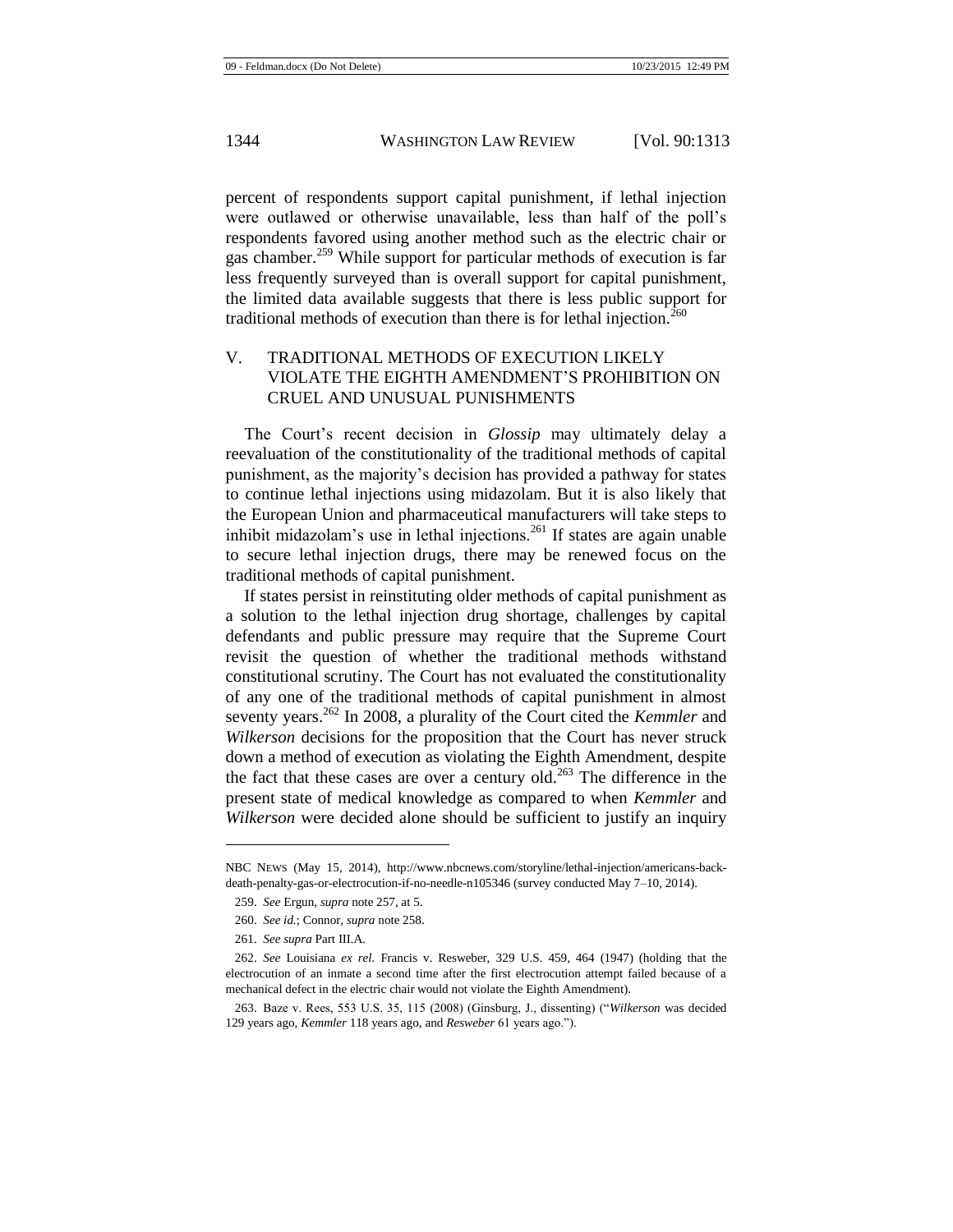into the traditional methods of execution.<sup>264</sup> As the Nebraska State Supreme Court observed, many outdated "assumptions about an instantaneous and painless death were simply incorrect."<sup>265</sup>

If the Supreme Court has cause to revisit the traditional methods of execution, the previously articulated Eighth Amendment framework of the "evolving standards of decency that mark the progress of a maturing society" should guide the legal analysis.<sup>266</sup> To determine what these evolving standards of decency are, the Court previously has surveyed state laws for indicia of a consensus with respect to which offenders are eligible for capital punishment.<sup>267</sup> This same approach can be used to determine if a consensus exists with respect to the methods of capital punishment.

In *Roper*, the Court found evidence of a national consensus against executing juvenile offenders where only twenty states permitted executing juvenile offenders.<sup>268</sup> In *Kennedy*, the Court determined there was a consensus against executing child rapists where only six states permitted such punishment.<sup>269</sup> In *Atkins*, the Court found evidence of a consensus against executing offenders with intellectual disabilities where thirty states prohibited the execution of such persons.<sup>270</sup> Conversely, in *Baze*, the Court held there was no national consensus against lethal injection where at the time thirty-six states authorized its use to administer death sentences. $271$ 

The fact that a large majority of death penalty states do not permit the use of electrocution,  $272$  hanging,  $273$  lethal gas,  $274$  or firing squad<sup>275</sup> is a

l

270. Atkins v. Virginia, 536 U.S. 304, 313–17 (2002).

<sup>264.</sup> *See* Poyner v. Murray, 508 U.S. 931, 933 (1993) (Souter, J., dissenting from denial of certiorari).

<sup>265.</sup> State v. Mata, 745 N.W.2d 229, 278 (Neb. 2008).

<sup>266.</sup> Trop v. Dulles, 356 U.S. 86, 101 (1958).

<sup>267.</sup> *See, e.g.*, Roper v. Simmons, 543 U.S. 551, 564 (2005) (holding the execution of juvenile offenders violates the Eighth Amendment).

<sup>268.</sup> *Id.* at 552–53 ("[Thirty] States prohibit the juvenile death penalty, comprising 12 that have rejected the death penalty altogether and 18 that maintain it but, by express provision or judicial interpretation, exclude juveniles from its reach.").

<sup>269.</sup> Kennedy v. Louisiana, 554 U.S. 407, 426 (2008) ("Only six of those jurisdictions authorize the death penalty for rape of a child. Though our review of national consensus is not confined to tallying the number of States with applicable death penalty legislation, it is of significance that, in 45 jurisdictions, petitioner could not be executed for child rape of any kind.").

<sup>271.</sup> Baze v. Rees, 553 U.S. 35, 53 (2008) ("[W]e note at the outset that it is difficult to regard a practice [lethal injection] as 'objectively intolerable' when it is in fact widely tolerated. Thirty-six States that sanction capital punishment have adopted lethal injection as the preferred method of execution.").

<sup>272.</sup> Eight of thirty-one death penalty states. *See supra* Part IV.C, tbl.1.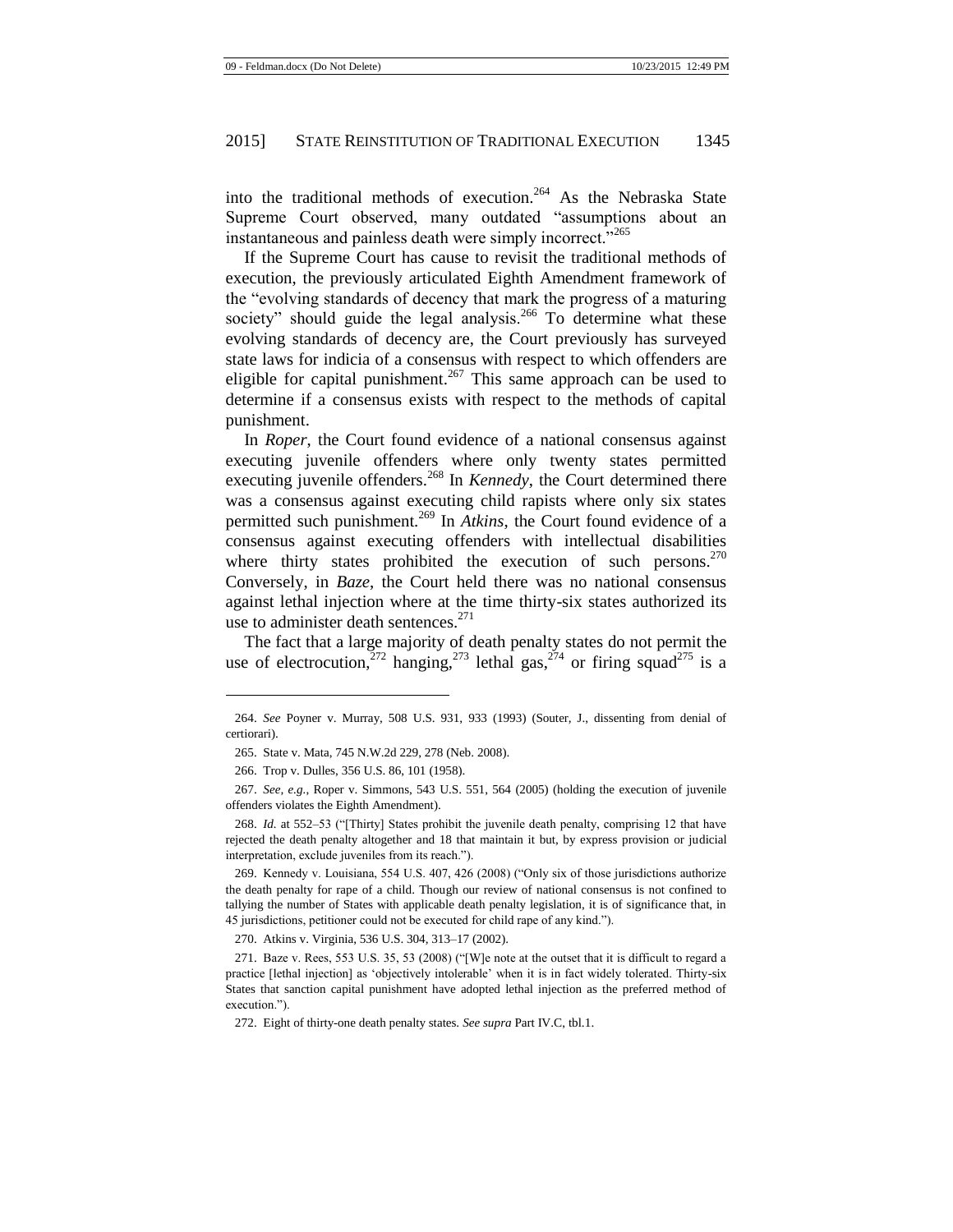strong indicator that the traditional methods of capital punishment may not meet the Eighth Amendment's evolving standards of decency. The percentages are even lower when the nineteen states that do not permit the death penalty at all are factored in.<sup>276</sup> The percentage of states authorizing traditional methods of capital punishment ranges from a low of four percent for hanging, to a high of sixteen percent for electrocution.<sup>277</sup> These percentages are well within the range that the Court has previously cited to find evidence of a national consensus against a particular capital punishment practice.<sup>278</sup>

The Court has not limited its inquiry into objective indicia of national consensus to the mere number of states permitting a form of capital punishment. In *Atkins*, Justice Kennedy writing for the majority noted, "[i]t is not so much the number of these States that is significant, but the consistency of the direction of change."<sup>279</sup> Looking to the direction of change, the last thirty years reflect a noticeable trend of states consistently moving away from methods of execution that they consider less humane than lethal injection.<sup>280</sup> Of the thirty-one states with the death penalty, only Washington State authorizes a traditional method of execution (hanging) as a primary form of capital punishment along with lethal injection.<sup>281</sup>As of this writing, only three states (Oklahoma, Tennessee, and Utah) have actually adopted laws to reinstitute a traditional method of capital punishment.<sup>282</sup> Despite the recent efforts of some states to reinstitute traditional methods of capital punishment, the overall trend over the last three decades has been overwhelmingly away from such methods.

Advocates of capital punishment may counter-argue that the trend

<sup>273.</sup> Three of thirty-one death penalty states. *See supra* Part IV.C, tbl.1.

<sup>274.</sup> Five of thirty-one death penalty states. *See supra* Part IV.C, tbl.1.

<sup>275.</sup> Two of thirty-one death penalty states. *See supra* Part IV.C, tbl.1.

<sup>276.</sup> The electric chair is permitted in sixteen percent of all states, hanging in six percent of states, the gas chamber in ten percent of states, and the firing squad in four percent of states. *See supra* Part IV.C, tbl.1.

<sup>277.</sup> Two out of fifty states (four percent) permit hanging and eight out of fifty states (sixteen percent) permit electrocution. *See supra* Part IV.C, tbl.1.

<sup>278.</sup> *See, e.g.*, Roper v. Simmons, 543 U.S. 551, 564 (2005) (finding a consensus against capital punishment for juvenile offenders where such punishment is permitted in only forty percent of states); Atkins v. Virginia, 536 U.S. 304, 313–16 (2002) (finding a consensus against executing intellectually disabled offenders where only forty percent of states allowed the practice).

<sup>279.</sup> *Atkins*, 536 U.S. at 315–16.

<sup>280.</sup> *See supra* Part IV.C.

<sup>281.</sup> SNELL, *supra* not[e 71,](#page-9-0) at 4.

<sup>282.</sup> *See supra* Part III.B.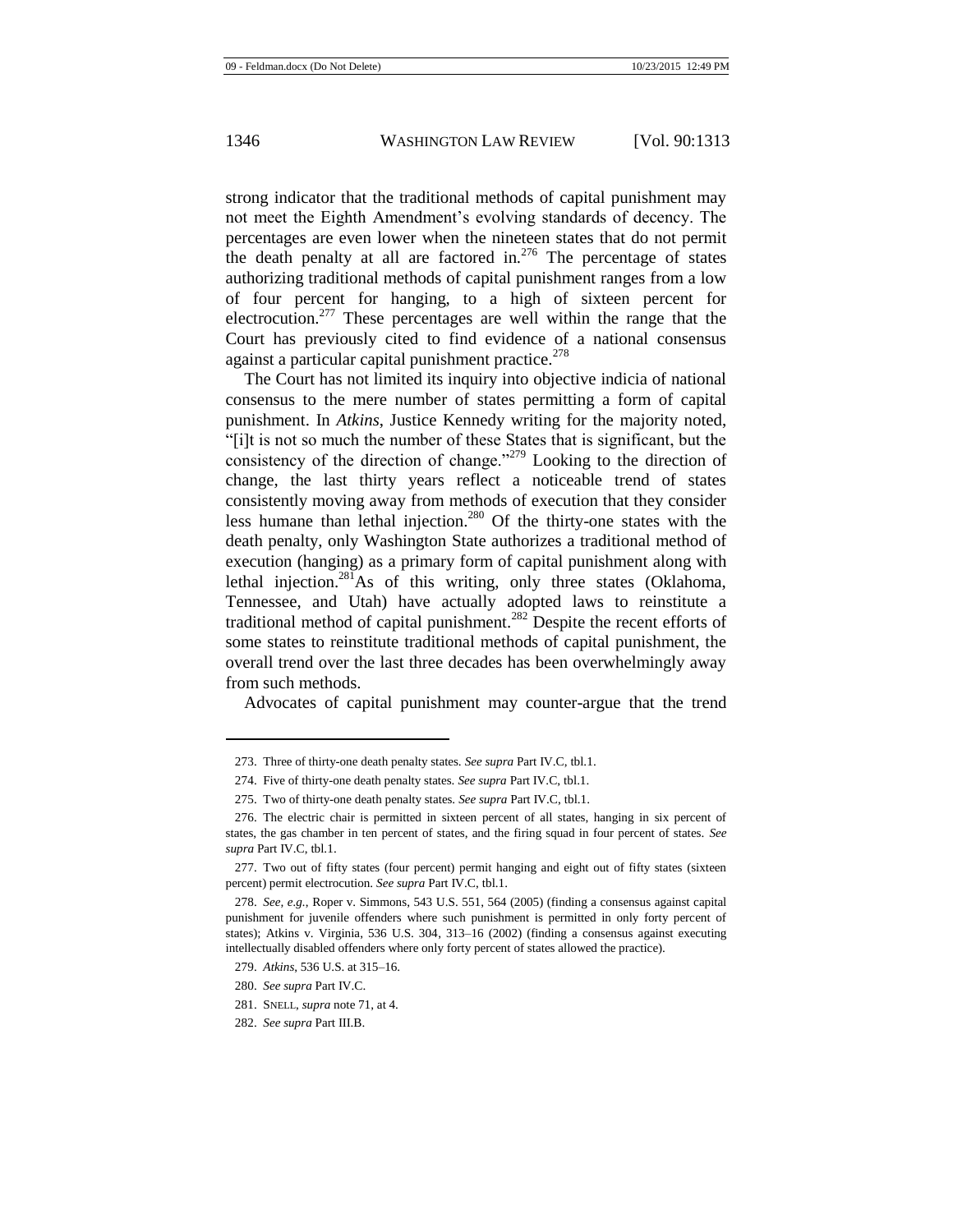away from traditional methods of execution and towards lethal injection is part of an effort to find a *more* humane way of executing inmates, which does not necessarily mean the traditional methods of execution are so inhumane that they violate the Eighth Amendment. Yet, numerous examples of extreme pain and suffering as a result of botched electrocutions,<sup>283</sup> hangings,<sup>284</sup> gassings,<sup>285</sup> and even firing squads,<sup>286</sup> raise legitimate questions about the humanity of such methods. Following the example set by Nebraska's high court,  $287$  Americans should engage in an honest discussion of whether the traditional methods of execution can withstand the Eighth Amendment's prohibition on cruel and unusual punishments. As Judge Kozinski so graphically stated in *Wood*, "[i]f we, as a society, cannot stomach the splatter from an execution carried out by firing squad," perhaps it will advance the discussion of whether we should "be carrying out executions at all."<sup>288</sup>

#### **CONCLUSION**

For thirty years, lethal injection has been the predominant method used to administer death sentences in America. Opposition to the death penalty has impeded the ability of states to obtain the drugs used for lethal injections. Faced with challenges obtaining drugs necessary for lethal injections, some states have considered legislative proposals to reinstate the electric chair, firing squad, and gas chamber.

The Supreme Court has repeatedly asserted that the Eighth Amendment is not static, but rather "draw[s] its meaning from the evolving standards of decency that mark the progress of a maturing society."<sup>289</sup> In an effort to determine the evolving standards of decency with respect to capital punishment, the Court has looked to the laws of

<sup>283.</sup> *See* Denno, *supra* not[e 93,](#page-11-0) at app. 2 (compiling a list of post-*Gregg* botched electrocutions).

<sup>284.</sup> Roberta M. Harding, *The Gallows to the Gurney: Analyzing the (Un)Constitutionality of the Methods of Execution*, 6 B.U. PUB. INT. L.J. 153, 164 (1996).

<sup>285.</sup> *Id.* at 166.

<sup>286.</sup> Christopher Q. Cutler, *Nothing Less Than the Dignity of Man: Evolving Standards, Botched Executions, and Utah's Controversial Use of the Firing Squad*, 50 CLEV. ST. L. REV. 335, 370 (2003) (after the Supreme Court upheld the constitutionality of the firing squad in *Wilkerson v. Utah*, Wallace "Wilkerson's last moments were filled with terror, pain, and disgrace. His executioners missed their target. He bled to death over a 15-minute period").

<sup>287.</sup> *See* State v. Mata, 745 N.W.2d 229 (Neb. 2008).

<sup>288.</sup> 759 F.3d 1076, 1103 (9th Cir. 2014) (Kozinski, C.J., dissenting from denial of rehearing en banc).

<sup>289.</sup> *See, e.g.*, Hall v. Florida, \_\_ U.S. \_\_, 134 S. Ct. 1986, 1992 (2014); Kennedy v. Louisiana, 554 U.S. 407, 419 (2008); Roper v. Simmons, 543 U.S. 551, 561 (2005) (citing Trop v. Dulles, 356 U.S. 86, 101 (1958)).